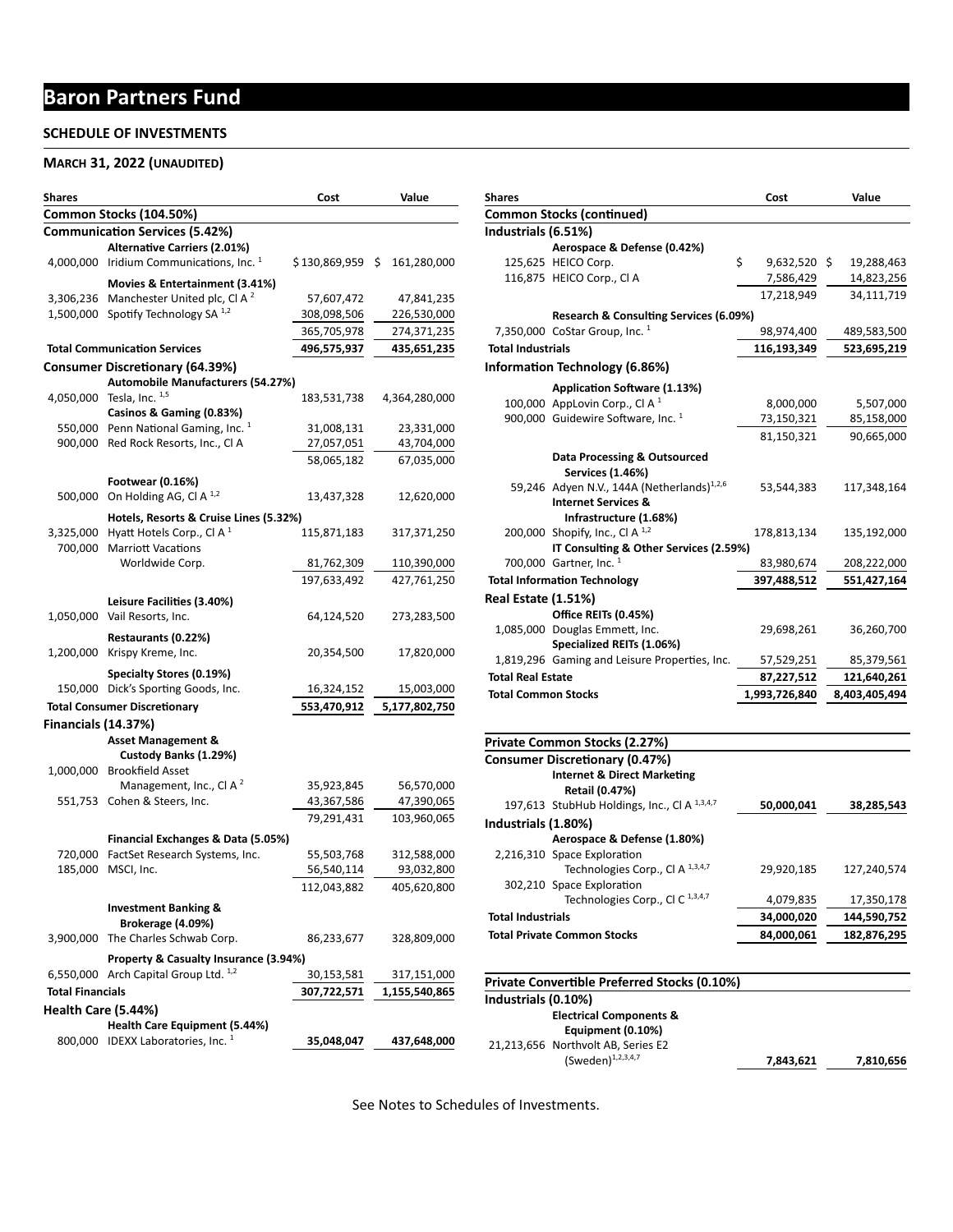### **Baron Partners Fund**

#### **SCHEDULE OF INVESTMENTS (CONTINUED)**

#### **MARCH 31, 2022 (UNAUDITED)**

| <b>Shares</b>                               |                                                        | Cost                | Value           |  |
|---------------------------------------------|--------------------------------------------------------|---------------------|-----------------|--|
|                                             | Private Preferred Stocks (3.96%)                       |                     |                 |  |
| Industrials (3.96%)                         |                                                        |                     |                 |  |
|                                             | Aerospace & Defense (3.96%)                            |                     |                 |  |
|                                             | 311,111 Space Exploration                              |                     |                 |  |
|                                             | Technologies Corp., Cl H 1,3,4,7                       | Ś.<br>41,999,985 \$ | 178,610,380     |  |
| 131,657                                     | <b>Space Exploration</b>                               |                     |                 |  |
|                                             | Technologies Corp., Cl I 1,3,4,7                       | 22,250,032          | 75,584,942      |  |
| 111,111                                     | Space Exploration                                      |                     |                 |  |
|                                             | Technologies Corp., Cl N 1,3,4,7                       | 29,999,970          | 63,789,381      |  |
|                                             | <b>Total Private Preferred Stocks</b>                  | 94,249,987          | 317,984,703     |  |
| <b>Principal Amount</b>                     |                                                        |                     |                 |  |
|                                             | Short Term Investments (0.00%)                         |                     |                 |  |
| \$109.451                                   | Repurchase Agreement with                              |                     |                 |  |
|                                             | Fixed Income Clearing Corp.,                           |                     |                 |  |
|                                             | dated 3/31/2022, 0.00% due                             |                     |                 |  |
|                                             | 4/1/2022; Proceeds at                                  |                     |                 |  |
|                                             | maturity - \$109,451; (Fully                           |                     |                 |  |
|                                             | collateralized by \$121,300                            |                     |                 |  |
|                                             | U.S. Treasury Note, 1.375%                             |                     |                 |  |
|                                             | due 11/15/2031 Market value                            |                     |                 |  |
|                                             | $-$ \$111,730) <sup>6</sup>                            | 109,451             | 109,451         |  |
|                                             | Total Investments (110.83%)                            | \$2,179,929,960     | 8,912,186,599   |  |
|                                             | Liabilities Less Cash and Other Assets (-10.83%)       |                     | (870, 658, 564) |  |
| <b>Net Assets</b>                           |                                                        |                     | \$8,041,528,035 |  |
|                                             | Retail Shares (Equivalent to \$187.26 per share        |                     |                 |  |
| based on 19,348,128 shares outstanding)     |                                                        | \$3,623,130,832     |                 |  |
|                                             | Institutional Shares (Equivalent to \$193.93 per share |                     |                 |  |
| based on 19,751,949 shares outstanding)     |                                                        |                     | \$3,830,416,884 |  |
| R6 Shares (Equivalent to \$193.91 per share |                                                        |                     |                 |  |
| based on 3,032,158 shares outstanding)      |                                                        |                     | 587,980,319     |  |

% Represents percentage of net assets.<br> $\frac{1}{1}$  New income are due in a securities.

- $3$  At March 31, 2022, the market value of restricted and fair valued securities amounted to \$508,671,654 or 6.33% of net assets. These securities are not deemed liquid. See Note 3 regarding Restricted Securities.
- <sup>4</sup> The Adviser has reclassified/classified certain securities in or out of this sub-industry. Such reclassifications/classifications are not supported by S&P or MSCI (unaudited).
- <sup>5</sup> Investors in the Fund may view Tesla, Inc.'s financial statements on the EDGAR website of the U.S. Securities and Exchange Commission by going to https://www.sec.gov/cgi-bin/browse-edgar?CIK=1318605&owner=exclude. Please note that the Fund is not responsible for Tesla's financial statements and can provide no assurances as to their accuracy or completeness.
- <sup>6</sup> Level 2 security. See Note 4 regarding Fair Value Measurements.
- Level 3 security. See Note 4 regarding Fair Value Measurements.
- <sup>144A</sup> Security is exempt from registration pursuant to Rule 144A under the Securities Act of 1933. This security may be resold in transactions that are exempt from registration, normally to qualified institutional buyers. At March 31, 2022, the market value of Rule 144A securities amounted to \$117,348,165 or 1.46% of net assets.

All securities are Level 1, unless otherwise noted.

 $1$  Non-income producing securities.

 $2^2$  Foreign corporation.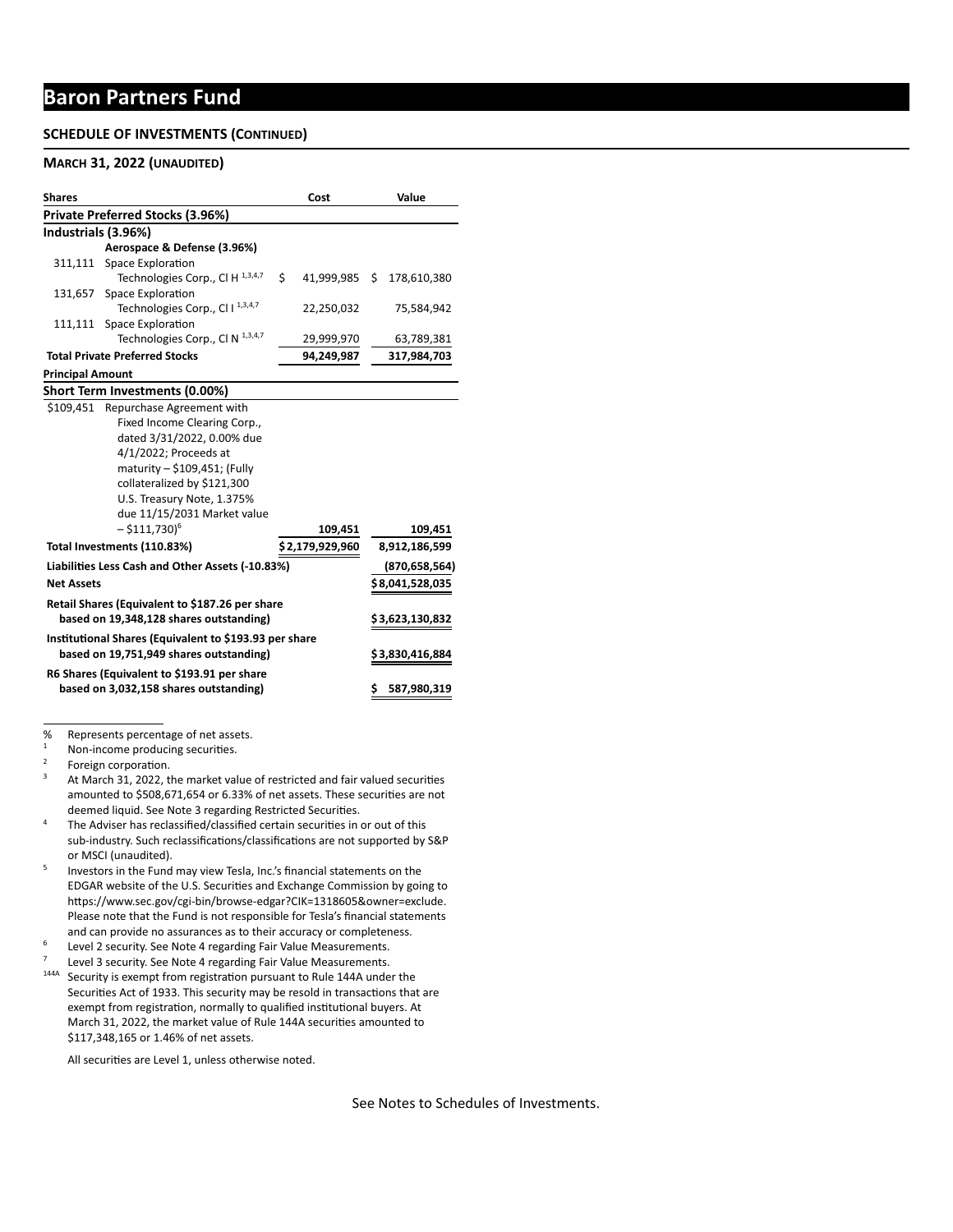## **Baron Focused Growth Fund**

#### **SCHEDULE OF INVESTMENTS**

#### **MARCH 31, 2022 (UNAUDITED)**

| Shares                     |                                                                             | Cost         | Value        |
|----------------------------|-----------------------------------------------------------------------------|--------------|--------------|
|                            | Common Stocks (85.40%)                                                      |              |              |
|                            | <b>Communication Services (6.54%)</b>                                       |              |              |
|                            | <b>Alternative Carriers (3.22%)</b>                                         |              |              |
|                            | 637,064 Iridium Communications, Inc. <sup>1</sup>                           | \$12,123,685 | \$25,686,420 |
|                            | Movies & Entertainment (3.32%)                                              |              |              |
|                            | 175,000 Spotify Technology SA <sup>1,2</sup>                                | 39,353,920   | 26,428,500   |
|                            | <b>Total Communication Services</b>                                         | 51,477,605   | 52,114,920   |
|                            | Consumer Discretionary (50.79%)                                             |              |              |
|                            | Automobile Manufacturers (27.73%)                                           |              |              |
| 205,000                    | Tesla, Inc. <sup>1,5</sup>                                                  | 8,168,271    | 220,908,000  |
|                            | Casinos & Gaming (8.13%)                                                    |              |              |
|                            | 150,000 Boyd Gaming Corporation                                             | 9,824,271    | 9,867,000    |
| 400,000                    | <b>MGM Resorts International</b>                                            | 18,189,958   | 16,776,000   |
|                            | 470,000 Penn National Gaming, Inc. <sup>1</sup>                             | 8,830,397    | 19,937,400   |
| 375,000                    | Red Rock Resorts, Inc., Cl A                                                | 8,591,776    | 18,210,000   |
|                            |                                                                             | 45,436,402   | 64,790,400   |
|                            | Hotels, Resorts & Cruise Lines (8.75%)                                      |              |              |
|                            | 155,000 Choice Hotels International, Inc.                                   | 5,375,923    | 21,972,800   |
|                            | 500,000 Hyatt Hotels Corp., Cl $A^1$                                        | 24,424,809   | 47,725,000   |
|                            |                                                                             | 29,800,732   | 69,697,800   |
|                            | Leisure Facilities (4.41%)                                                  |              |              |
|                            | 135,000 Vail Resorts, Inc.                                                  | 14,955,931   | 35,136,450   |
|                            | Restaurants (1.77%)                                                         |              |              |
|                            | 950,000 Krispy Kreme, Inc.                                                  | 13,763,703   | 14,107,500   |
|                            | <b>Total Consumer Discretionary</b>                                         | 112,125,039  | 404,640,150  |
| <b>Financials (14.66%)</b> |                                                                             |              |              |
|                            | Financial Exchanges & Data (7.02%)                                          |              |              |
|                            | 82,500 FactSet Research Systems, Inc.                                       | 9,125,395    | 35,817,375   |
|                            | 40,000 MSCI, Inc.                                                           | 21,837,989   | 20,115,200   |
|                            |                                                                             |              |              |
|                            |                                                                             | 30,963,384   | 55,932,575   |
|                            | <b>Investment Banking &amp;</b>                                             |              |              |
|                            | Brokerage (2.17%)<br>525,000 Jefferies Financial Group, Inc.                |              |              |
|                            | Property & Casualty Insurance (5.47%)                                       | 20,234,210   | 17,246,250   |
|                            | 900,000 Arch Capital Group Ltd. <sup>1,2</sup>                              | 25,104,585   |              |
| <b>Total Financials</b>    |                                                                             |              | 43,578,000   |
|                            |                                                                             | 76,302,179   | 116,756,825  |
| Industrials (6.40%)        |                                                                             |              |              |
|                            | Aerospace & Defense (0.70%)                                                 |              |              |
| 36,250                     | HEICO Corp.                                                                 | 4,997,345    | 5,565,825    |
|                            | Industrial Machinery (0.85%)                                                |              |              |
|                            | 725,000 Velo3D, Inc. <sup>1</sup><br>Research & Consulting Services (4.85%) | 7,846,643    | 6,749,750    |
|                            | 580,000 CoStar Group, Inc. <sup>1</sup>                                     | 10,184,660   | 38,633,800   |
|                            |                                                                             |              |              |
| Total Industrials          |                                                                             | 23,028,648   | 50,949,375   |
|                            | <b>Information Technology (5.88%)</b>                                       |              |              |
|                            | <b>Application Software (4.16%)</b>                                         |              |              |
| 350,000                    | Guidewire Software, Inc. <sup>1</sup>                                       | 34,820,618   | 33,117,000   |
|                            | <b>Electronic Equipment &amp;</b>                                           |              |              |
|                            | Instruments (1.72%)                                                         |              |              |
|                            | 1,700,000 Mirion Technologies, Inc. <sup>1</sup>                            | 17,664,153   | 13,719,000   |
|                            | <b>Total Information Technology</b>                                         | 52,484,771   | 46,836,000   |
| Real Estate (1.13%)        |                                                                             |              |              |
|                            | Residential REITs (1.13%)                                                   |              |              |
|                            | 225,000 American Homes 4 Rent, Cl A                                         | 4,700,804    | 9,006,750    |
| <b>Total Common Stocks</b> |                                                                             | 320,119,046  | 680,304,020  |

| Shares                       |                                                                              | Cost          | Value                     |
|------------------------------|------------------------------------------------------------------------------|---------------|---------------------------|
|                              | Private Common Stocks (5.57%)                                                |               |                           |
| Industrials (5.57%)          |                                                                              |               |                           |
|                              | Aerospace & Defense (5.57%)                                                  |               |                           |
|                              | 629,570 Space Exploration                                                    |               |                           |
|                              | Technologies Corp., Cl A <sup>1,3,4,7</sup>                                  |               | \$26,390,845 \$36,144,243 |
|                              | 143,170 Space Exploration                                                    |               |                           |
|                              | Technologies Corp., Cl C <sup>1,3,4,7</sup>                                  | 6,808,820     | 8,219,533                 |
|                              | <b>Total Private Common Stocks</b>                                           | 33,199,665    | 44,363,776                |
|                              | Private Preferred Stocks (2.91%)                                             |               |                           |
| Industrials (2.91%)          |                                                                              |               |                           |
|                              | Aerospace & Defense (2.91%)                                                  |               |                           |
|                              | 29,630 Space Exploration                                                     |               |                           |
|                              | Technologies Corp., Cl H <sup>1,3,4,7</sup>                                  | 4,000,050     | 17,010,731                |
|                              | 1,479 Space Exploration                                                      |               |                           |
|                              | Technologies Corp., Cl I <sup>1,3,4,7</sup>                                  | 249,951       | 849,102                   |
|                              | 9,259 Space Exploration                                                      |               |                           |
|                              | Technologies Corp., Cl N <sup>1,3,4,7</sup>                                  | 2,499,930     | 5,315,638                 |
|                              | <b>Total Private Preferred Stocks</b>                                        | 6,749,931     | 23,175,471                |
| <b>Principal Amount</b>      |                                                                              |               |                           |
|                              | Short Term Investments (6.42%)                                               |               |                           |
|                              | \$51,178,847 Repurchase Agreement with Fixed                                 |               |                           |
|                              | Income Clearing Corp., dated                                                 |               |                           |
|                              | 3/31/2022, 0.00% due 4/1/2022;                                               |               |                           |
|                              | Proceeds at maturity -                                                       |               |                           |
|                              | \$51,178,847; (Fully collateralized                                          |               |                           |
|                              | by \$52,390,800 U.S. Treasury Note,                                          |               |                           |
|                              | 2.375% due 3/31/2029 Market                                                  |               |                           |
|                              | value – \$52,202,507) <sup>6</sup>                                           | 51,178,847    | 51,178,847                |
|                              | Total Investments (100.30%)                                                  | \$411,247,489 | 799,022,114               |
|                              | Liabilities Less Cash and Other Assets (-0.30%)                              |               | (2,416,466)               |
| <b>Net Assets</b>            |                                                                              |               | \$ 796,605,648            |
|                              |                                                                              |               |                           |
|                              | Retail Shares (Equivalent to \$40.92 per share                               |               |                           |
|                              | based on 4,995,706 shares outstanding)                                       |               | \$ 204,405,415            |
|                              | Institutional Shares (Equivalent to \$42.39 per share                        |               |                           |
|                              | based on 7,009,777 shares outstanding)                                       |               | \$ 297,113,965            |
|                              | R6 Shares (Equivalent to \$42.42 per share                                   |               |                           |
|                              | based on 6,956,843 shares outstanding)                                       |               | \$295,086,268             |
|                              |                                                                              |               |                           |
|                              |                                                                              |               |                           |
| %                            | Represents percentage of net assets.                                         |               |                           |
| 1<br>$\overline{\mathbf{c}}$ | Non-income producing securities.                                             |               |                           |
|                              | Foreign corporation.                                                         |               |                           |
| 3                            | At March 31, 2022, the market value of restricted and fair valued securities |               |                           |
|                              | amounted to \$67,539,247 or 8.48% of net assets. These securities are not    |               |                           |

deemed liquid. See Note 3 regarding Restricted Securities. <sup>4</sup> The Adviser has reclassified/classified certain securities in or out of this

sub-industry. Such reclassifications/classifications are not supported by S&P or MSCI (unaudited).

<sup>5</sup> Investors in the Fund may view Tesla, Inc.'s financial statements on the EDGAR website of the U.S. Securities and Exchange Commission by going to https://www.sec.gov/cgi-bin/browse-edgar?CIK=1318605&owner=exclude. Please note that the Fund is not responsible for Tesla's financial statements and can provide no assurances as to their accuracy or completeness.

<sup>6</sup> Level 2 security. See Note 4 regarding Fair Value Measurements.<br><sup>7</sup> Level 3 security. See Note 4 regarding Fair Value Measurements.

Level 3 security. See Note 4 regarding Fair Value Measurements.

All securities are Level 1, unless otherwise noted.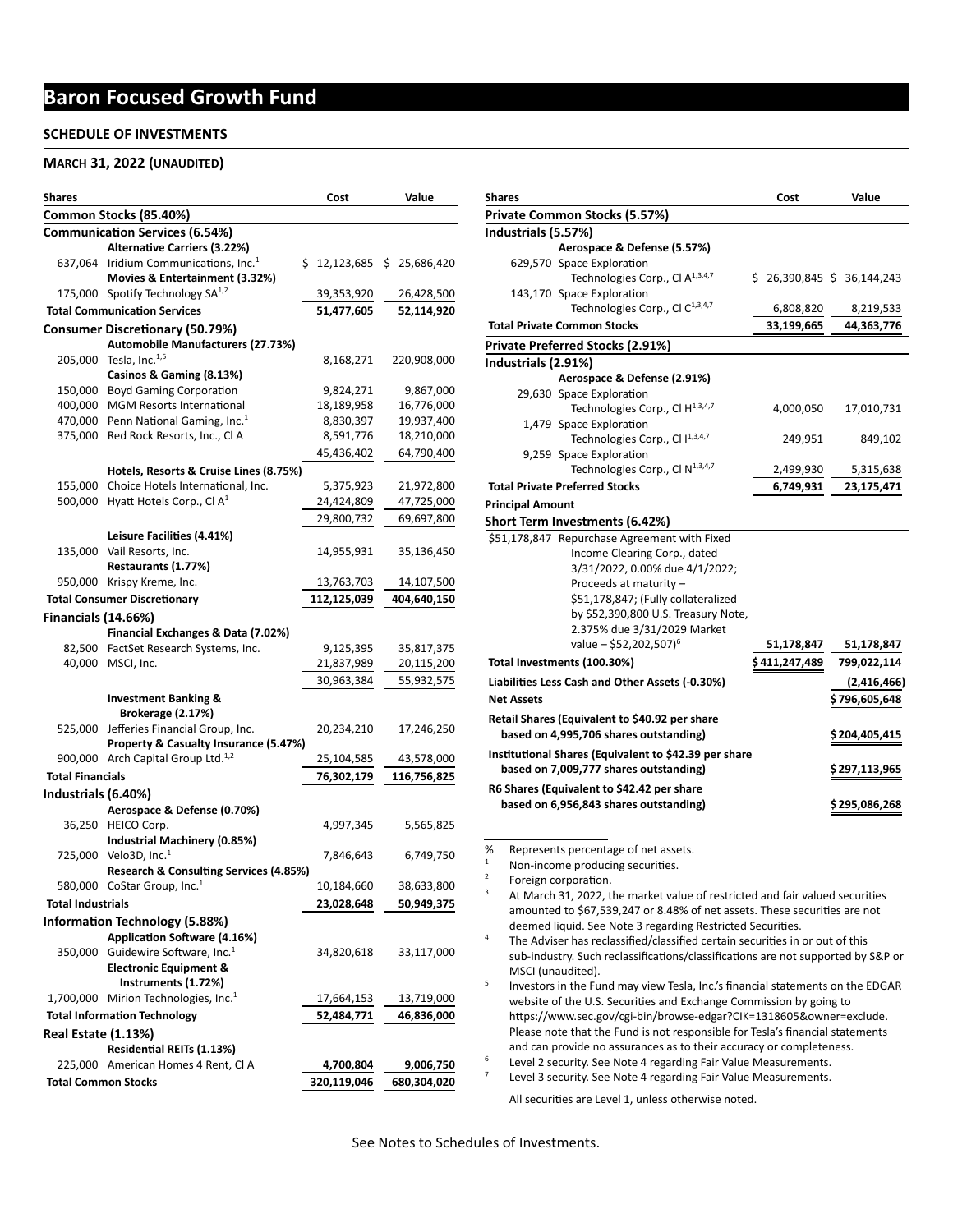#### **SCHEDULE OF INVESTMENTS**

#### **MARCH 31, 2022 (UNAUDITED)**

| Shares                 |                                                        | Cost        | Value                  |
|------------------------|--------------------------------------------------------|-------------|------------------------|
|                        | Common Stocks (93.17%)                                 |             |                        |
| Australia (1.75%)      |                                                        |             |                        |
|                        | 458,118 IGO Ltd. <sup>3</sup>                          | \$4,161,544 | \$4,788,817            |
| 152,012                | Newcrest Mining Limited <sup>3</sup>                   | 3,053,060   | 3,071,765              |
|                        | 373.285 NEXTDC Limited <sup>1,3</sup>                  | 1,760,427   | 3,215,886              |
| <b>Total Australia</b> |                                                        | 8,975,031   | 11,076,468             |
| <b>Brazil (3.70%)</b>  |                                                        |             |                        |
|                        | Afya Ltd., Cl $A^1$                                    |             |                        |
| 327,118<br>1,309,880   | B3 S.A. - Brasil, Bolsa, Balcao                        | 5,716,713   | 4,713,770<br>4,322,201 |
| 997,209                | Hapvida Participacoes e Investimentos                  | 3,366,162   |                        |
|                        | SA, 144A (formerly, Notre Dame                         |             |                        |
|                        |                                                        |             |                        |
|                        | Intermedica Participacoes S.A.)                        | 2,007,998   | 2,479,905              |
| 756,268                | Suzano SA                                              | 7,440,384   | 8,760,290              |
| 104,246                | XP, Inc., Cl $A^1$                                     | 3,301,673   | 3,137,805              |
| <b>Total Brazil</b>    |                                                        | 21,832,930  | 23,413,971             |
| Canada (3.22%)         |                                                        |             |                        |
|                        | 118,335 Agnico Eagle Mines Ltd.                        | 5,865,043   | 7,246,835              |
|                        | 123,974 CAE, Inc. <sup>1</sup>                         | 1,428,375   | 3,226,904              |
|                        | 5,816 Constellation Software, Inc.                     | 1,868,576   | 9,941,841              |
| <b>Total Canada</b>    |                                                        | 9,161,994   | 20,415,580             |
| China (9.74%)          |                                                        |             |                        |
|                        | 55,980 Alibaba Group Holding Limited, ADR <sup>1</sup> | 7,610,671   | 6,090,624              |
| 32,527                 | Baidu, Inc., ADR <sup>1</sup>                          | 4,853,419   | 4,303,322              |
| 1,775,582              | China Conch Environment Protection                     |             |                        |
|                        | Holdings Ltd. $1$                                      | 1,336,985   | 2,221,376              |
| 1,200,616              | China Conch Venture Holdings Ltd. <sup>3</sup>         | 4,726,792   | 3,500,024              |
| 65,859                 | China Tourism Group Duty Free                          |             |                        |
|                        | Corporation Ltd., Cl A <sup>3</sup>                    | 894,198     | 1,694,060              |
| 1,192,851              | Estun Automation Co. Ltd., Cl A <sup>3</sup>           | 4,886,483   | 3,753,761              |
| 526,322                | Full Truck Alliance Co. Ltd., ADR <sup>1</sup>         | 4,020,412   | 3,510,568              |
| 45,756                 | GDS Holdings Limited, ADR <sup>1</sup>                 | 2,565,830   | 1,795,923              |
| 476,788                | Han's Laser Technology Industry                        |             |                        |
|                        | Group Co., Ltd., Cl A <sup>3</sup>                     |             |                        |
|                        | Hua Hong Semiconductor                                 | 2,780,424   | 2,860,803              |
| 479,276                | Limited, $144A^{1,3}$                                  |             |                        |
|                        | JD.com, Inc., $ADR1$                                   | 959,696     | 2,001,328              |
| 31,165                 |                                                        | 2,549,817   | 1,803,519              |
| 81                     | JD.com, Inc., Cl $A^{1,3}$                             | 2,474       | 2,302                  |
| 7,239                  | JD.com, Inc., Cl A <sup>1,2,4</sup>                    | 264,060     | 200,407                |
| 1,211,374              | Kingdee International Software                         |             |                        |
|                        | Group Co. Ltd. <sup>1,3</sup>                          | 777,850     | 2,654,029              |
| 1,111,728              | Kingsoft Corp. Ltd. <sup>3</sup>                       | 4,429,707   | 3,541,605              |
| 396,824                | Midea Group Co., Ltd., Cl A <sup>3</sup>               | 3,306,247   | 3,539,379              |
| 48,764                 | Shenzhen Mindray Bio-Medical                           |             |                        |
|                        | Electronics Co. Ltd., Cl A <sup>3</sup>                | 1,267,527   | 2,356,091              |
| 93,924                 | Tencent Holdings Limited <sup>3</sup>                  | 3,939,603   | 4,329,365              |
| 37,420                 | Tencent Holdings Limited, ADR                          | 2,348,654   | 1,737,036              |
| 51,954                 | Will Semiconductor Co. Ltd.                            |             |                        |
|                        | Shanghai, Cl A <sup>3</sup>                            | 1,823,616   | 1,569,579              |
| 529,565                | Yonyou Network                                         |             |                        |
|                        | Technology Co. Ltd., Cl A <sup>3</sup>                 | 3,046,071   | 1,903,894              |
| 79,115                 | Yum China Holdings, Inc.                               | 3,854,353   | 3,286,437              |
| 68,675                 | Zai Lab Limited, ADR <sup>1</sup>                      | 1,815,276   | 3,020,326              |
| <b>Total China</b>     |                                                        | 64,060,165  | 61,675,758             |

| <b>Shares</b>            |                                                        | Cost                   | Value                  |
|--------------------------|--------------------------------------------------------|------------------------|------------------------|
|                          | <b>Common Stocks (continued)</b>                       |                        |                        |
| Denmark (0.88%)          |                                                        |                        |                        |
|                          | 154,879 Genmab A/S, $ADR1$                             | \$6,150,648            | \$5,603,522            |
| France (8.16%)           |                                                        |                        |                        |
|                          | 168,492 BNP Paribas S.A. <sup>3</sup>                  | 6,452,423              | 9,628,413              |
|                          | 92,330 Eurofins Scientific $SE^3$                      | 2,429,163              | 9,133,536              |
|                          | 8,907 LVMH Moët Hennessy Louis Vuitton SE <sup>3</sup> | 2,802,671              | 6,357,805              |
|                          | 50,010 Pernod Ricard SA <sup>3</sup>                   | 9,948,954              | 10,987,745             |
|                          | 418,139 Vivendi SA <sup>3</sup>                        | 8,416,052              | 5,462,779              |
| 242,654                  | Waga Energy SA <sup>1,3</sup>                          | 6,991,692              | 10,094,450             |
| <b>Total France</b>      |                                                        | 37,040,955             | 51,664,728             |
| <b>Germany (3.49%)</b>   |                                                        |                        |                        |
|                          | 159,552 Befesa SA, 144 $A^3$                           | 8,014,794              | 12,539,802             |
| 235,944                  | Mister Spex $SE1$                                      | 6,633,159              | 2,270,813              |
| 60,859                   | Symrise AG <sup>3</sup>                                | 5,295,422              | 7,296,549              |
| <b>Total Germany</b>     |                                                        | 19,943,375             | 22,107,164             |
| <b>Hong Kong (0.94%)</b> |                                                        |                        |                        |
|                          | 326,827 AIA Group Ltd. <sup>3</sup>                    | 3,628,474              | 3,412,687              |
| 157,500                  | Techtronic Industries Co. Ltd. <sup>3</sup>            | 997,624                | 2,523,381              |
| <b>Total Hong Kong</b>   |                                                        | 4,626,098              | 5,936,068              |
|                          |                                                        |                        |                        |
| India (6.00%)            | Bajaj Finance Limited <sup>3</sup>                     |                        |                        |
| 70,645                   | Bharti Airtel Ltd. PP <sup>1,3</sup>                   | 2,927,306              | 6,709,035              |
| 670,497<br>2,601,627     | Edelweiss Financial Services Ltd. <sup>3</sup>         | 3,462,101<br>2,183,118 | 3,474,196              |
| 192,887                  | Godrej Properties Ltd. <sup>1,3</sup>                  |                        | 2,001,368<br>4,225,401 |
| 225,800                  | HDFC Bank Ltd. <sup>3</sup>                            | 2,367,567<br>3,743,080 | 4,348,865              |
| 2,195,498                | JM Financial Limited <sup>3</sup>                      | 2,636,593              | 1,945,641              |
| 343,286                  | Max Financial Services Limited <sup>1,3</sup>          | 2,274,921              | 3,403,502              |
| 688,913                  | Nippon Life India Asset                                |                        |                        |
|                          | Management Ltd., 144A <sup>3</sup>                     | 2,429,190              | 3,147,861              |
| 251,616                  | Reliance Industries Limited <sup>3</sup>               | 5,490,484              | 8,702,785              |
| <b>Total India</b>       |                                                        | 27,514,360             | 37,958,654             |
| Israel (1.48%)           |                                                        |                        |                        |
|                          | 361,350 Innovid Corp. $1$                              | 3,586,055              | 2,182,554              |
|                          | 151,660 ION Acquisition Corp. 3 Limited, Cl $A1$       | 1,516,227              | 1,477,168              |
| 112,763                  | SimilarWeb Ltd.1                                       | 2,294,393              | 1,460,281              |
| 398,398                  | Taboola.com Ltd. <sup>1</sup>                          | 3,771,018              | 2,055,734              |
| 20,787                   | Wix.com Ltd. $1$                                       | 1,271,691              | 2,171,410              |
| <b>Total Israel</b>      |                                                        | 12,439,384             | 9,347,147              |
| Italy (2.16%)            |                                                        |                        |                        |
| 304,151                  | Stevanato Group SpA <sup>1</sup>                       | 6,373,892              | 6,119,518              |
| 250,834                  | Tenaris $SA3$                                          | 3,242,169              | 3,767,796              |
| 125,289                  | Tenaris SA, ADR                                        | 3,393,160              | 3,767,440              |
| <b>Total Italy</b>       |                                                        | 13,009,221             | 13,654,754             |
|                          |                                                        |                        |                        |
| Japan (8.19%)            | Keyence Corporation <sup>3</sup>                       |                        |                        |
| 22,365                   | MonotaRO Co, Ltd. <sup>3</sup>                         | 8,047,982              | 10,370,705             |
| 163,900<br>105,520       | Okamoto Industries, Inc. <sup>3</sup>                  | 917,367<br>4,831,807   | 3,517,674<br>3,368,708 |
| 153,600                  | Recruit Holdings Co, Ltd. <sup>3</sup>                 | 3,788,290              | 6,673,462              |
| 565,360                  | Renesas Electronics Corp. <sup>1,3</sup>               | 6,943,128              | 6,550,807              |
| 285,300                  | SMS Co. Ltd. <sup>3</sup>                              | 8,001,167              | 7,824,094              |
| 10,831                   | Tokyo Electron Limited <sup>3</sup>                    | 2,498,988              | 5,562,379              |
| 1,839,070                | Z Holdings Corporation <sup>3</sup>                    | 10,768,599             | 7,950,468              |
| <b>Total Japan</b>       |                                                        | 45,797,328             | 51,818,297             |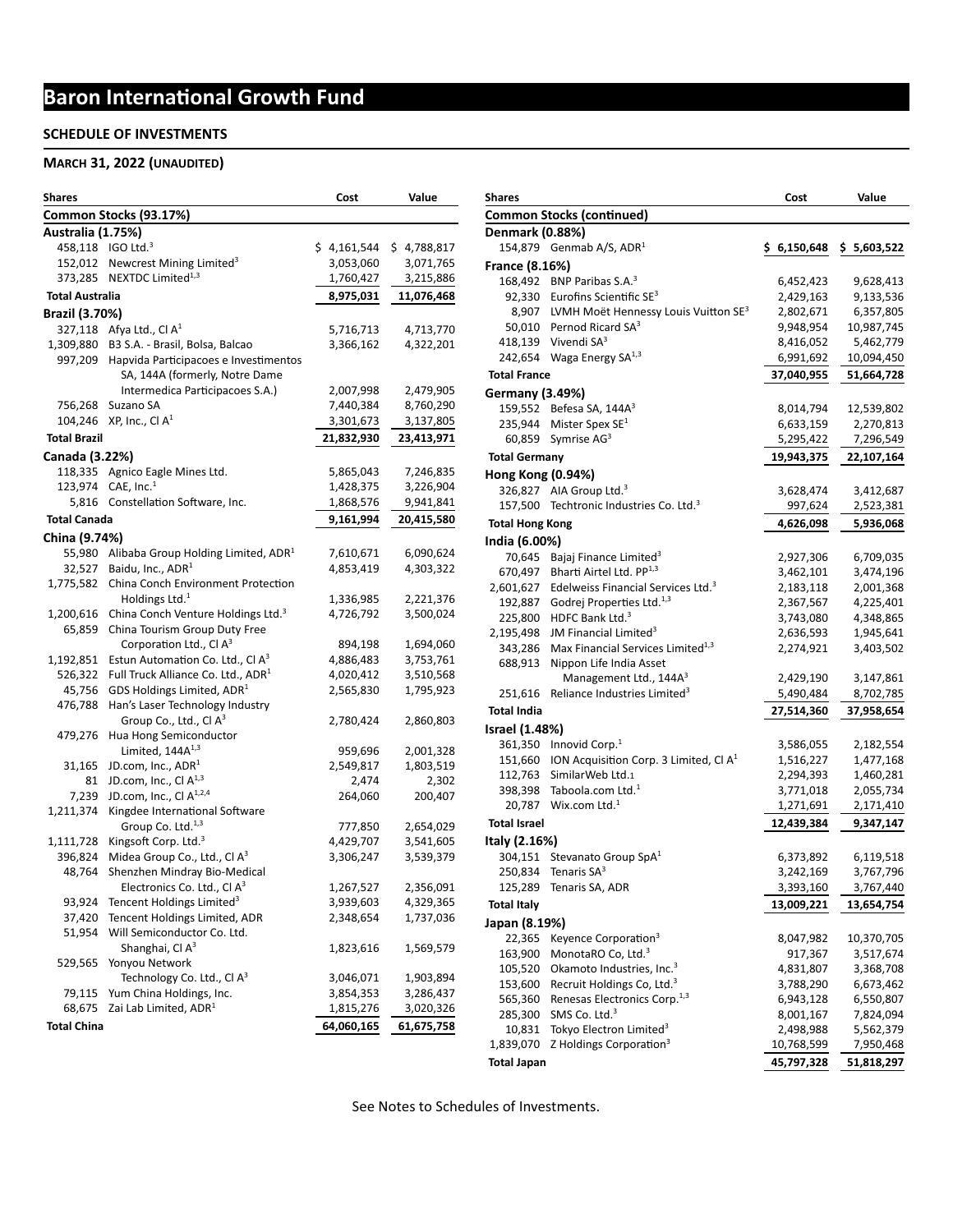#### **SCHEDULE OF INVESTMENTS (CONTINUED)**

#### **MARCH 31, 2022 (UNAUDITED)**

| Shares                   |                                                                                                  | Cost       | Value                  |
|--------------------------|--------------------------------------------------------------------------------------------------|------------|------------------------|
|                          | <b>Common Stocks (continued)</b>                                                                 |            |                        |
|                          | Korea, Republic of (2.28%)                                                                       |            |                        |
|                          | 61,657 Hyundai Heavy Industries Co. Ltd. <sup>1,3</sup><br>115,776 Korea Shipbuilding & Offshore |            | \$5,701,992\$6,035,447 |
|                          | Engineering Co. Ltd. <sup>1,3</sup>                                                              | 10,908,541 | 8,421,633              |
|                          | <b>Total Korea, Republic of</b>                                                                  | 16,610,533 | 14,457,080             |
|                          |                                                                                                  |            |                        |
| <b>Mexico (1.25%)</b>    |                                                                                                  |            |                        |
|                          | 1,323,902 Grupo Mexico S.A.B. de C.V., Series B                                                  | 4,412,540  | 7,904,141              |
| Netherlands (5.90%)      |                                                                                                  |            |                        |
|                          | 304,494 AMG Advanced Metallurgical                                                               |            |                        |
|                          | Group NV <sup>3</sup>                                                                            | 9,379,587  | 13,082,163             |
|                          | 32,224 argenx SE, $ADR1$                                                                         | 1,015,556  | 10,160,549             |
|                          | 45,691 Koninklijke DSM NV <sup>3</sup>                                                           | 6,692,446  | 8,173,833              |
|                          | 221,130 Universal Music Group NV <sup>3</sup>                                                    | 6,534,985  | 5,902,870              |
| <b>Total Netherlands</b> |                                                                                                  | 23,622,574 | 37,319,415             |
|                          |                                                                                                  |            |                        |
| Norway (0.83%)           |                                                                                                  |            |                        |
|                          | 2,035,042 Aker Carbon Capture ASA <sup>1,3</sup>                                                 | 4,020,839  | 5,233,476              |
| Peru (0.76%)             |                                                                                                  |            |                        |
|                          | 28,082 Credicorp, Ltd.                                                                           | 4,039,348  | 4,826,453              |
|                          |                                                                                                  |            |                        |
| Poland (1.27%)           |                                                                                                  |            |                        |
|                          | 44,486 Dino Polska SA, 144A <sup>1,3</sup>                                                       | 3,262,896  | 3,590,322              |
|                          | 701,684 InPost SA <sup>1,3</sup>                                                                 | 10,003,976 | 4,452,069              |
| <b>Total Poland</b>      |                                                                                                  | 13,266,872 | 8,042,391              |
| Russia (0.00%)           |                                                                                                  |            |                        |
|                          | 10,630 Novatek PJSC, GDR <sup>2,4</sup>                                                          | 1,203,986  | 213                    |
|                          | 121,950 Sberbank of Russia PJSC, ADR <sup>2,4</sup>                                              | 1,644,868  | 244                    |
|                          | 19,644 TCS Group Holding PLC, GDR <sup>2,4</sup>                                                 | 457,818    | 2,357                  |
| <b>Total Russia</b>      |                                                                                                  | 3,306,672  | 2,814                  |
|                          |                                                                                                  |            |                        |
| Spain (3.68%)            |                                                                                                  |            |                        |
|                          | 123,611 Cellnex Telecom S.A., 144A <sup>3</sup>                                                  | 6,968,974  | 5,948,705              |
|                          | 1,196,994 eDreams ODIGEO SA <sup>1,3</sup>                                                       | 9,915,740  | 10,564,178             |
|                          | 310,534 Industria de Diseno Textil, S.A. <sup>3</sup>                                            | 9,881,964  | 6,771,184              |
| <b>Total Spain</b>       |                                                                                                  | 26,766,678 | 23,284,067             |
| Sweden (2.17%)           |                                                                                                  |            |                        |
|                          | 430,822 Epiroc AB, Cl $A^3$                                                                      | 7,166,522  | 9,214,786              |
|                          | 15,335 Spotify Technology $SA1$                                                                  | 2,047,683  | 2,315,892              |
|                          | 242,618 Telefonaktiebolaget LM Ericsson, ADR                                                     | 2,223,308  | 2,217,528              |
| <b>Total Sweden</b>      |                                                                                                  | 11,437,513 | 13,748,206             |
|                          |                                                                                                  |            |                        |

| <b>Shares</b>               |                                              | Cost            | Value           |
|-----------------------------|----------------------------------------------|-----------------|-----------------|
|                             | <b>Common Stocks (continued)</b>             |                 |                 |
| Switzerland (4.57%)         |                                              |                 |                 |
| 360,168                     | Clariant $AG3$                               | \$<br>7,368,151 | \$<br>6,250,000 |
| 35,072                      | Compagnie Financiere                         |                 |                 |
|                             | Richemont SA <sup>3</sup>                    | 4,105,527       | 4,445,543       |
| 281,132                     | Credit Suisse Group AG <sup>3</sup>          | 2,700,870       | 2,213,103       |
| 11,021,941                  | Meyer Burger Technology AG <sup>1,3</sup>    | 5,059,458       | 4,587,122       |
| 87,956                      | Nestle $S.A.^3$                              | 9,712,165       | 11,435,922      |
| <b>Total Switzerland</b>    |                                              | 28,946,171      | 28,931,690      |
| Taiwan (1.58%)              |                                              |                 |                 |
| 95,862                      | <b>Taiwan Semiconductor</b>                  |                 |                 |
|                             | Manufacturing Co., Ltd., ADR                 | 10,818,731      | 9,994,572       |
|                             | United Kingdom (16.30%)                      |                 |                 |
| 202,571                     | AstraZeneca PLC, ADR                         | 8,867,929       | 13,438,560      |
| 931,079                     | B&M European Value Retail S.A. <sup>3</sup>  | 4,295,360       | 6,514,103       |
| 408,908                     | Ceres Power Holdings PLC <sup>1,3</sup>      | 4,045,208       | 3,924,798       |
| 99,898                      | Dechra Pharmaceuticals PLC <sup>3</sup>      | 3,390,396       | 5,303,790       |
| 44,291                      | Endava plc, ADR <sup>1</sup>                 | 937,362         | 5,892,032       |
| 170,217                     | Experian $plc3$                              | 3,928,940       | 6,557,713       |
| 273,644                     | Future PLC <sup>3</sup>                      | 3,972,348       | 9,298,350       |
| 2,050,628                   | Glencore PLC <sup>3</sup>                    | 9,143,578       | 13,342,828      |
| 460,207                     | J D Wetherspoon PLC <sup>1,3</sup>           | 5,513,363       | 4,687,660       |
| 40,152                      | Linde Public Limited Company <sup>3</sup>    | 7,694,547       | 12,812,190      |
| 11,281,079                  | Lloyds Banking Group <sup>3</sup>            | 3,975,830       | 6,869,793       |
| 1,492,460                   | S4 Capital PLC <sup>1,3</sup>                | 3,722,863       | 5,621,702       |
| 440,020                     | WANdisco plc <sup>1</sup>                    | 3,792,714       | 1,716,755       |
| 483,570                     | Watches of Switzerland                       |                 |                 |
|                             | Group PLC, 144A <sup>1,3</sup>               | 4,290,360       | 7,186,144       |
| <b>Total United Kingdom</b> |                                              | 67,570,798      | 103,166,418     |
| United States (2.87%)       |                                              |                 |                 |
|                             | 46,611 Agilent Technologies, Inc.            | 2,015,891       | 6,168,034       |
|                             | 247,670 Arch Capital Group Ltd. <sup>1</sup> | 6,317,413       | 11,992,181      |
| <b>Total United States</b>  |                                              | 8,333,304       | 18,160,215      |
| <b>Total Common Stocks</b>  |                                              | 493,704,062     | 589,743,049     |
|                             |                                              |                 |                 |
|                             |                                              |                 |                 |
|                             | $\sqrt{2}$                                   |                 |                 |

| <b>Warrants (0.01%)</b> |                                           |         |        |  |
|-------------------------|-------------------------------------------|---------|--------|--|
| Israel (0.01%)          |                                           |         |        |  |
| 16.052                  | Innovid Corp. Exp $11/30/20261$           | 27.444  | 16.212 |  |
|                         | 56,745 Taboola.com Ltd. Exp $6/29/2026^1$ | 104.540 | 56.745 |  |
| <b>Total Warrants</b>   |                                           | 131.984 | 72.957 |  |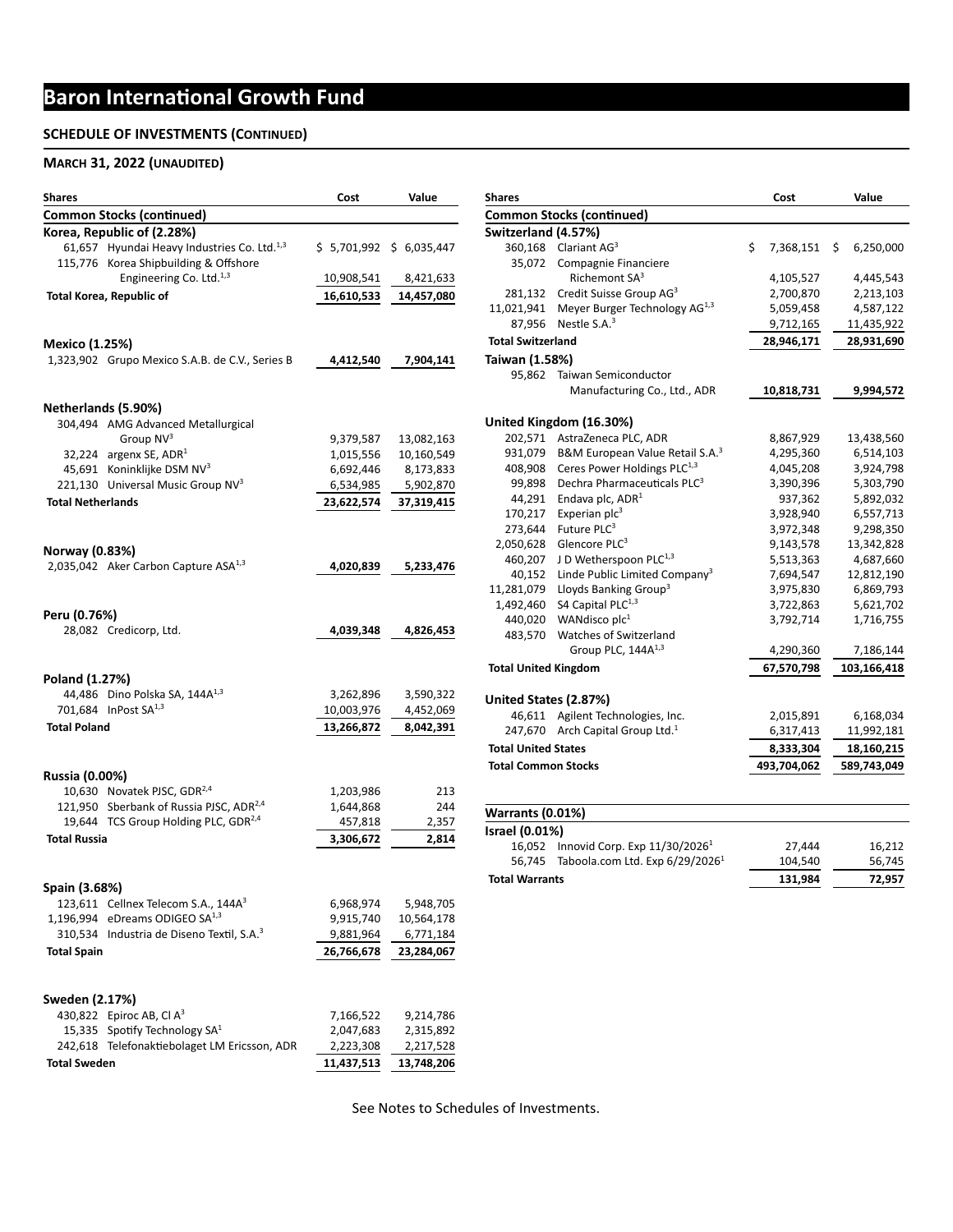#### **SCHEDULE OF INVESTMENTS (CONTINUED)**

#### **MARCH 31, 2022 (UNAUDITED)**

| <b>Principal Amount</b>                               | Cost           | Value                   |
|-------------------------------------------------------|----------------|-------------------------|
| Short Term Investments (6.95%)                        |                |                         |
| \$43,996,048 Repurchase Agreement with Fixed          |                |                         |
| Income Clearing Corp., dated                          |                |                         |
| 03/31/2022, 0.00% due                                 |                |                         |
| $4/1/2022$ ; Proceeds at maturity -                   |                |                         |
| \$43,996,048; (Fully collateralized                   |                |                         |
| by \$2,276,300 U.S. Treasury                          |                |                         |
| Note, 0.625% due 5/15/2030                            |                |                         |
| Market value $-$ \$1,987,326 and                      |                |                         |
| \$46,562,300 U.S. Treasury Note,                      |                |                         |
| 1.375% due 11/15/2031 Market                          |                |                         |
| value – \$42,888,709) <sup>3</sup>                    | Ś.             | 43,996,048 \$43,996,048 |
| Total Investments (100.13%)                           | \$ 537,832,094 | 633,812,054             |
| Liabilities Less Cash and Other Assets (-0.13%)       |                | (842, 112)              |
| <b>Net Assets</b>                                     |                | \$ 632,969,942          |
| Retail Shares (Equivalent to \$28.40 per share        |                |                         |
| based on 3,224,836 shares outstanding)                |                | \$91,585,462            |
| Institutional Shares (Equivalent to \$28.93 per share |                |                         |
| based on 14,133,989 shares outstanding)               |                | \$408,840,644           |
| R6 Shares (Equivalent to \$28.91 per share            |                |                         |
| based on 4,584,708 shares outstanding)                |                | \$ 132,543,836          |

| <b>Summary of Investments by Sector</b><br>as of March 31, 2022 | Percentage<br>of Net Assets |
|-----------------------------------------------------------------|-----------------------------|
| Materials                                                       | 15.2%                       |
| Industrials                                                     | 15.2%                       |
| Information Technology                                          | 11.6%                       |
| <b>Consumer Discretionary</b>                                   | 11.1%                       |
| <b>Financials</b>                                               | 10.7%                       |
| <b>Communication Services</b>                                   | 10.1%                       |
| <b>Health Care</b>                                              | 10.1%                       |
| Energy                                                          | 4.2%                        |
| <b>Consumer Staples</b>                                         | 4.1%                        |
| <b>Real Estate</b>                                              | 0.7%                        |
| Special Purpose Acquisition Company                             | 0.2%                        |
| Cash and Cash Equivalents*                                      | 6.8%                        |
|                                                                 | 100.0%                      |

\* Includes short term investments.

% Represents percentage of net assets.<br> $\frac{1}{1}$  Non-income producing socurities

 $1$  Non-income producing securities.

<sup>2</sup> At March 31, 2022, the market value of restricted and fair valued securities amounted to \$203,221 or 0.03% of net assets. These securities are not deemed liquid. See Note 3 regarding Restricted Securities.

<sup>3</sup><br>Level 2 security. See Note 4 regarding Fair Value Measurements.

Level 3 security. See Note 4 regarding Fair Value Measurements.

ADR American Depositary Receipt.

GDR Global Depositary Receipt.

<sup>144A</sup> Security is exempt from registration pursuant to Rule 144A under the Securities Act of 1933. This security may be resold in transactions that are exempt from registration, normally to qualified institutional buyers. At March 31, 2022, the market value of Rule 144A securities amounted to \$36,894,067 or 5.83% of net assets.

All securities are Level 1, unless otherwise noted.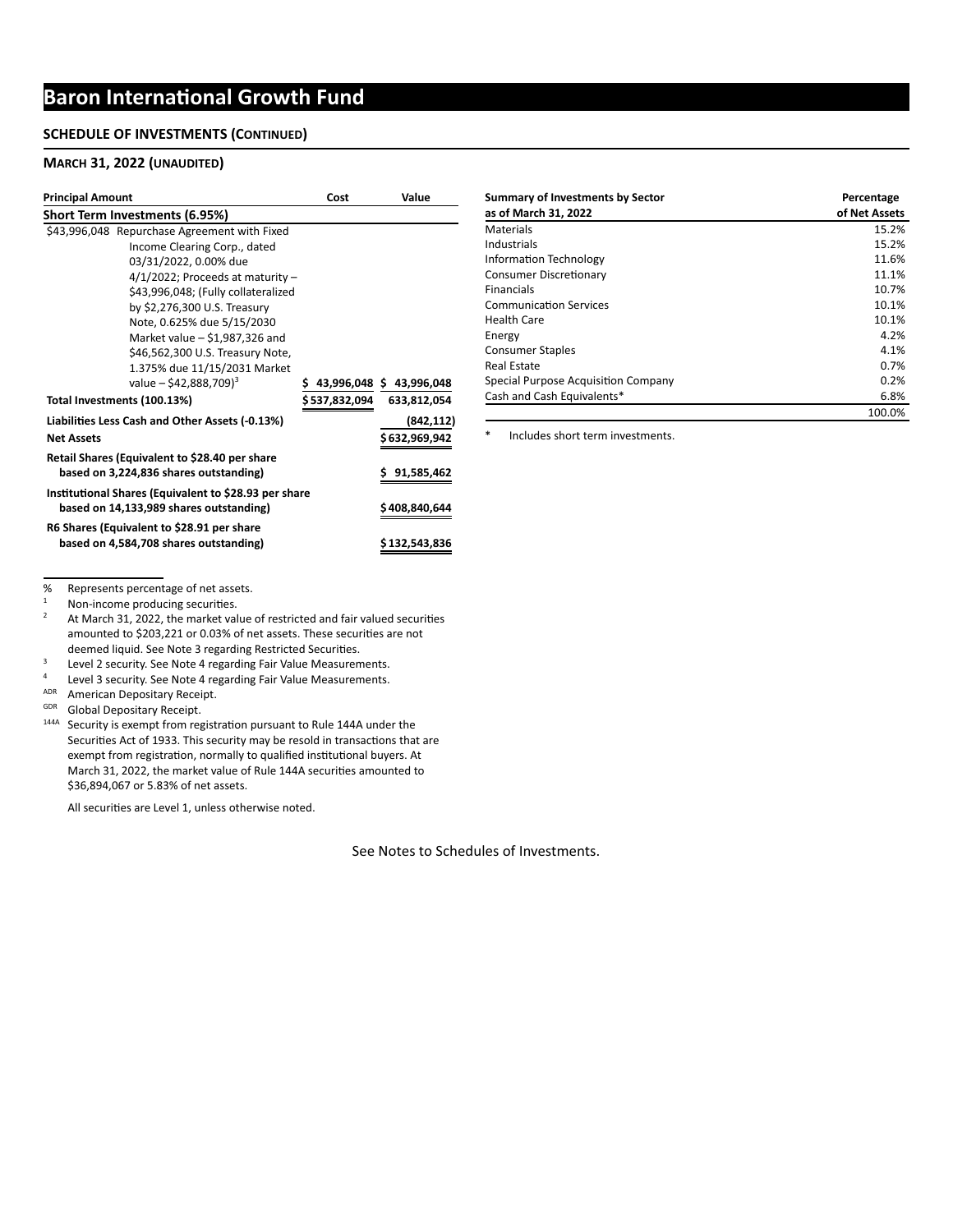# **Baron Real Estate Fund**

#### **SCHEDULE OF INVESTMENTS**

## **MARCH 31, 2022 (UNAUDITED)**

| Shares                 |                                            | Cost            | Value           |  |
|------------------------|--------------------------------------------|-----------------|-----------------|--|
| Common Stocks (90.89%) |                                            |                 |                 |  |
|                        | <b>Communication Services (1.98%)</b>      |                 |                 |  |
|                        | Interactive Media & Services (0.46%)       |                 |                 |  |
| 316,512                | Tripadvisor, Inc. <sup>1</sup>             | \$<br>8,215,181 | \$<br>8,583,806 |  |
|                        | Movies & Entertainment (1.52%)             |                 |                 |  |
| 338,929                | Madison Square Garden                      |                 |                 |  |
|                        | Entertainment Corp. <sup>1</sup>           | 23,202,284      | 28,236,175      |  |
|                        | <b>Total Communication Services</b>        | 31,417,465      | 36,819,981      |  |
|                        |                                            |                 |                 |  |
|                        | <b>Consumer Discretionary (40.28%)</b>     |                 |                 |  |
|                        | Casinos & Gaming (19.39%)                  |                 |                 |  |
| 1,535,500              | <b>Boyd Gaming Corporation</b>             | 65,104,119      | 101,005,190     |  |
| 517,289                | Caesars Entertainment, Inc. <sup>1</sup>   | 43,312,500      | 40,017,477      |  |
| 1,984,387              | Galaxy Entertainment Group Ltd.            |                 |                 |  |
|                        | (Hong Kong) <sup>2,4</sup>                 | 11,635,886      | 11,742,374      |  |
| 1,358,226              | Las Vegas Sands Corp. <sup>1</sup>         | 51,193,730      | 52,794,245      |  |
| 1,666,250              | <b>MGM Resorts International</b>           | 69,365,732      | 69,882,525      |  |
| 759,550                | Penn National Gaming, Inc. <sup>1</sup>    | 35,881,787      | 32,220,111      |  |
| 1,101,340              | Red Rock Resorts, Inc., Cl A               | 11,363,726      | 53,481,071      |  |
|                        |                                            | 287,857,480     | 361,142,993     |  |
|                        | Distributors (0.49%)                       |                 |                 |  |
| 21,800                 | Pool Corp.                                 | 6,938,068       | 9,218,130       |  |
|                        | Home Improvement Retail (3.62%)            |                 |                 |  |
| 250,600                | Floor & Decor Holdings, Inc., Cl A $1$     | 28,038,752      | 20,298,600      |  |
| 24,550                 | The Home Depot, Inc.                       | 3,713,467       | 7,348,552       |  |
| 196,750                | Lowe's Companies, Inc.                     | 27,947,341      | 39,780,882      |  |
|                        |                                            | 59,699,560      | 67,428,034      |  |
|                        |                                            |                 |                 |  |
|                        | Homebuilding (1.32%)                       |                 |                 |  |
| 72,147                 | D.R. Horton, Inc.                          | 2,065,420       | 5,375,673       |  |
| 126,949                | Lennar Corp., Cl A                         | 5,816,350       | 10,304,450      |  |
| 190,650                | Toll Brothers, Inc.                        | 8,379,152       | 8,964,363       |  |
|                        |                                            | 16,260,922      | 24,644,486      |  |
|                        | Hotels, Resorts & Cruise Lines (10.31%)    |                 |                 |  |
| 662,373                | Hilton Grand Vacations, Inc. <sup>1</sup>  | 16,439,299      | 34,450,020      |  |
| 360,800                | Hyatt Hotels Corp., Cl A <sup>1</sup>      | 26,879,600      | 34,438,360      |  |
| 428,136                | <b>Marriott Vacations</b>                  |                 |                 |  |
|                        | Worldwide Corp.                            | 52,900,213      | 67,517,047      |  |
| 959,947                | Travel + Leisure Co.                       | 57,243,231      | 55,619,329      |  |
|                        |                                            | 153,462,343     | 192,024,756     |  |
|                        | Leisure Facilities (5.15%)                 |                 |                 |  |
| 1,229,245              | Six Flags Entertainment Corp. <sup>1</sup> | 39,503,385      | 53,472,157      |  |
| 163,050                | Vail Resorts, Inc.                         | 44,699,056      | 42,437,024      |  |
|                        |                                            | 84,202,441      | 95,909,181      |  |
|                        | <b>Total Consumer Discretionary</b>        | 608,420,814     | 750,367,580     |  |
|                        |                                            |                 |                 |  |

| <b>Shares</b>            |                                                                       | Cost       | Value                     |
|--------------------------|-----------------------------------------------------------------------|------------|---------------------------|
|                          | Common Stocks (continued)                                             |            |                           |
| Financials (6.88%)       |                                                                       |            |                           |
|                          | <b>Asset Management &amp;</b>                                         |            |                           |
|                          | Custody Banks (6.88%)                                                 |            |                           |
|                          | 255,250 Blackstone, Inc.                                              |            | \$29,441,518 \$32,401,435 |
| 1,694,025                | <b>Brookfield Asset</b>                                               |            |                           |
|                          | Management, Inc., CI A <sup>2</sup>                                   | 66,270,436 | 95,830,994                |
| <b>Total Financials</b>  |                                                                       | 95,711,954 | 128,232,429               |
| Industrials (5.38%)      |                                                                       |            |                           |
|                          | <b>Building Products (2.37%)</b>                                      |            |                           |
|                          | 979,299 The AZEK Co., Inc. 1                                          | 29,704,105 | 24,325,787                |
|                          | 106,200 Fortune Brands Home & Security, Inc.                          | 6,404,277  | 7,888,536                 |
|                          | 181,850 Trex Co., Inc. $^1$                                           | 14,531,083 | 11,880,261                |
|                          |                                                                       | 50,639,465 | 44,094,584                |
|                          | Research & Consulting Services (1.60%)                                |            |                           |
|                          | 447,750 CoStar Group, Inc. <sup>1</sup>                               | 22,581,620 | 29,824,627                |
|                          | Trading Companies & Distributors (1.41%)                              |            |                           |
|                          | 571,084 Hillman Solutions Corp. 1,3                                   | 5,946,352  | 6,784,478                 |
|                          | 120,335 SiteOne Landscape Supply, Inc. $1$                            | 15,389,917 | 19,456,966                |
|                          |                                                                       | 21,336,269 | 26,241,444                |
| <b>Total Industrials</b> |                                                                       | 94,557,354 | 100,160,655               |
|                          |                                                                       |            |                           |
|                          | Information Technology (2.56%)                                        |            |                           |
|                          | Application Software (0.26%)                                          |            |                           |
|                          | 957,126 SmartRent, Inc. 1,3                                           | 8,119,788  | 4,843,057                 |
|                          | Internet Services & Infrastructure (2.30%)                            |            |                           |
|                          | 725,445 GDS Holdings Limited, ADR 1,2                                 | 28,237,466 | 28,473,716                |
|                          | 1,660,900 NEXTDC Limited (Australia) 1,2,4                            | 8,234,614  | 14,308,811                |
|                          |                                                                       | 36,472,080 | 42,782,527                |
|                          |                                                                       | 44,591,868 | 47,625,584                |
|                          | <b>Total Information Technology</b>                                   |            |                           |
|                          |                                                                       |            |                           |
| Materials (2.56%)        |                                                                       |            |                           |
|                          | <b>Construction Materials (2.56%)</b><br>259,550 Vulcan Materials Co. |            |                           |
|                          |                                                                       | 40,932,200 | 47,679,335                |
|                          | <b>Real Estate (29.72%)</b>                                           |            |                           |
|                          | Industrial REITs (2.49%)                                              |            |                           |
|                          | 151,350 Prologis, Inc.                                                | 8,113,384  | 24,439,998                |
|                          | 294,009 Rexford Industrial Realty, Inc.                               | 12,134,306 | 21,930,131                |
|                          |                                                                       | 20,247,690 | 46,370,129                |
|                          |                                                                       |            |                           |
|                          | Office REITs (0.10%)                                                  |            |                           |
| 58,285                   | Douglas Emmett, Inc.                                                  | 1,343,822  | 1,947,885                 |
|                          | Real Estate Development (2.25%)                                       |            |                           |
|                          | 404,850 The Howard Hughes Corp. 1                                     | 34,162,445 | 41,946,508                |
|                          | Real Estate Services (6.88%)                                          |            |                           |
|                          | 615,700 CBRE Group, Inc., Cl A $^1$                                   | 35,070,229 | 56,348,864                |
|                          | 299,557 Jones Lang LaSalle, Inc. $1$                                  | 45,491,910 | 71,731,919                |
|                          |                                                                       | 80,562,139 | 128,080,783               |
|                          |                                                                       |            |                           |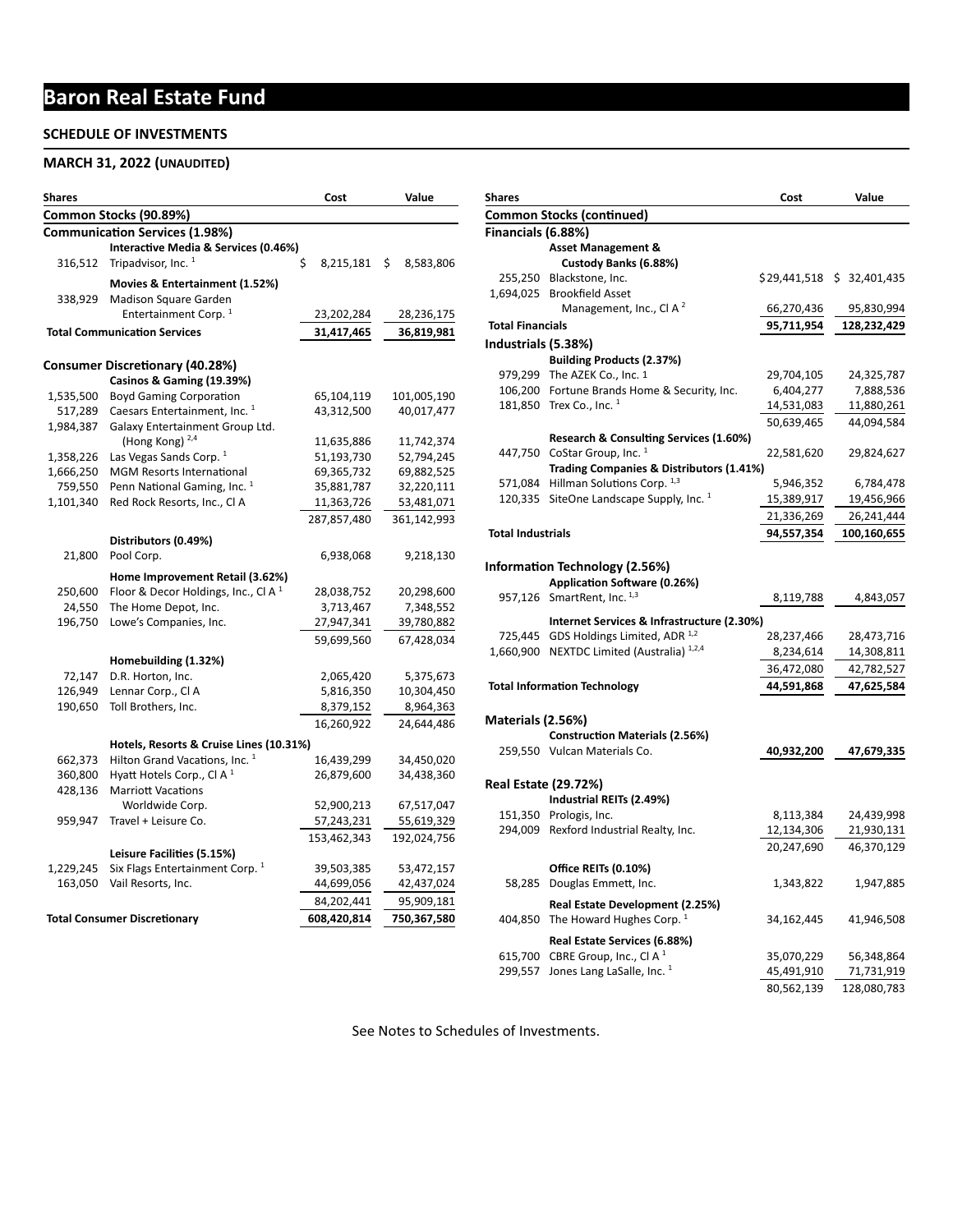# **Baron Real Estate Fund**

#### **SCHEDULE OF INVESTMENTS**

#### **MARCH 31, 2022 (UNAUDITED)**

| <b>Shares</b>              |                                                  |    | Cost          |    | Value         |  |  |
|----------------------------|--------------------------------------------------|----|---------------|----|---------------|--|--|
|                            | <b>Common Stocks (continued)</b>                 |    |               |    |               |  |  |
|                            | <b>Real Estate (continued)</b>                   |    |               |    |               |  |  |
|                            | <b>Residential REITs (6.89%)</b>                 |    |               |    |               |  |  |
| 328,250                    | Equity LifeStyle Properties, Inc.                | Ś. | 18,661,105    | Ś. | 25,104,560    |  |  |
| 637,100                    | <b>Equity Residential</b>                        |    | 48,979,674    |    | 57,288,032    |  |  |
| 1,144,400                  | Invitation Homes, Inc.                           |    | 35,237,450    |    | 45,981,992    |  |  |
|                            |                                                  |    | 102,878,229   |    | 128,374,584   |  |  |
|                            | Retail REITs (2.33%)                             |    |               |    |               |  |  |
| 993,513                    | Kite Realty Group Trust                          |    | 21,689,581    |    | 22,622,291    |  |  |
| 158,650                    | Simon Property Group, Inc.                       |    | 13,342,513    |    | 20,871,994    |  |  |
|                            |                                                  |    | 35,032,094    |    | 43,494,285    |  |  |
|                            | Specialized REITs (8.78%)                        |    |               |    |               |  |  |
| 87,150                     | Alexandria Real Estate                           |    |               |    |               |  |  |
|                            | Equities, Inc. <sup>3</sup>                      |    | 5,349,657     |    | 17,538,938    |  |  |
| 255,150                    | American Tower Corp.                             |    | 48,479,106    |    | 64,098,783    |  |  |
| 25,840                     | Equinix, Inc.                                    |    | 4,650,795     |    | 19,163,461    |  |  |
| 448,198                    | <b>Gaming and Leisure</b>                        |    |               |    |               |  |  |
|                            | Properties, Inc.                                 |    | 15,626,118    |    | 21,033,932    |  |  |
| 106,804                    | <b>Public Storage</b>                            |    | 40,287,322    |    | 41,683,465    |  |  |
|                            |                                                  |    | 114,392,998   |    | 163,518,579   |  |  |
| <b>Total Real Estate</b>   |                                                  |    | 388,619,417   |    | 553,732,753   |  |  |
|                            | <b>Special Purpose</b>                           |    |               |    |               |  |  |
|                            | <b>Acquisition Company (1.53%)</b>               |    |               |    |               |  |  |
| 1,250,000                  | Fifth Wall Acquisition                           |    |               |    |               |  |  |
|                            | Corp. III, Cl A $^{1,2}$                         |    | 12,500,000    |    | 12,137,500    |  |  |
| 1,290,554                  | RXR Acquisition Corp. 1                          |    | 12,905,540    |    | 12,737,768    |  |  |
| 375,000                    | <b>Tishman Spever</b>                            |    |               |    |               |  |  |
|                            | Innovation Corp. II <sup>1</sup>                 |    | 3,750,000     |    | 3,705,000     |  |  |
|                            | <b>Total Special Purpose Acquisition Company</b> |    | 29,155,540    |    | 28,580,268    |  |  |
| <b>Total Common Stocks</b> |                                                  |    | 1,333,406,612 |    | 1,693,198,585 |  |  |

| <b>Principal Amount</b>                                                                                                                                                                                                                                                                                                                                                                                                                                                                             | Cost            | Value                                                                              |
|-----------------------------------------------------------------------------------------------------------------------------------------------------------------------------------------------------------------------------------------------------------------------------------------------------------------------------------------------------------------------------------------------------------------------------------------------------------------------------------------------------|-----------------|------------------------------------------------------------------------------------|
| Short Term Investments (8.53%)                                                                                                                                                                                                                                                                                                                                                                                                                                                                      |                 |                                                                                    |
| \$158,877,322 Repurchase Agreement with<br>Fixed Income Clearing Corp.,<br>dated 03/31/2022, 0.00%<br>due 4/1/2022; Proceeds at<br>maturity - \$158,877,322;<br>(Fully collateralized by<br>\$52,723,700 U.S. Treasury<br>Note, 0.625% due<br>5/15/2030; Market value<br>-\$46,030,483, \$96,497,900<br>U.S. Treasury Note, 2.375%<br>due 5/15/2029; Market<br>value - \$97,031,017 and<br>\$20,000,000 U.S. Treasury<br>Note, 1.625% due 8/15/2029<br>Market value -<br>$$18,993,403$ <sup>4</sup> | 158,877,322     | \$158,877,322                                                                      |
| Total Investments (99.42%)                                                                                                                                                                                                                                                                                                                                                                                                                                                                          | \$1,492,283,934 | 1,852,075,907                                                                      |
| Cash and Other Assets Less Liabilities (0.58%)<br><b>Net Assets</b><br>Retail Shares (Equivalent to \$35.89 per share<br>based on 12,656,837 shares outstanding)<br>Institutional Shares (Equivalent to \$36.91 per share<br>based on 37,324,265 shares outstanding)<br>R6 Shares (Equivalent to \$36.91 per share<br>based on 839,127 shares outstanding)                                                                                                                                          |                 | 10,890,420<br>\$1,862,966,327<br>454,316,190<br>\$1,377,678,150<br>30,971,987<br>s |

% Represents percentage of net assets.

 $1$  Non-income producing securities.

 $2^2$  Foreign corporation.

 $3$  The Adviser has reclassified/classified certain securities in or out of this sub-industry. Such reclassifications/classifications are not supported by S&P or MSCI (unaudited).

<sup>4</sup> Level 2 security. See Note 4 regarding Fair Value Measurements.

ADR American Depositary Receipt.

All securities are Level 1, unless otherwise noted.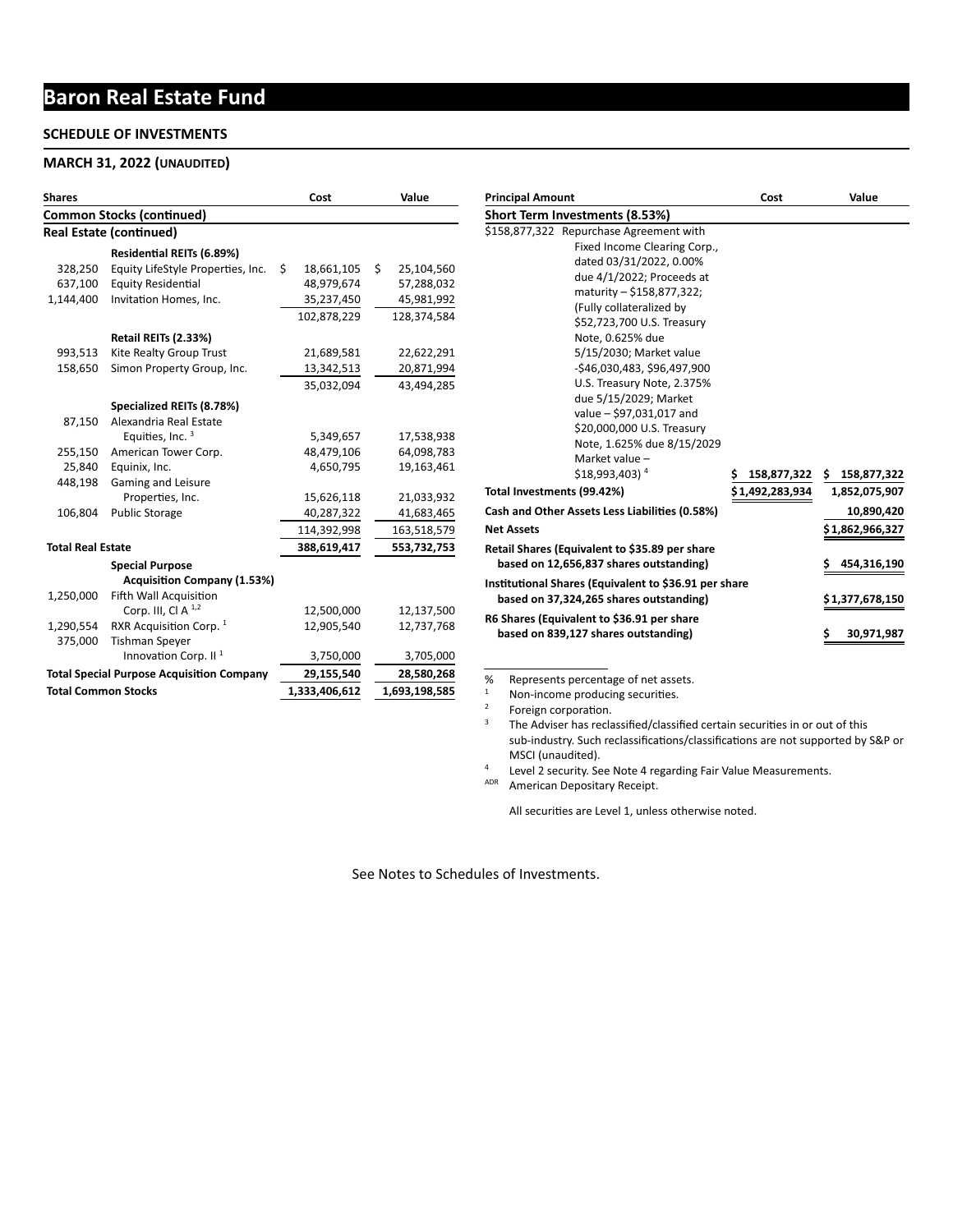# **Baron Emerging Markets Fund**

#### **SCHEDULE OF INVESTMENTS**

#### **MARCH 31, 2022 (UNAUDITED)**

| <b>Shares</b>                  |                                                                                        | Cost         | Value        |
|--------------------------------|----------------------------------------------------------------------------------------|--------------|--------------|
|                                | Common Stocks (92.70%)                                                                 |              |              |
| <b>Brazil (7.69%)</b>          |                                                                                        |              |              |
|                                | 22,162,605 Aeris Indústria E Comércio De                                               |              |              |
|                                | Equipamentos Para Geracão De                                                           |              |              |
|                                | Energia SA                                                                             | \$24,868,310 | \$26,998,899 |
|                                | 2,232,852 Afya Ltd., Cl A <sup>1</sup>                                                 | 55,189,323   | 32,175,397   |
|                                | 5,560,721 Americanas SA $1$                                                            | 58,042,551   | 38,133,929   |
|                                | 219,514 Americanas SA RCP <sup>1</sup>                                                 | 1,011,096    | 1,480,932    |
| 3,017,783 Azul SA <sup>1</sup> |                                                                                        | 14,997,488   | 15,161,649   |
|                                | 538,669 Azul SA, ADR 1                                                                 | 8,008,221    | 8,106,968    |
| 19,916,108                     | B3 S.A. - Brasil, Bolsa, Balcao                                                        | 50,733,983   | 65,717,028   |
| 4,696,639                      | <b>Banco Inter SA Units</b>                                                            | 37,077,729   | 20,913,191   |
| 21,258,260                     | Hapvida Participacoes e Investimentos<br>SA, 144A (formerly, Notre Dame                |              |              |
|                                | Intermedica Participacoes S.A.)                                                        | 36,644,311   | 52,866,027   |
|                                | 7,416,342 Localiza Rent a Car SA                                                       | 53,294,373   | 95,176,168   |
| 2,867,112                      | StoneCo Ltd., Cl A <sup>1</sup>                                                        | 54,929,409   | 33,545,210   |
|                                | 12,649,562 Suzano SA                                                                   | 124,591,852  | 146,527,204  |
| 1,725,739                      | XP, Inc., Cl A $1$                                                                     | 56,793,886   | 51,944,744   |
| <b>Total Brazil</b>            |                                                                                        | 576,182,532  | 588,747,346  |
| China (32.29%)                 |                                                                                        |              |              |
|                                | 1,901,663 Alibaba Group Holding                                                        |              |              |
|                                | Limited, ADR <sup>1</sup>                                                              | 210,815,187  | 206,900,934  |
|                                | 725,848 Baidu, Inc., ADR 1                                                             | 107,960,060  | 96,029,690   |
|                                | 7,590,891 Beijing Oriental Yuhong Waterproof<br>Technology Co. Ltd., Cl A <sup>3</sup> | 32,680,285   | 53,429,350   |
| 43,645,620                     | China Conch Environment                                                                |              |              |
|                                | Protection Holdings Ltd. <sup>1</sup>                                                  | 26,186,939   | 54,603,689   |
| 35,810,997                     | China Conch Venture                                                                    |              |              |
|                                | Holdings Ltd. <sup>3</sup>                                                             | 131,717,689  | 104,395,866  |
| 19,833,732                     | China Mengniu Dairy Co. Ltd. <sup>3</sup>                                              | 61,343,368   | 106,336,534  |
| 51,168,762                     | China Molybdenum Co. Ltd., Cl A <sup>3</sup>                                           | 39,345,863   | 41,674,852   |
| 32,093,536                     | China Molybdenum Co. Ltd., Cl H <sup>3</sup>                                           | 17,355,245   | 16,498,986   |
| 2,226,717                      | China Tourism Group Duty Free                                                          |              |              |
|                                | Corporation Ltd., Cl A <sup>3</sup>                                                    | 31,750,083   | 57,276,790   |
| 25,913,147                     | Estun Automation Co. Ltd., Cl A <sup>3</sup>                                           | 103,477,237  | 81,545,603   |
| 10,114,645                     | Full Truck Alliance Co. Ltd., ADR <sup>1</sup>                                         | 90,376,392   | 67,464,682   |
| 10,468,414                     | Galaxy Entertainment Group Ltd. 1,3                                                    | 76,832,878   | 61,945,596   |
| 845,841                        | GDS Holdings Limited, ADR <sup>1</sup>                                                 | 33,813,728   | 33,199,259   |
| 3,405,244                      | GDS Holdings Limited, Cl A <sup>1,3</sup>                                              | 31,916,954   | 16,485,070   |
| 3,447,459                      | Glodon Co. Ltd., Cl A <sup>3</sup>                                                     | 15,634,661   | 26,862,692   |
| 16,346,205                     | Han's Laser Technology Industry                                                        |              |              |
|                                | Group Co., Ltd., Cl A <sup>3</sup>                                                     | 96,338,164   | 98,079,812   |
| 3,673,534                      | Hangzhou Tigermed                                                                      |              |              |
|                                | Consulting Co. Ltd., Cl A <sup>3</sup>                                                 | 49,420,726   | 61,950,393   |
| 11,380,063                     | Hua Hong Semiconductor                                                                 |              |              |
|                                | Limited, $144A$ <sup>1,3</sup>                                                         | 25,387,128   | 47,520,087   |
| 1,214,011                      | JD.com, Inc., ADR $^1$                                                                 | 91,398,928   | 70,254,817   |
| 1,187                          | JD.com, Inc., Cl A <sup>1,3</sup>                                                      | 38,175       | 33,728       |
| 265,370                        | JD.com, Inc., Cl A 1,2,4                                                               | 9,680,745    | 7,346,602    |
| 25,567,166                     | Kingdee International Software                                                         |              |              |
|                                | Group Co. Ltd. 1,3                                                                     | 19,917,578   | 56,015,721   |
| 24,478,771                     | Kingsoft Corp. Ltd. <sup>3</sup>                                                       | 97,842,205   | 77,981,437   |
| 10,736,342                     | Midea Group Co., Ltd., Cl A <sup>3</sup>                                               | 84,245,166   | 95,760,307   |
| 11,357,198                     | NARI Technology Co. Ltd., CI A 3                                                       | 59,500,619   | 55,966,304   |
| 4,237,986                      | Shanghai Henlius                                                                       |              |              |
|                                | Biotech, Inc., Cl H, 144A 1,3                                                          | 26,083,340   | 11,179,533   |

| Shares                   |                                                                          | Cost                    | Value                    |
|--------------------------|--------------------------------------------------------------------------|-------------------------|--------------------------|
|                          | <b>Common Stocks (continued)</b>                                         |                         |                          |
| China (continued)        |                                                                          |                         |                          |
|                          | 1,164,809 Shenzhen Mindray Bio-Medical                                   |                         |                          |
|                          | Electronics Co. Ltd., Cl A <sup>3</sup>                                  | \$<br>31,952,833        | \$<br>56,279,147         |
| 5,050,486                | Shenzhou International Group                                             |                         |                          |
|                          | Holdings Ltd. <sup>3</sup>                                               | 40,177,514              | 66,676,616               |
| 5,229,782                | Tencent Holdings Limited <sup>3</sup>                                    | 195,635,592             | 241,063,366              |
| 560,177                  | Tencent Holdings Limited, ADR                                            | 31,237,435              | 26,003,416               |
| 16,037,637               | Venustech Group, Inc., Cl A <sup>3</sup>                                 | 78,784,484              | 52,547,582               |
| 1,090,600                | Will Semiconductor Co. Ltd.<br>Shanghai, Cl A <sup>3</sup>               | 38,903,912              | 32,948,044               |
| 5,239,577                | <b>Wuxi Biologics</b>                                                    |                         |                          |
|                          | Cayman, Inc., 144A <sup>1,3</sup>                                        | 52,029,398              | 41,605,364               |
| 7,194,987                | Yantai Jereh Oilfield Services                                           |                         |                          |
|                          | Group Co. Ltd., Cl A <sup>3</sup>                                        | 52,586,462              | 47,403,789               |
| 9,531,582                | Yonyou Network                                                           |                         |                          |
|                          | Technology Co. Ltd., Cl A <sup>3</sup>                                   | 55,355,571              | 34,267,978               |
| 1,411,400                | Yum China Holdings, Inc.                                                 | 76,709,653              | 58,629,556               |
| 741,309                  | Yum China Holdings, Inc. (Hong Kong) <sup>3</sup>                        | 40,592,034              | 32,335,454               |
| 5,702,986                | Yunnan Baiyao                                                            |                         |                          |
|                          | Group Co. Ltd., Cl $A^3$                                                 | 85,043,937              | 73,316,550               |
| 1,161,924                | Zai Lab Limited, ADR <sup>1</sup>                                        | 28,126,132              | 51,101,418               |
| 7,213,812                | Zhejiang Dingli                                                          |                         |                          |
|                          | Machinery Co. Ltd., Cl A <sup>3</sup>                                    | 69,382,207              | 50,869,399               |
| Total China              |                                                                          | 2,447,576,507           | 2,471,786,013            |
| <b>Hong Kong (2.84%)</b> |                                                                          |                         |                          |
|                          | 6,137,153 AIA Group Ltd. 3                                               | 68,022,253              | 64,083,398               |
| 26,982,550               | Budweiser Brewing Co.                                                    |                         |                          |
|                          | APAC Ltd., 144A <sup>3</sup>                                             | 85,099,245              | 71,251,289               |
| 408,471                  | Hong Kong Exchanges &                                                    |                         |                          |
|                          | Clearing Ltd. $3$<br>3,943,950 Techtronic Industries Co. Ltd. 3          | 20,023,663              | 19,146,389               |
|                          |                                                                          | 15,735,651              | 63,187,850               |
| <b>Total Hong Kong</b>   |                                                                          | 188,880,812             | 217,668,926              |
| India (20.45%)           |                                                                          |                         |                          |
|                          | 4,536,561 AARTI Industries Ltd. 3                                        | 53,029,424              | 56,942,137               |
|                          | 1,040,920 Asian Paints Ltd. 3                                            | 24,405,808              | 42,119,976               |
|                          | 1,746,206 Bajaj Finance Limited <sup>3</sup>                             | 64,243,128              | 165,834,197              |
|                          | 11,147,077 Bharti Airtel Ltd. 1,3<br>1,032,422 Bharti Airtel Ltd. PP 1,3 | 85,236,378              | 110,517,123              |
|                          | 1,404,366 Divi's Laboratories Ltd. 3                                     | 1,857,856<br>14,462,032 | 5,349,519                |
| 37,709,920               | Edelweiss Financial Services Ltd. <sup>3</sup>                           | 53,622,453              | 81,229,758<br>29,009,321 |
| 3,436,995                | Godrej Consumer Products Ltd. 1,3                                        | 46,876,099              | 33,745,733               |
| 2,634,349                | Godrej Properties Ltd. 1,3                                               | 51,502,940              | 57,708,302               |
|                          | 4,383,234 HDFC Bank Ltd. 3                                               | 69,784,126              | 84,420,252               |
| 1,249,435                | <b>Housing Development</b>                                               |                         |                          |
|                          | Finance Corp., Ltd. <sup>3</sup>                                         | 28,102,450              | 39,067,424               |
| 8,179,610                | ICICI Bank Ltd. <sup>3</sup>                                             | 83,845,869              | 78,016,903               |
| 2,972,466                | <b>ICICI Lombard General</b>                                             |                         |                          |
|                          | Insurance Co. Ltd., 144A <sup>3</sup>                                    | 54,418,032              | 51,851,806               |
| 45,403,279               | JM Financial Limited <sup>3</sup>                                        | 65,742,578              | 40,236,188               |
| 1,056,513                | Jubilant FoodWorks Ltd. <sup>3</sup>                                     | 43,918,422              | 36,509,101               |
| 7,697,245                | Max Financial Services Ltd. 1,3                                          | 62,994,421              | 76,314,174               |
| 3,757,209                | Muthoot Finance Ltd. <sup>3</sup>                                        | 58,675,185              | 65,695,405               |
| 13,483,181               | Nippon Life India Asset                                                  |                         |                          |
|                          | Management Ltd., 144A <sup>3</sup>                                       | 51,265,865              | 61,608,917               |
| 5,576,313                | Reliance Industries Limited <sup>3</sup>                                 | 117,403,826             | 192,871,091              |
| 5,576,783                | SBI Life Insurance Company                                               |                         |                          |
|                          | Limited, 144A <sup>3</sup>                                               | 61,186,979              | 82,163,014               |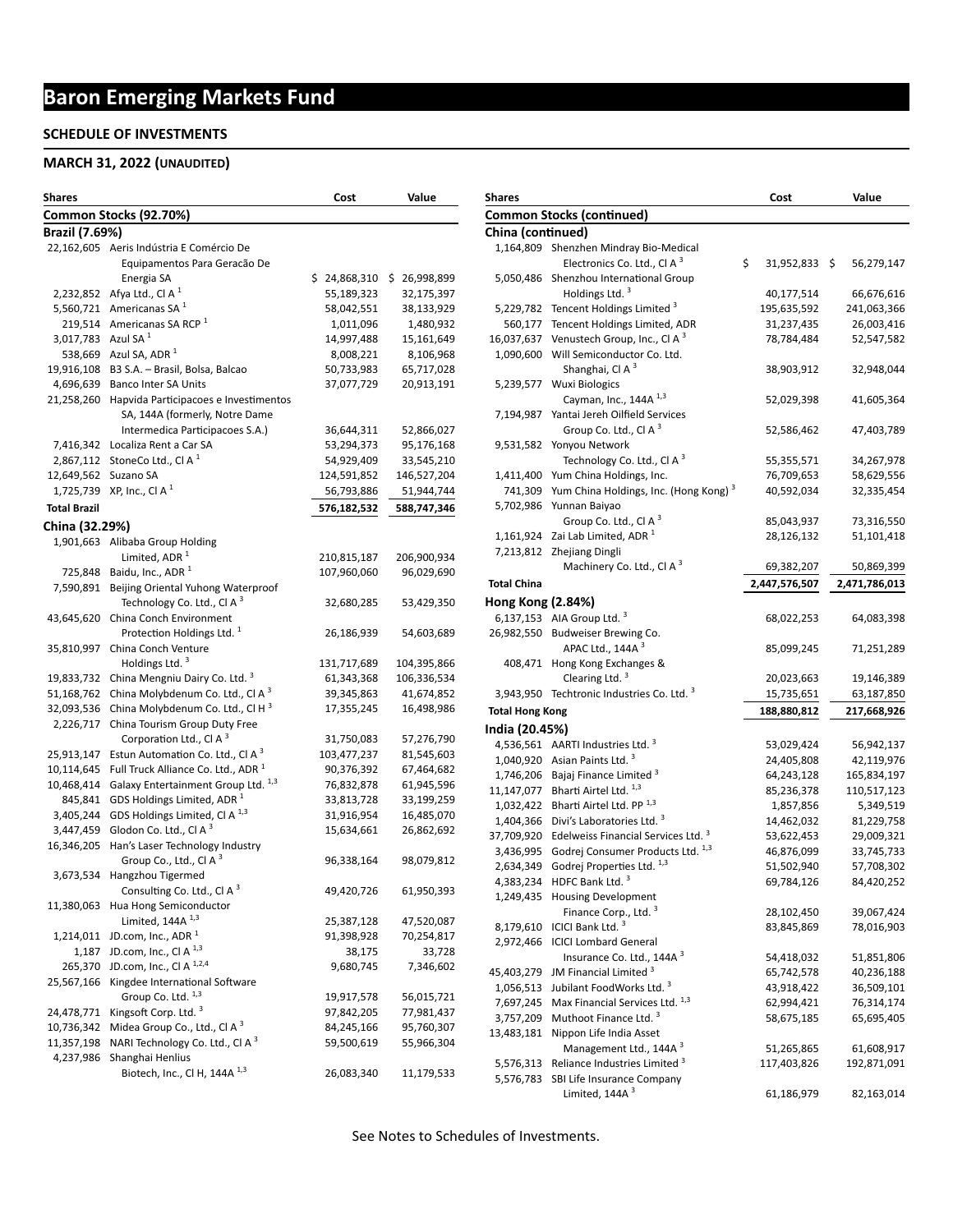# **Baron Emerging Markets Fund**

#### **SCHEDULE OF INVESTMENTS**

### **MARCH 31, 2022 (UNAUDITED)**

| <b>Shares</b>                    |                                                                                                            | Cost                     | Value             |  |  |
|----------------------------------|------------------------------------------------------------------------------------------------------------|--------------------------|-------------------|--|--|
| <b>Common Stocks (continued)</b> |                                                                                                            |                          |                   |  |  |
| India (continued)                |                                                                                                            |                          |                   |  |  |
|                                  | 5,339,614 Tata Communications Ltd. <sup>3</sup>                                                            | \$<br>43,895,194 \$      | 86,123,894        |  |  |
|                                  | 4,206,688 Tata Consumer Products Ltd. 3                                                                    | 14,862,297               | 42,980,511        |  |  |
|                                  | 1,361,770 Titan Co. Ltd. $3$                                                                               | 21,236,193               | 45,365,116        |  |  |
| <b>Total India</b>               |                                                                                                            | 1,172,567,555            | 1,565,679,862     |  |  |
| Indonesia (1.77%)                |                                                                                                            |                          |                   |  |  |
|                                  | 323,095,800 Bank Rakyat Indonesia                                                                          |                          |                   |  |  |
|                                  | (Persero) Tbk PT <sup>3</sup>                                                                              | 95,555,246               | 104,354,981       |  |  |
|                                  | 97,738,921 Merdeka Copper Gold Tbk PT $^{1,3}$                                                             | 30,202,812               | 30,704,961        |  |  |
| <b>Total Indonesia</b>           |                                                                                                            | 125,758,058              | 135,059,942       |  |  |
| Italy (1.25%)                    |                                                                                                            |                          |                   |  |  |
|                                  | 3,190,732 Tenaris SA $3$                                                                                   | 41,063,233               | 47,928,211        |  |  |
|                                  | 1,593,748 Tenaris SA, ADR                                                                                  | 43,042,154               | 47,924,002        |  |  |
| <b>Total Italy</b>               |                                                                                                            | 84,105,387               | 95,852,213        |  |  |
| Japan (1.02%)                    |                                                                                                            |                          |                   |  |  |
|                                  | 167,918 Keyence Corporation <sup>3</sup>                                                                   | 69,499,395               | 77,863,984        |  |  |
|                                  | Korea, Republic of (7.12%)                                                                                 |                          |                   |  |  |
|                                  | 818,279 Hyundai Heavy                                                                                      |                          |                   |  |  |
|                                  | Industries Co. Ltd. 1,3                                                                                    | 51,069,547               | 80,099,255        |  |  |
|                                  | 1,329,911 Korea Aerospace Industries Ltd. $3$                                                              | 44,533,805               | 46,143,913        |  |  |
|                                  | 1,870,120 Korea Shipbuilding & Offshore                                                                    |                          |                   |  |  |
|                                  | Engineering Co. Ltd. $1,3$                                                                                 | 193,392,399              | 136,033,921       |  |  |
|                                  | 4,944,465 Samsung Electronics Co., Ltd. 3                                                                  | 194,440,558              | 282,936,953       |  |  |
| <b>Total Korea, Republic of</b>  |                                                                                                            | 483,436,309              | 545,214,042       |  |  |
| <b>Mexico (3.34%)</b>            |                                                                                                            |                          |                   |  |  |
|                                  | 19,098,292 Grupo Mexico S.A.B. de C.V.,                                                                    |                          |                   |  |  |
|                                  | Series B                                                                                                   | 55,768,785               | 114,023,237       |  |  |
|                                  | 34,545,221 Wal-Mart de Mexico,                                                                             |                          |                   |  |  |
|                                  | S.A.B de C.V.                                                                                              | 93,334,657               | 141,567,670       |  |  |
| <b>Total Mexico</b>              |                                                                                                            | 149,103,442              | 255,590,907       |  |  |
| Peru (1.11%)                     |                                                                                                            |                          |                   |  |  |
|                                  | 495,877 Credicorp, Ltd.                                                                                    | 64,291,733               | 85,226,380        |  |  |
| Philippines (1.79%)              |                                                                                                            |                          |                   |  |  |
|                                  | 85,464,165 Ayala Land, Inc. 3                                                                              | 63,374,673               | 57,705,117        |  |  |
|                                  | 31,168,996 BDO Unibank, Inc. 3                                                                             | 68,406,085               | 79,618,403        |  |  |
| <b>Total Philippines</b>         |                                                                                                            | 131,780,758              | 137,323,520       |  |  |
| Poland (0.66%)                   |                                                                                                            |                          |                   |  |  |
|                                  | 8,010,028 InPost SA 1,3                                                                                    | 133,838,226              | 50,822,303        |  |  |
| <b>Russia (0.02%)</b>            |                                                                                                            |                          |                   |  |  |
|                                  | 2,384,838 Fix Price Group Ltd., GDR <sup>2,4</sup>                                                         | 20,761,023               | 95,394            |  |  |
|                                  | 4,746,202 Fix Price Group Ltd.,                                                                            |                          |                   |  |  |
|                                  | GDR, 144A <sup>2,4</sup>                                                                                   | 46,272,864               | 189,848           |  |  |
|                                  | 428,499 Novatek PJSC, GDR <sup>2,4</sup>                                                                   | 58,971,935               | 8,570             |  |  |
|                                  | 1,873,612 Ozon Holdings PLC, ADR 1,2,4                                                                     | 76,824,628               | 374,722           |  |  |
|                                  | 227,252 Polyus PJSC 2,4                                                                                    | 46,221,802               | 58,764            |  |  |
|                                  | 178,722 Polyus PJSC, GDR <sup>2,4</sup>                                                                    | 17,995,949               | 26,808            |  |  |
|                                  | 4,487,275 Sberbank of Russia PJSC, ADR <sup>2,4</sup><br>258,937 TCS Group Holding PLC, GDR <sup>2,4</sup> | 64,206,206<br>15,161,230 | 8,975             |  |  |
|                                  | 809,897 Yandex N.V., Cl A 1,2,4                                                                            | 16,974,482               | 31,072<br>299,662 |  |  |
|                                  |                                                                                                            |                          |                   |  |  |
| <b>Total Russia</b>              |                                                                                                            | 363,390,119              | 1,093,815         |  |  |

| Shares                     |                                                       | Cost             | Value            |
|----------------------------|-------------------------------------------------------|------------------|------------------|
|                            | <b>Common Stocks (continued)</b>                      |                  |                  |
| South Africa (1.29%)       |                                                       |                  |                  |
|                            | 1,760,690 Gold Fields Ltd. $3$                        | \$<br>19,499,887 | \$<br>27,265,337 |
|                            | 4,601,235 Gold Fields Ltd., ADR                       | 51,013,013       | 71,135,093       |
| <b>Total South Africa</b>  |                                                       | 70,512,900       | 98,400,430       |
| Spain (0.15%)              |                                                       |                  |                  |
|                            | 1,791,760 Codere Online Luxembourg S.A.               |                  |                  |
|                            | Forward Shares <sup>1</sup>                           | 17,917,600       | 9,836,762        |
|                            | 358,352 Codere Online Luxembourg S.A.                 |                  |                  |
|                            | Founders Shares 1,2,4                                 | 3,116            | 1,637,669        |
|                            | 26,518 Codere Online Luxembourg, S.A.                 |                  |                  |
|                            | Private Shares <sup>1</sup>                           | 265,181          | 145,584          |
| <b>Total Spain</b>         |                                                       | 18,185,897       | 11,620,015       |
| Taiwan (6.30%)             |                                                       |                  |                  |
|                            | 9,040,879 Delta Electronics, Inc. 3                   | 35,951,462       | 83,824,534       |
|                            | 3,817,094 Taiwan Semiconductor                        |                  |                  |
|                            | Manufacturing Co., Ltd., ADR                          | 228,752,850      | 397,970,221      |
| <b>Total Taiwan</b>        |                                                       | 264,704,312      | 481,794,755      |
|                            | United Arab Emirates (0.25%)                          |                  |                  |
|                            | 5,283,257 Network International                       |                  |                  |
|                            | Holdings plc, 144A <sup>1</sup>                       | 31,671,178       | 19,432,976       |
|                            |                                                       |                  |                  |
|                            | United Kingdom (3.06%)<br>36,013,921 Glencore PLC 3   |                  |                  |
|                            |                                                       | 130,018,363      | 234,331,908      |
| United States (0.30%)      |                                                       |                  |                  |
|                            | 1,098,369 ACM Research, Inc., Cl A $1$                | 33,433,580       | 22,725,255       |
| <b>Total Common Stocks</b> |                                                       | 6,538,937,063    | 7,096,234,592    |
|                            | Private Common Stocks (0.84%)                         |                  |                  |
| India (0.84%)              |                                                       |                  |                  |
|                            | 27,027 Pine Labs PTE. Ltd., Series 1 <sup>1,2,4</sup> | 10,077,362       | 16,262,146       |
|                            | 6,833 Pine Labs PTE. Ltd., Series A 1,2,4             | 2,547,771        | 4,111,416        |
|                            | 7,600 Pine Labs PTE. Ltd., Series B 1,2,4             | 2,833,757        | 4,572,920        |
|                            | 6,174 Pine Labs PTE. Ltd., Series B2 1,2,4            | 2,302,055        | 3,714,896        |
|                            | 9,573 Pine Labs PTE. Ltd., Series C <sup>1,2,4</sup>  | 3,569,416        | 5,760,074        |
|                            | 1,932 Pine Labs PTE. Ltd., Series C1 1,2,4            | 720,371          | 1,162,485        |
|                            | 2,459 Pine Labs PTE. Ltd., Series D <sup>1,2,4</sup>  | 916,870          | 1,479,580        |
|                            | 45,680 Pine Labs PTE. Ltd., Series J 1,2,4            | 17,032,398       | 27,485,656       |
|                            | <b>Total Private Common Stocks</b>                    | 40,000,000       | 64,549,173       |
|                            | <b>Private Convertible Preferred Stocks (1.83%)</b>   |                  |                  |
| India (1.83%)              |                                                       |                  |                  |
|                            | 11,578 Bundl Technologies                             |                  |                  |
|                            |                                                       |                  |                  |
|                            |                                                       |                  |                  |
|                            | Private Ltd. Series K <sup>1,2,4</sup>                | 76,776,872       | 67,032,586       |
|                            | 15,334 Think & Learn Private                          |                  |                  |
|                            | Limited, Series F <sup>1,2,4</sup>                    | 49,776,072       | 72,682,913       |
|                            | <b>Total Private Convertible Preferred Stocks</b>     | 126,552,944      | 139,715,499      |
| <b>Warrants (0.00%)</b>    |                                                       |                  |                  |
| Spain (0.00%)              |                                                       |                  |                  |
|                            | 13,259 Codere Online Luxembourg S.A.                  |                  |                  |
|                            | <b>Private Shares</b>                                 |                  |                  |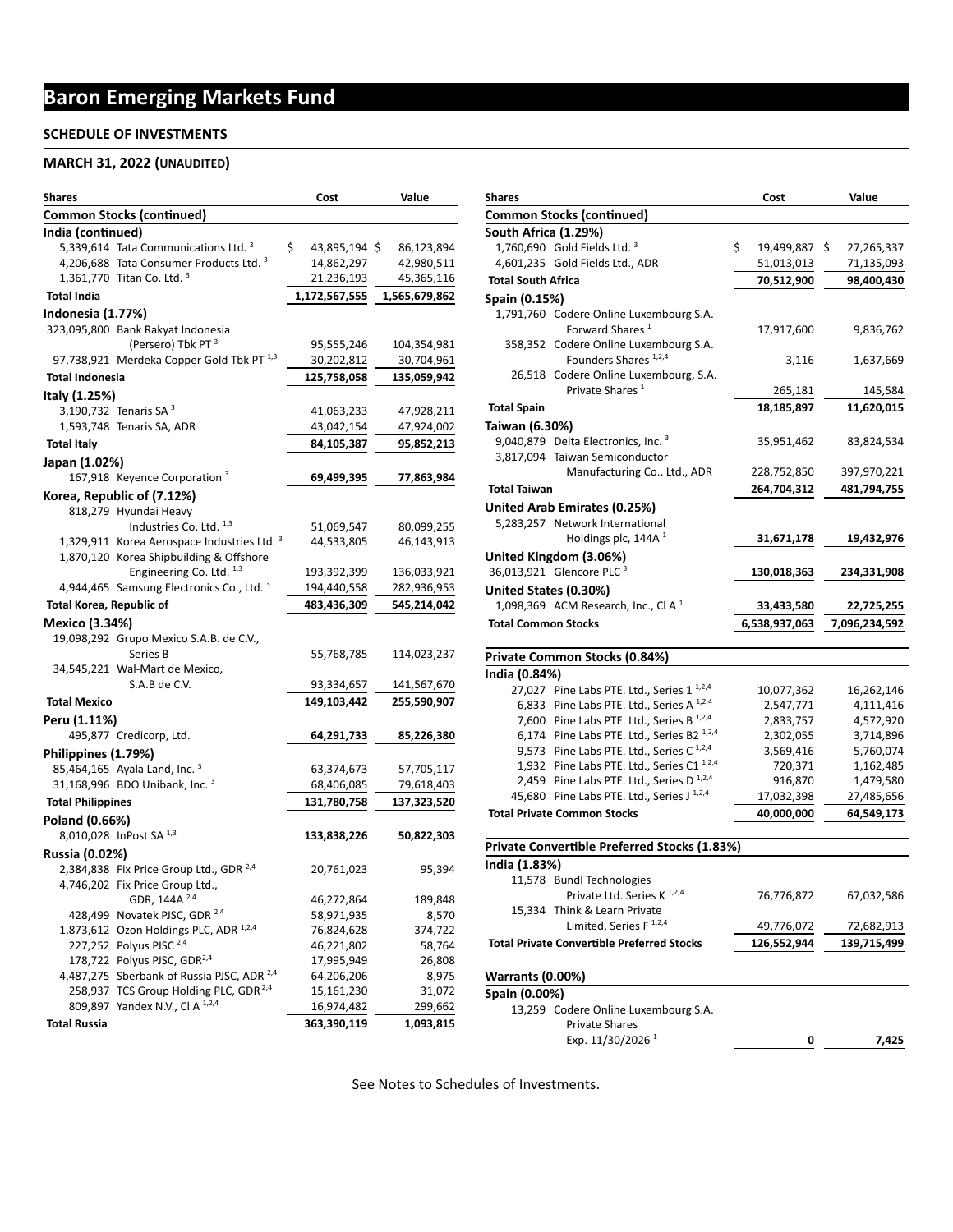## **Baron Emerging Markets Fund**

#### **SCHEDULE OF INVESTMENTS**

#### **MARCH 31, 2022 (UNAUDITED)**

| <b>Principal Amount</b>               |                                                       | Cost                  | Value           |
|---------------------------------------|-------------------------------------------------------|-----------------------|-----------------|
| <b>Short Term Investments (4.48%)</b> |                                                       |                       |                 |
|                                       | \$342,901,151 Repurchase Agreement with               |                       |                 |
|                                       | <b>Fixed Income Clearing</b>                          |                       |                 |
|                                       | Corp., dated 3/31/2022,                               |                       |                 |
|                                       | 0.00% due 4/1/2022;                                   |                       |                 |
|                                       | Proceeds at maturity -                                |                       |                 |
|                                       | \$342,901,151; (Fully                                 |                       |                 |
|                                       | collateralized by                                     |                       |                 |
|                                       | \$120,388,200 U.S.                                    |                       |                 |
|                                       | Treasury Note, 2.375%                                 |                       |                 |
|                                       | due 3/31/2029 Market                                  |                       |                 |
|                                       | value - \$119,955,525) and                            |                       |                 |
|                                       | \$228,541,100 U.S.                                    |                       |                 |
|                                       | Treasury Note, 2.375%                                 |                       |                 |
|                                       | due 5/15/2029 Market                                  |                       |                 |
|                                       | value - \$229,803,710) <sup>3</sup>                   | 342,901,151 \$<br>\$. | 342,901,151     |
| Total Investments (99.85%)            |                                                       | \$ 7,048,391,158      | 7,643,407,840   |
|                                       | Cash and Other Assets Less Liabilities (0.15%)        |                       | 11,389,009      |
| <b>Net Assets</b>                     |                                                       |                       | \$7,654,796,849 |
|                                       | Retail Shares (Equivalent to \$15.03 per share        |                       |                 |
|                                       | based on 25,009,556 shares outstanding)               |                       | 375,910,264     |
|                                       | Institutional Shares (Equivalent to \$15.10 per share |                       |                 |
|                                       | based on 480,789,970 shares outstanding)              |                       | \$7,261,933,319 |
|                                       | R6 Shares (Equivalent to \$15.11 per share            |                       |                 |
|                                       | based on 1,121,839 shares outstanding)                |                       | 16,953,266      |

| <b>Summary of Investments by Sector</b> | Percentage of     |
|-----------------------------------------|-------------------|
| as of March 31, 2022                    | <b>Net Assets</b> |
| <b>Information Technology</b>           | 16.8%             |
| Financials                              | 16.5              |
| Industrials                             | 13.5              |
| <b>Consumer Discretionary</b>           | 12.6              |
| Materials                               | 10.9              |
| <b>Communication Services</b>           | 8.4               |
| <b>Health Care</b>                      | 5.6               |
| <b>Consumer Staples</b>                 | 5.2               |
| Energy                                  | 4.4               |
| Real Estate                             | 1.5               |
| Cash and Cash Equivalents *             | 4.6               |
|                                         | 100.0%            |

\* Includes short term investments.

% Represents percentage of net assets.<br> $\frac{1}{1}$  New income are due in a securities.

 $1$  Non-income producing securities.

<sup>2</sup> At March 31, 2022, the market value of restricted and fair valued securities amounted to \$214,342,758 or 2.80% of net assets. These securities are not deemed liquid. See Note 3 regarding Restricted Securities.

<sup>3</sup> Level 2 security. See Note 4 regarding Fair Value Measurements.<br> $\frac{4}{10}$  Lovel 3 security. See Note 4 regarding Fair Value Measurements.

<sup>4</sup> Level 3 security. See Note 4 regarding Fair Value Measurements.<br> $\frac{\text{ADR}}{\text{ADR}}$  American Depositary Peccipt

ADR American Depositary Receipt.

Global Depositary Receipt.

<sup>144A</sup> Security is exempt from registration pursuant to Rule 144A under the Securities Act of 1933. This security may be resold in transactions that are exempt from registration, normally to qualified institutional buyers. At March 31, 2022, the market value of Rule 144A securities amounted to \$439,668,861 or 5.74% of net assets.

All securities are Level 1, unless otherwise noted.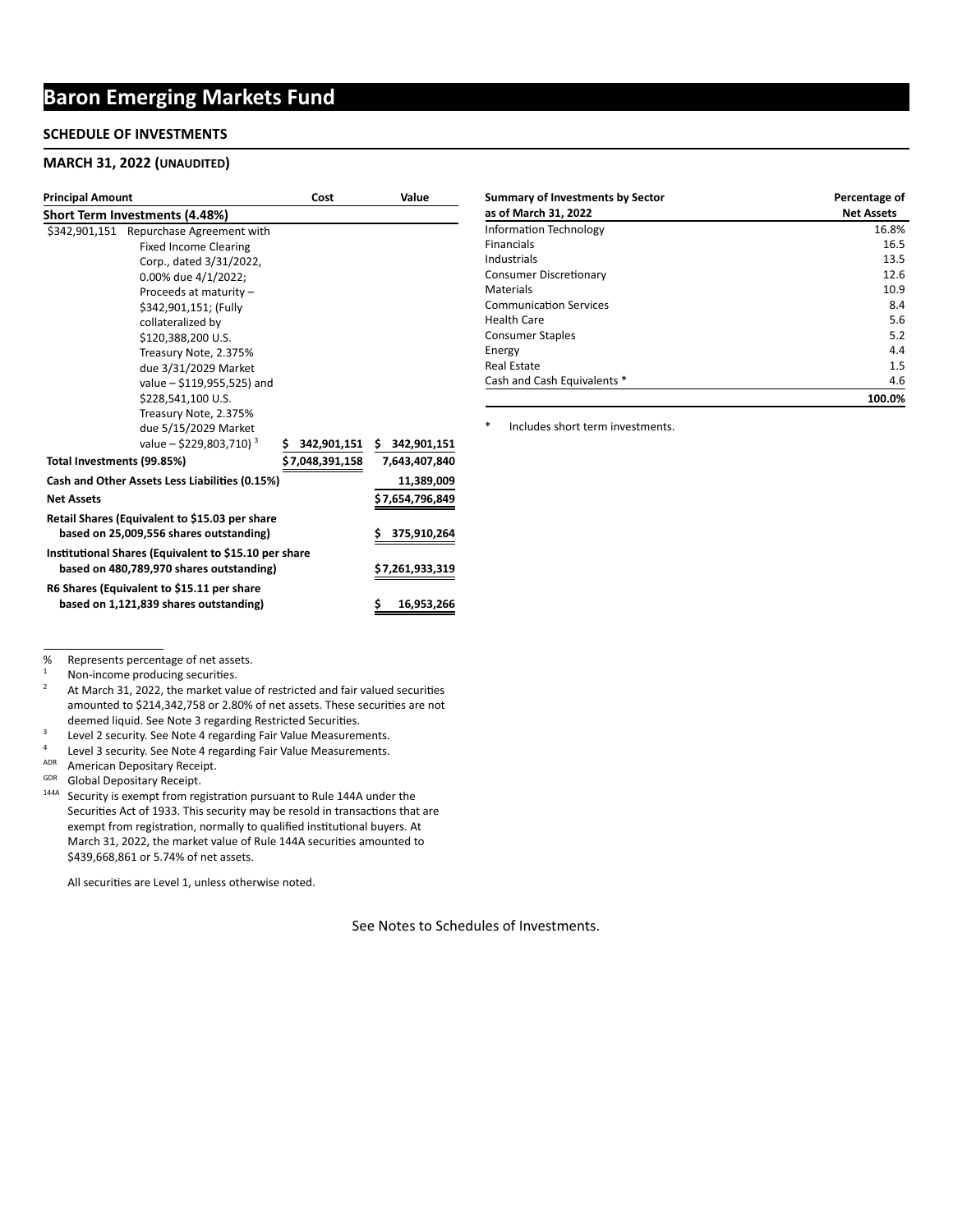# **Baron Global Advantage Fund**

#### **SCHEDULE OF INVESTMENTS**

#### **MARCH 31, 2022 (UNAUDITED)**

| Shares                   |                                                                      | Cost                    | Value                    |
|--------------------------|----------------------------------------------------------------------|-------------------------|--------------------------|
|                          | Common Stocks (94.52%)                                               |                         |                          |
| Argentina (5.02%)        |                                                                      |                         |                          |
|                          | 83,710 Globant S.A. <sup>1</sup>                                     | \$.<br>7,081,800        | \$21,937,880             |
| 54,822                   | MercadoLibre, Inc. <sup>1</sup>                                      | 42,859,814              | 65,209,672               |
| <b>Total Argentina</b>   |                                                                      | 49,941,614              | 87,147,552               |
| <b>Brazil (1.19%)</b>    |                                                                      |                         |                          |
|                          | 1,433,148 Afya Ltd., Cl $A^1$                                        | 31,965,930              | 20,651,663               |
| Canada (4.77%)           |                                                                      |                         |                          |
|                          | 417,196 Nuvei Corp., $144A1$                                         | 14,962,578              | 31,452,406               |
| 75.857                   | Shopify, Inc., Cl $A^1$                                              | 80,656,808              | 51,276,298               |
| <b>Total Canada</b>      |                                                                      | 95,619,386              | 82,728,704               |
| China (2.50%)            |                                                                      |                         |                          |
| 293,078                  | GDS Holdings Limited, ADR <sup>1</sup>                               | 14,491,001              | 11,503,311               |
| 959,865                  | Meituan Inc., Cl B, $144A^{1,4}$                                     | 12,096,383              | 18,183,622               |
|                          | 309,512 Zai Lab Limited, ADR <sup>1</sup>                            | 19,624,673              | 13,612,338               |
| <b>Total China</b>       |                                                                      | 46,212,057              | 43,299,271               |
| India (3.55%)            |                                                                      |                         |                          |
| 563,782                  | Bajaj Finance Limited <sup>4</sup>                                   | 36,590,443              | 53,541,412               |
| 7,379,067                | Zomato Ltd. <sup>1,4</sup>                                           | 12,454,605              | 7,943,488                |
| <b>Total India</b>       |                                                                      | 49,045,048              | 61,484,900               |
| Indonesia (1.00%)        |                                                                      |                         |                          |
| 144,409                  | Sea Ltd., ADR <sup>1</sup>                                           | 40,964,414              | 17,298,754               |
| <b>Israel (4.85%)</b>    |                                                                      |                         |                          |
|                          |                                                                      |                         |                          |
| 326,882<br>3,395,264     | Fiverr International Ltd. <sup>1</sup><br>Innovid Corp. <sup>1</sup> | 7,503,852<br>33,137,141 | 24,865,914               |
| 2,753,705                | Taboola.com Ltd. <sup>1</sup>                                        | 26,501,176              | 20,507,394<br>14,209,118 |
| 235,606                  | Wix.com Ltd. $1$                                                     | 41,196,433              | 24,611,403               |
| <b>Total Israel</b>      |                                                                      | 108,338,602             | 84,193,829               |
|                          |                                                                      |                         |                          |
|                          | Korea, Republic of (1.06%)<br>1,039,942 Coupang, Inc., Cl $A^1$      |                         |                          |
|                          |                                                                      | 28,746,235              | 18,386,175               |
| Netherlands (6.89%)      |                                                                      |                         |                          |
|                          | 16,186 Adyen N.V., 144A <sup>1,4</sup>                               | 16,437,273              | 32,059,504               |
|                          | 196,428 argenx SE, $ADR1$<br>38,227 ASML Holding N.V. <sup>4</sup>   | 32,628,586              | 61,935,713               |
|                          |                                                                      | 8,394,703               | 25,544,102               |
| <b>Total Netherlands</b> |                                                                      | 57,460,562              | 119,539,319              |
| Poland (0.77%)           |                                                                      |                         |                          |
|                          | 2,105,278 InPost SA $^{1,4}$                                         | 33,641,809              | 13,357,641               |
| Spain (0.53%)            |                                                                      |                         |                          |
|                          | 996,069 Codere Online                                                |                         |                          |
|                          | Luxembourg $S.A.^1$                                                  | 9,115,057               | 5,468,419                |
| 584,567                  | Codere Online                                                        |                         |                          |
|                          | Luxembourg S.A. Forward<br>Shares <sup>1</sup>                       | 5,845,670               | 3,209,273                |
| 116,913                  | Codere Online                                                        |                         |                          |
|                          | Luxembourg, S.A. Founders                                            |                         |                          |
|                          | Shares <sup>1,2,5</sup>                                              | 1,017                   | 534,292                  |
| 8,652                    | Codere Online                                                        |                         |                          |
|                          | Luxembourg, S.A. Private                                             |                         |                          |
|                          | Shares <sup>1</sup>                                                  | 86,516                  | 47,499                   |
| <b>Total Spain</b>       |                                                                      | 15,048,260              | 9,259,483                |
|                          | United Kingdom (5.57%)                                               |                         |                          |
| 726,800                  | Endava plc, ADR <sup>1</sup>                                         | 31,977,783              | 96,686,204               |
|                          |                                                                      |                         |                          |

| <b>Shares</b>                      |                                                            |    | Cost          |  | Value         |  |  |
|------------------------------------|------------------------------------------------------------|----|---------------|--|---------------|--|--|
|                                    | <b>Common Stocks (continued)</b>                           |    |               |  |               |  |  |
|                                    | United States (55.53%)                                     |    |               |  |               |  |  |
|                                    | 256,109 10X Genomics, Inc., Cl $A^1$                       | \$ | 20,742,873 \$ |  | 19,482,212    |  |  |
|                                    | 33,089 Alphabet, Inc., Cl $C^1$                            |    | 46,665,295    |  | 92,417,246    |  |  |
|                                    | 32,032 Amazon.com, Inc. $1$                                |    | 70,251,249    |  | 104,422,718   |  |  |
|                                    | 363,250 Arrowhead Pharmaceuticals, Inc. <sup>1</sup>       |    | 24,329,613    |  | 16,705,867    |  |  |
|                                    | 141,583 Bill.Com Holdings, Inc. $1$                        |    | 6,149,064     |  | 32,109,608    |  |  |
|                                    | 371,841 Cloudflare, Inc., Cl $A^1$                         |    | 9,123,087     |  | 44,509,368    |  |  |
|                                    | 290,494 Crowdstrike Holdings, Inc., Cl $A1$                |    | 33,053,591    |  | 65,965,377    |  |  |
|                                    | 269,947 Datadog, Inc., Cl $A^1$                            |    | 18,059,612    |  | 40,888,872    |  |  |
|                                    | 148,178 EPAM Systems, Inc. <sup>1</sup>                    |    | 32,721,799    |  | 43,951,077    |  |  |
|                                    | 266,509 Guardant Health, Inc. <sup>1</sup>                 |    | 19,658,977    |  | 17,653,556    |  |  |
|                                    | 105,271 Illumina, Inc. $1$                                 |    | 32,830,201    |  | 36,781,687    |  |  |
|                                    | 1,907,894 MaxCyte, Inc. <sup>1</sup>                       |    | 23,508,432    |  | 13,336,179    |  |  |
| 140,929                            | NVIDIA Corp.                                               |    | 30,290,374    |  | 38,453,887    |  |  |
|                                    | 107,518 Okta, Inc. $1$                                     |    | 18,324,029    |  | 16,230,917    |  |  |
|                                    | 972,649 Rivian Automotive, Inc., Cl $A^1$                  |    | 75,866,622    |  | 48,865,886    |  |  |
|                                    | 660,574 Rivian Automotive, Inc., Cl A <sup>1,2,5</sup>     |    | 14,000,003    |  | 30,716,691    |  |  |
|                                    | 1,493,774 Sarissa Capital Acquisition Corp. <sup>1,3</sup> |    | 14,937,740    |  | 14,833,176    |  |  |
|                                    | 459,455 Schrödinger, Inc. <sup>1</sup>                     |    | 16,988,489    |  | 15,676,605    |  |  |
|                                    | 223,844 Snowflake, Inc., Cl $A^1$                          |    | 36,073,592    |  | 51,289,376    |  |  |
|                                    | 2,361,774 SoFi Technologies, Inc. <sup>1</sup>             |    | 23,617,740    |  | 22,318,764    |  |  |
|                                    | 25,562 Tesla, Inc. <sup>1</sup>                            |    | 21,957,761    |  | 27,545,611    |  |  |
|                                    | 225,446 Twilio, Inc., Cl $A1$                              |    | 43,877,154    |  | 37,155,755    |  |  |
|                                    | 185,121 Veeva Systems, Inc., Cl $A1$                       |    | 32,640,301    |  | 39,330,808    |  |  |
|                                    | 1,048,008 ZoomInfo Technologies, Inc., Cl $A1$             |    | 35,139,638    |  | 62,607,998    |  |  |
|                                    | 123,983 Zscaler, Inc $^1$                                  |    | 8,588,946     |  | 29,914,618    |  |  |
| <b>Total United States</b>         |                                                            |    | 709,396,182   |  | 963,163,859   |  |  |
| <b>Uruguay (1.29%)</b>             |                                                            |    |               |  |               |  |  |
|                                    | 712,921 Dlocal Ltd. $1$                                    |    | 14,971,341    |  | 22,285,910    |  |  |
| <b>Total Common Stocks</b>         |                                                            |    | 1,313,329,223 |  | 1,639,483,264 |  |  |
|                                    | Private Common Stocks (1.08%)                              |    |               |  |               |  |  |
|                                    | United States (1.08%)                                      |    |               |  |               |  |  |
|                                    | 252,130 Space Exploration                                  |    |               |  |               |  |  |
|                                    | Technologies Corp., Cl A <sup>1,2,5</sup>                  |    | 11,571,518    |  | 14,475,035    |  |  |
|                                    | 75,250 Space Exploration                                   |    |               |  |               |  |  |
|                                    | Technologies Corp., Cl C <sup>1,2,5</sup>                  |    | 3,428,124     |  | 4,320,178     |  |  |
| <b>Total Private Common Stocks</b> |                                                            |    | 14,999,642    |  | 18,795,213    |  |  |
|                                    | <b>Private Convertible Preferred Stocks (3.55%)</b>        |    |               |  |               |  |  |

**India (2.52%)** 9,201 Think & Learn Private Limited, Series F1,2,5 **29,867,591 43,612,592 United States (1.03%)** 219,321 Farmers Business Network, Inc., Series F<sup>1,2,5</sup> 7,250,006 11,626,206 80,440 Farmers Business Network, Inc., Series  $G^{1,2,5}$  5,000,000 4,338,129 69,926 Resident Home, Inc., Series B1<sup>1,2,5</sup> 4,999,968 1,922,965  **Total United States 17,249,974 17,887,300**  Total Private Convertible Preferred Stocks 47,117,565 61,499,892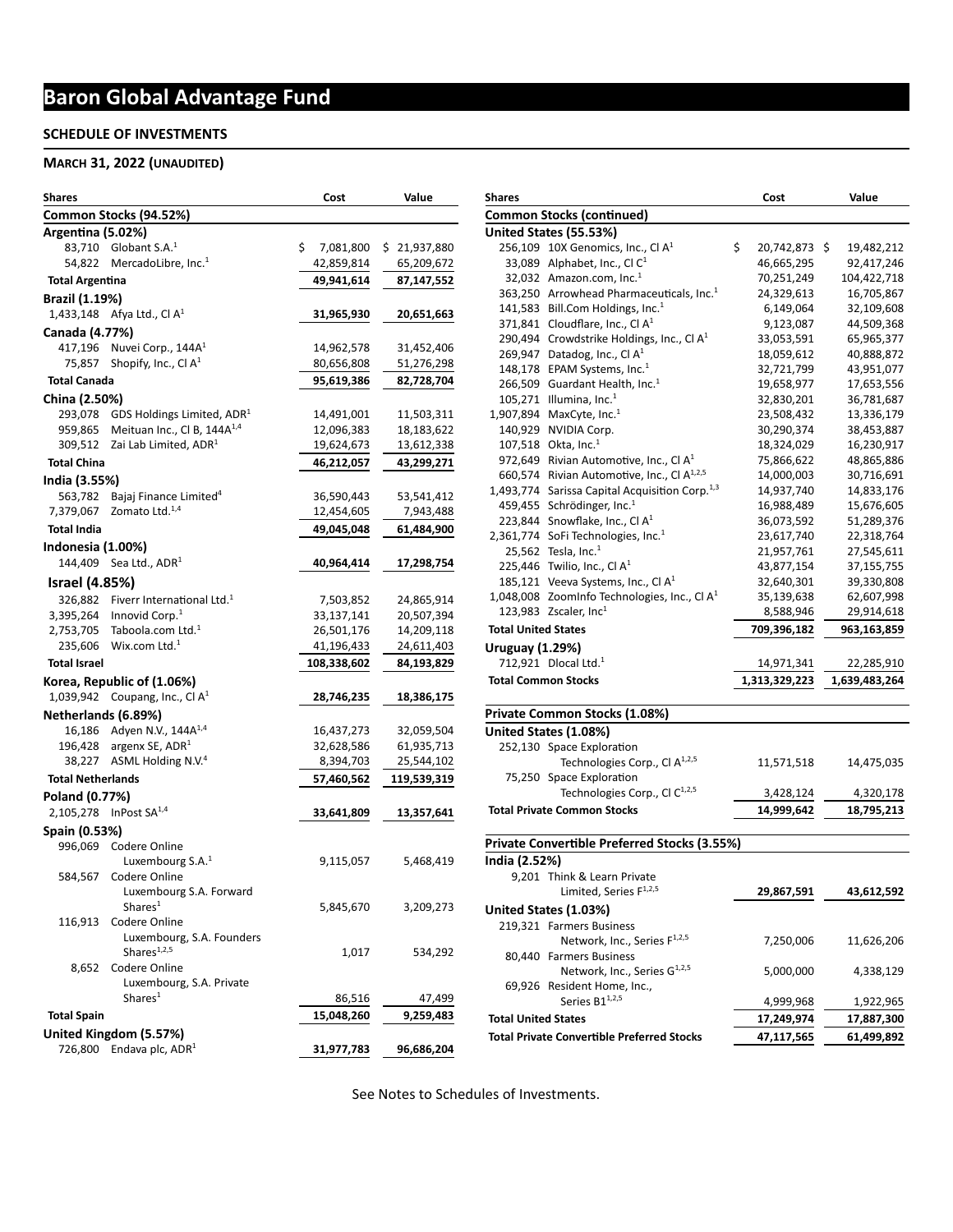## **Baron Global Advantage Fund**

#### **SCHEDULE OF INVESTMENTS (CONTINUED)**

#### **MARCH 31, 2022 (UNAUDITED)**

| <b>Shares</b>           |                                                                                                  | Cost                | Value           |
|-------------------------|--------------------------------------------------------------------------------------------------|---------------------|-----------------|
|                         | Private Preferred Stocks (0.53%)                                                                 |                     |                 |
|                         | United States (0.53%)                                                                            |                     |                 |
|                         | 461,004 GM Cruise Holdings, Cl G <sup>1,2,5</sup>                                                | \$<br>12,147,455 \$ | 9,261,571       |
|                         |                                                                                                  |                     |                 |
| <b>Warrants (0.03%)</b> |                                                                                                  |                     |                 |
| Israel (0.02%)          |                                                                                                  |                     |                 |
|                         | 68,986 Innovid Corp., Exp 11/30/2026 <sup>1</sup>                                                | 117,942             | 69,676          |
|                         | 228,748 Taboola.com Ltd., Exp $6/29/20261$                                                       | 417,100             | 228,748         |
| <b>Total Israel</b>     |                                                                                                  | 535,042             | 298,424         |
| Spain (0.01%)           |                                                                                                  |                     |                 |
|                         | 498,034 Codere Online Luxembourg S.A.,<br>Exp 11/30/2026 <sup>1</sup>                            | 845,632             | 278,899         |
|                         | 4,326 Codere Online Luxembourg S.A.,                                                             |                     |                 |
|                         | Private Shares Exp 11/30/2026 <sup>1</sup>                                                       | 0                   | 2,423           |
| <b>Total Spain</b>      |                                                                                                  | 845,632             | 281,322         |
| <b>Total Warrants</b>   |                                                                                                  | 1,380,674           | 579,746         |
|                         | Total Investments (99.71%)                                                                       | \$1,388,974,559     | 1,729,619,686   |
|                         | Cash and Other Assets Less Liabilities (0.29%)                                                   |                     | 4,943,686       |
| <b>Net Assets</b>       |                                                                                                  |                     | \$1,734,563,372 |
|                         | Retail Shares (Equivalent to \$39.89 per share                                                   |                     |                 |
|                         | based on 11,953,661 shares outstanding)                                                          |                     | 476,799,289     |
|                         | Institutional Shares (Equivalent to \$40.72 per share<br>based on 30,529,296 shares outstanding) |                     | \$1,243,300,517 |
|                         |                                                                                                  |                     |                 |
|                         | R6 Shares (Equivalent to \$40.75 per share<br>based on 354,950 shares outstanding)               |                     | 14,463,566      |
|                         |                                                                                                  |                     |                 |

| <b>Summary of Investments by Sector</b> | Percentage    |
|-----------------------------------------|---------------|
| as of March 31, 2022                    | of Net Assets |
| <b>Information Technology</b>           | 41.4%         |
| Consumer Discretionary                  | 24.3          |
| Health Care                             | 13.5          |
| <b>Communication Services</b>           | 11.9          |
| <b>Financials</b>                       | 4.4           |
| Industrials                             | 2.4           |
| Materials                               | 0.9           |
| Special Purpose Acquisition Company     | 0.9           |
| Cash and Cash Equivalents               | 0.3           |
|                                         | 100.0%        |

% Represents percentage of net assets.<br> $\frac{1}{1}$  Non-income producing socurities

 $1$  Non-income producing securities.

<sup>2</sup> At March 31, 2022, the market value of restricted and fair valued securities amounted to \$120,807,659 or 6.96% of net assets. These securities are not deemed liquid. See Note 3 regarding Restricted Securities.

<sup>3</sup> See Note 6 regarding "Affiliated" companies.<br><sup>4</sup> Lovel 2 security, See Note 4 regarding Fair Va

<sup>4</sup> Level 2 security. See Note 4 regarding Fair Value Measurements.<br> $\frac{5}{2}$  Lavel 2 security. See Note 4 regarding Fair Value Measurements.

Level 3 security. See Note 4 regarding Fair Value Measurements.

ADR American Depositary Receipt.

<sup>144A</sup> Security is exempt from registration pursuant to Rule 144A under the Securities Act of 1933. This security may be resold in transactions that are exempt from registration, normally to qualified institutional buyers. At March 31, 2022, the market value of Rule 144A securities amounted to \$81,695,532 or 4.71% of net assets.

All securities are Level 1, unless otherwise noted.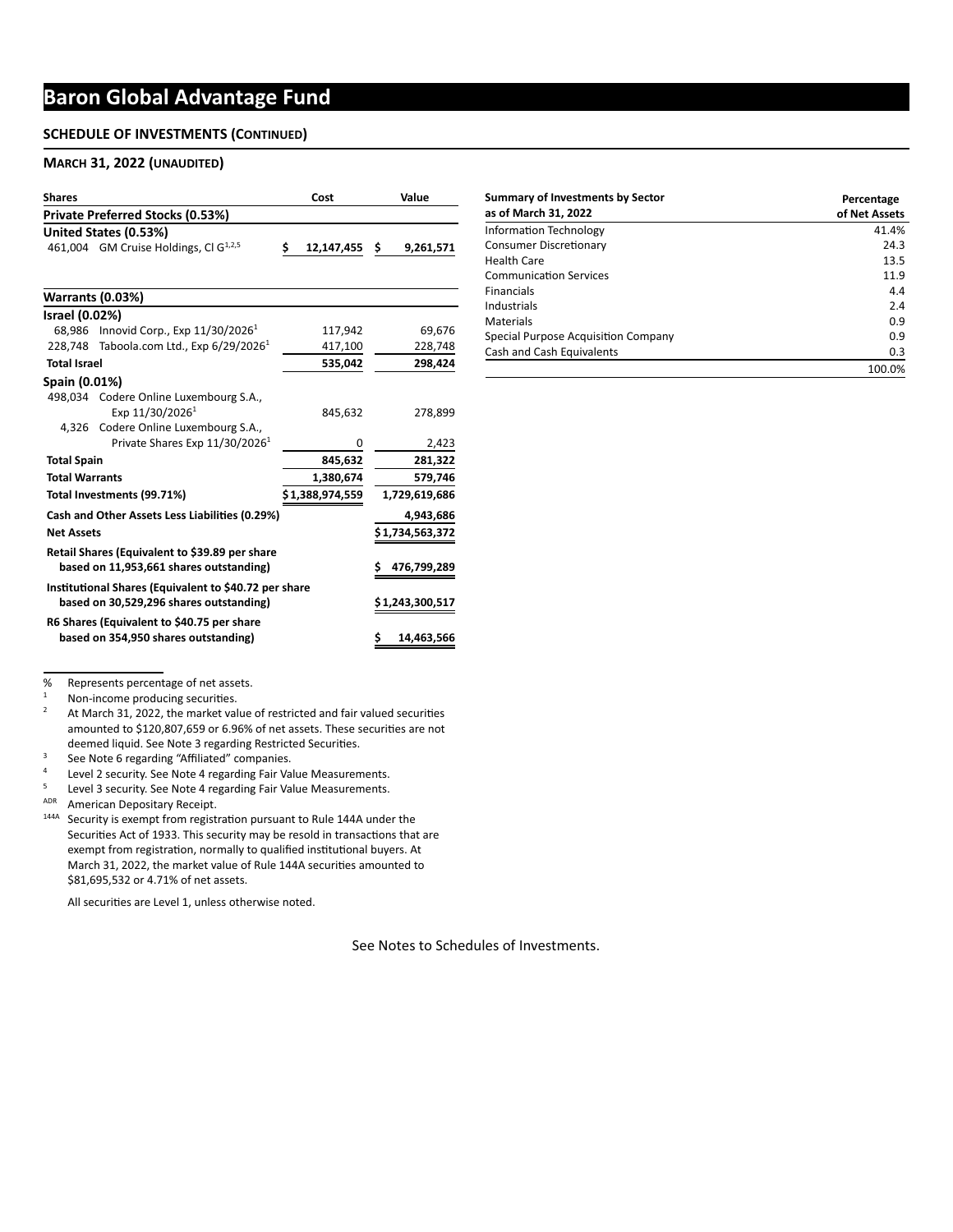# **Baron Real Estate Income Fund**

#### **SCHEDULE OF INVESTMENTS**

#### **MARCH 31, 2022 (UNAUDITED)**

| Shares                  |                                          | Cost        | Value       |
|-------------------------|------------------------------------------|-------------|-------------|
|                         | Common Stocks (97.24%)                   |             |             |
|                         | <b>Consumer Discretionary (16.48%)</b>   |             |             |
|                         | Casinos & Gaming (10.11%)                |             |             |
| 80,349                  | <b>Boyd Gaming Corporation</b>           | \$5,047,193 | \$5,285,357 |
| 81,666                  | Las Vegas Sands Corp. <sup>1</sup>       | 3,178,912   | 3,174,357   |
| 94,525                  | <b>MGM Resorts International</b>         | 4,192,545   | 3,964,379   |
| 47,769                  | Red Rock Resorts, Inc., CI A             | 1,255,746   | 2,319,663   |
|                         |                                          | 13,674,396  | 14,743,756  |
|                         | Hotels, Resorts & Cruise Lines (5.37%)   |             |             |
| 23,936                  | Marriott Vacations Worldwide Corp.       | 3,736,086   | 3,774,707   |
| 69,910                  | Travel + Leisure Co.                     | 3,657,979   | 4,050,585   |
|                         |                                          | 7,394,065   | 7,825,292   |
|                         | Leisure Facilities (1.00%)               |             |             |
|                         | 5,625 Vail Resorts, Inc.                 | 1,512,054   | 1,464,019   |
|                         | <b>Total Consumer Discretionary</b>      | 22,580,515  | 24,033,067  |
|                         | Financials (2.85%)                       |             |             |
|                         | Asset Management & Custody Banks (2.85%) |             |             |
|                         | 16,219 Blackstone, Inc.                  | 1,861,802   | 2,058,840   |
| 37,169                  | <b>Brookfield Asset</b>                  |             |             |
|                         | Management, Inc., CI A <sup>2</sup>      | 2,271,900   | 2,102,650   |
| <b>Total Financials</b> |                                          | 4,133,702   | 4,161,490   |
|                         | <b>Real Estate (74.46%)</b>              |             |             |
|                         | Health Care REITs (6.82%)                |             |             |
|                         | 29,098 Welltower, Inc.                   | 2,454,572   | 2,797,482   |
|                         | 115,749 Ventas, Inc.                     | 6,011,531   | 7,148,658   |
|                         |                                          | 8,466,103   | 9,946,140   |
|                         | Hotel & Resort REITs (7.02%)             |             |             |
| 170,107                 | Host Hotels & Resorts, Inc.              | 2,831,907   | 3,305,179   |
| 199,530                 | Park Hotels & Resorts, Inc.              | 3,744,535   | 3,896,821   |
| 123,845                 | Pebblebrook Hotel Trust                  | 2,524,965   | 3,031,725   |
|                         |                                          | 9,101,407   | 10,233,725  |
|                         | Industrial REITs (6.28%)                 |             |             |
| 41,805                  | Duke Realty Corp.                        | 2,078,257   | 2,427,198   |
| 23,424                  | First Industrial Reality Trust, Inc.     | 1,401,364   | 1,450,180   |
| 17,005                  | Prologis, Inc.                           | 1,627,649   | 2,745,967   |
| 34,001                  | Rexford Industrial Realty, Inc.          | 1,754,252   | 2,536,135   |
|                         |                                          | 6,861,522   | 9,159,480   |
|                         | Office REITs (7.23%)                     |             |             |
| 15,612                  | Boston Properties, Inc.                  | 1,869,087   | 2,010,826   |
| 42,125                  | Kilroy Realty Corporation                | 2,876,462   | 3,219,192   |
| 117,308                 | Vornado Realty Trust                     | 5,269,234   | 5,316,399   |
|                         |                                          | 10,014,783  | 10,546,417  |
|                         | Real Estate Operating Companies (1.40%)  |             |             |
| 83,534                  | Kennedy-Wilson Holdings, Inc.            | 1,626,798   | 2,037,394   |
|                         |                                          |             |             |
|                         | Residential REITs (25.32%)               |             |             |
| 50,817                  | American Campus Communities, Inc.        | 2,774,990   | 2,844,228   |
| 70,600                  | American Homes 4 Rent, Cl A              | 2,419,171   | 2,826,118   |
| 31,808                  | AvalonBay Communities, Inc.              | 7,375,753   | 7,900,153   |
| 18,034                  | <b>Camden Property Trust</b>             | 2,687,168   | 2,997,251   |
| 25,567                  | Equity LifeStyle Properties, Inc.        | 1,626,605   | 1,955,364   |
| 88,102                  | <b>Equity Residential</b>                | 7,077,118   | 7,922,132   |
| 117,478                 | Invitation Homes, Inc.                   | 3,960,396   | 4,720,266   |
| 42,559                  | NexPoint Residential Trust, Inc.         | 3,172,319   | 3,843,503   |
| 10,949                  | Sun Communities, Inc.                    | 1,645,794   | 1,919,250   |
|                         |                                          | 32,739,314  | 36,928,265  |

| <b>Shares</b>              |                                                             |    | Cost           |   | Value          |
|----------------------------|-------------------------------------------------------------|----|----------------|---|----------------|
|                            | <b>Common Stocks (continued)</b>                            |    |                |   |                |
|                            | <b>Real Estate (continued)</b>                              |    |                |   |                |
|                            | Retail REITs (5.16%)                                        |    |                |   |                |
|                            | 131,858 Kite Realty Group Trust                             | Ś. | 2,764,561 \$   |   | 3,002,407      |
|                            | 121,725 RPT Realty                                          |    | 1,630,208      |   | 1,676,153      |
|                            | 21,685 Simon Property Group, Inc.                           |    | 2,276,904      |   | 2,852,879      |
|                            |                                                             |    | 6,671,673      |   | 7,531,439      |
|                            | Specialized REITs (15.23%)                                  |    |                |   |                |
|                            | 5,362 Alexandria Real Estate Equities, Inc. 3               |    | 874,136        |   | 1,079,103      |
|                            | 24,436 American Tower Corp.                                 |    | 5,768,516      |   | 6,138,812      |
|                            | 9,985 Crown Castle International Corp.                      |    | 1,601,160      |   | 1,843,231      |
|                            | 3,303 Equinix, Inc.                                         |    | 2,242,468      |   | 2,449,571      |
|                            | 50,023 Gaming and Leisure Properties, Inc.                  |    | 2,264,534      |   | 2,347,579      |
|                            | 21,398 Public Storage                                       |    | 6,937,000      |   | 8,351,211      |
|                            |                                                             |    | 19,687,814     |   | 22,209,507     |
| <b>Total Real Estate</b>   |                                                             |    | 95,169,414     |   | 108,592,367    |
| <b>Utilities (3.45%)</b>   |                                                             |    |                |   |                |
|                            | Multi-Utilities (3.45%)                                     |    |                |   |                |
|                            | 76,087 Brookfield Infrastructure Partners L.P. <sup>2</sup> |    | 4,110,745      |   | 5,039,242      |
| <b>Total Common Stocks</b> |                                                             |    | 125,994,376    |   | 141,826,166    |
| <b>Principal Amount</b>    |                                                             |    |                |   |                |
|                            | Short Term Investments (2.27%)                              |    |                |   |                |
|                            | \$3,302,431 Repurchase Agreement with Fixed                 |    |                |   |                |
|                            | Income Clearing Corp., dated                                |    |                |   |                |
|                            | 3/31/2022, 0.00% due 4/1/2022;                              |    |                |   |                |
|                            | Proceeds at maturity - \$3,302,431;                         |    |                |   |                |
|                            | (Fully collateralized by \$3,380,700                        |    |                |   |                |
|                            | U.S. Treasury Note, 2.375% due                              |    |                |   |                |
|                            | 3/31/2029 Market value -                                    |    |                |   |                |
|                            | $$3,368,550$ <sup>4</sup>                                   |    | 3,302,431      |   | 3,302,431      |
|                            | Total Investments (99.51%)                                  |    | \$ 129,296,807 |   | 145,128,597    |
|                            | Cash and Other Assets Less Liabilities (0.49%)              |    |                |   | 721,608        |
| <b>Net Assets</b>          |                                                             |    |                |   | \$ 145,850,205 |
|                            | Retail Shares (Equivalent to \$17.35 per share              |    |                |   |                |
|                            | based on 1,092,093 shares outstanding)                      |    |                |   | 18,950,080     |
|                            | Institutional Shares (Equivalent to \$17.51 per share       |    |                |   |                |
|                            | based on 7,202,373 shares outstanding)                      |    |                |   | \$ 126,085,160 |
|                            | R6 Shares (Equivalent to \$17.49 per share                  |    |                |   |                |
|                            | based on 46,595 shares outstanding)                         |    |                | s | 814,965        |
|                            |                                                             |    |                |   |                |

% Represents percentage of net assets.<br> $\frac{1}{1}$  Non-income producing securities

 $1$  Non-income producing securities.

 $2^2$  Foreign corporation.

 $3$  The Adviser has reclassified/classified certain securities in or out of this sub-industry. Such reclassifications/classifications are not supported by S&P or MSCI (unaudited).

<sup>4</sup> Level 2 security. See Note 4 regarding Fair Value Measurements.

All securities are Level 1, unless otherwise noted.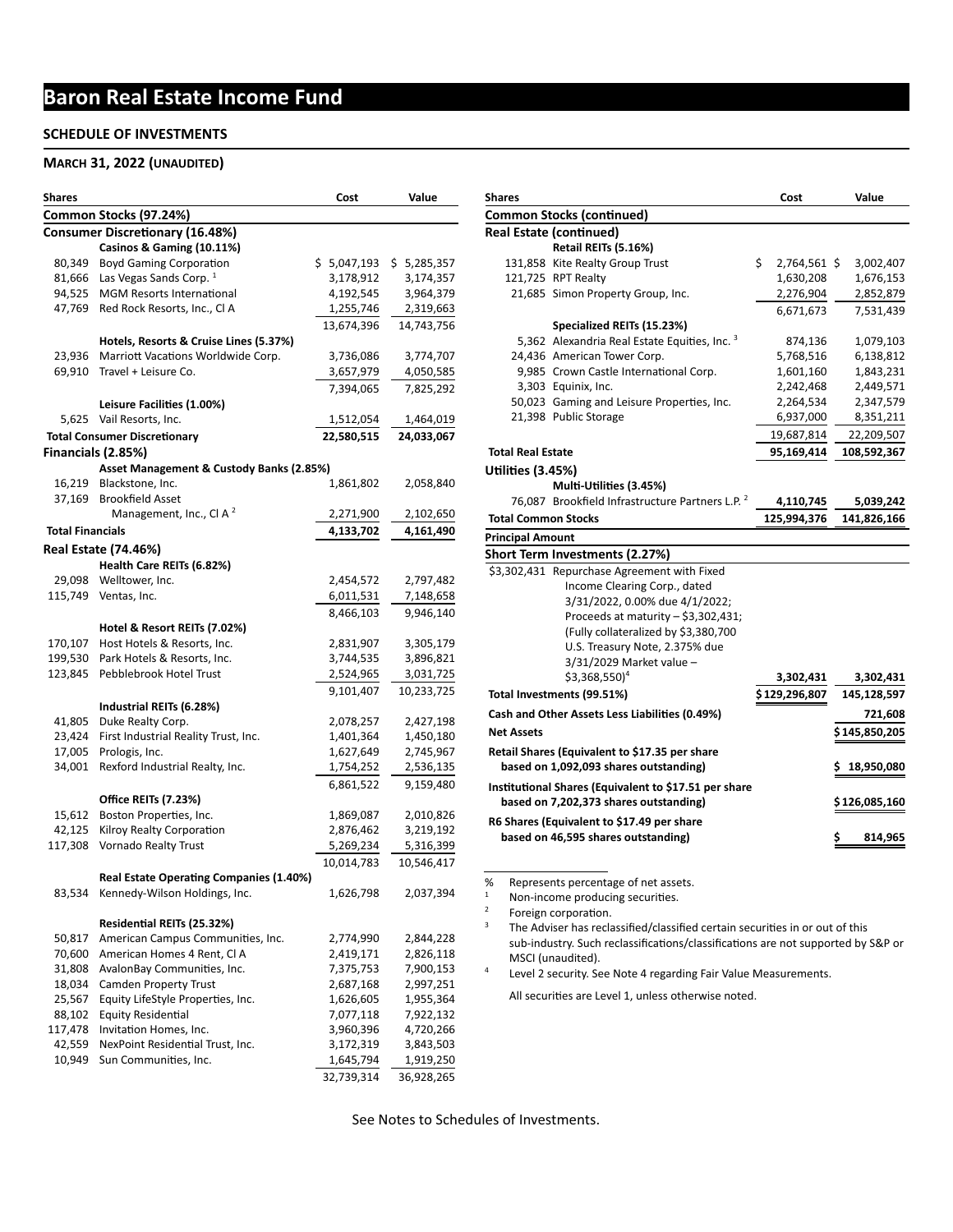# **Baron Health Care Fund**

#### **SCHEDULE OF INVESTMENTS**

#### **MARCH 31, 2022 (UNAUDITED)**

| Shares  |                                                                      | Cost        | Value       |
|---------|----------------------------------------------------------------------|-------------|-------------|
|         | Common Stocks (92.94%)                                               |             |             |
|         | <b>Consumer Discretionary (0.62%)</b>                                |             |             |
|         | Specialty Stores (0.62%)                                             |             |             |
|         | 39,500 Warby Parker, Inc., Cl A $1$                                  | \$1,599,664 | \$1,335,495 |
|         | <b>Health Care (89.96%)</b>                                          |             |             |
|         | Biotechnology (9.33%)                                                |             |             |
|         | 30,600 AbbVie, Inc.                                                  | 4,237,510   | 4,960,566   |
|         | 11,500 Alnylam Pharmaceuticals, Inc. <sup>1</sup>                    | 1,692,769   | 1,877,835   |
|         | 18,878 argenx SE, ADR 1,2                                            | 4,611,455   | 5,952,422   |
|         | 18,753 Arrowhead Pharmaceuticals, Inc. 1                             | 681,971     | 862,450     |
|         | 38,000 Cytokinetics, Incorporated <sup>1</sup>                       | 1,397,546   | 1,398,780   |
|         | 100,614 Genmab A/S, ADR 1,2                                          | 3,958,818   | 3,640,215   |
|         | 42,000 Xenon Pharmaceuticals, Inc. 1,2                               | 1,255,886   | 1,283,940   |
|         |                                                                      | 17,835,955  | 19,976,208  |
|         | Health Care Distributors (2.80%)                                     |             |             |
|         | 19,600 McKesson Corp.                                                | 4,478,355   | 6,000,148   |
|         |                                                                      |             |             |
|         | Health Care Equipment (17.29%)                                       |             |             |
|         | 34,362 Abbott Laboratories                                           | 3,521,417   | 4,067,086   |
|         | 4,147 DexCom, Inc. $1$                                               | 1,251,833   | 2,121,605   |
| 47,351  | Edwards Lifesciences Corp. <sup>1</sup>                              | 3,909,416   | 5,574,160   |
|         | 20,000 Envista Holdings Corp. <sup>1</sup>                           | 962,719     | 974,200     |
|         | 5,095 IDEXX Laboratories, Inc. <sup>1</sup>                          | 2,268,818   | 2,787,271   |
|         | 52,928 Inari Medical, Inc. <sup>1</sup>                              | 4,203,251   | 4,797,394   |
|         | 9,035 Inspire Medical Systems, Inc. 1,3                              | 1,112,967   | 2,319,194   |
| 9,215   | Insulet Corp. <sup>1</sup>                                           | 1,989,532   | 2,454,784   |
|         | 13,733 Intuitive Surgical, Inc. <sup>1</sup>                         | 3,301,075   | 4,142,971   |
|         | 1,387,480 Opsens, Inc. (Canada) $^{1,2}$                             | 2,019,084   | 2,119,815   |
|         | 10,000 Shockwave Medical, Inc. 1                                     | 625,051     | 2,073,600   |
|         | 10,173 Teleflex, Inc.                                                | 3,787,045   | 3,609,686   |
|         |                                                                      | 28,952,208  | 37,041,766  |
|         | Health Care Facilities (1.83%)                                       |             |             |
|         | 45,500 Tenet Healthcare Corp. <sup>1</sup>                           | 3,577,743   |             |
|         | Health Care Services (1.18%)                                         |             | 3,911,180   |
|         | 15,000 LHC Group, Inc. $1$                                           | 2,005,982   |             |
|         | Health Care Supplies (3.45%)                                         |             | 2,529,000   |
|         | 11,400 The Cooper Companies, Inc.                                    | 4,594,529   | 4,760,526   |
|         | 15,252 Establishment Labs Holdings, Inc. 1,2                         | 1,110,240   | 1,027,832   |
|         | 74,000 Figs, Inc., Cl A $1$                                          | 2,600,866   | 1,592,480   |
|         |                                                                      |             |             |
|         |                                                                      | 8,305,635   | 7,380,838   |
|         | Health Care Technology (3.25%)                                       |             |             |
| 97,763  | 67,000 Certara, Inc. $1$<br>Definitive Healthcare Corp. <sup>1</sup> | 1,846,265   | 1,439,160   |
|         | Schrödinger, Inc. 1                                                  | 2,701,490   | 2,409,858   |
| 65,819  |                                                                      | 3,198,297   | 2,245,744   |
|         | 4,060 Veeva Systems, Inc., CI A $1$                                  | 945,478     | 862,588     |
|         |                                                                      | 8,691,530   | 6,957,350   |
|         | Life Sciences Tools & Services (19.64%)                              |             |             |
| 25,730  | Bio-Techne Corporation                                               | 10,171,199  | 11,142,119  |
| 14,254  | Guardant Health, Inc. 1,3                                            | 1,390,510   | 944,185     |
| 22,723  | ICON plc $^{1,2}$                                                    | 4,316,896   | 5,526,688   |
| 2,837   | Illumina, Inc. $1$                                                   | 848,377     | 991,248     |
| 267,072 | MaxCyte, Inc. <sup>1</sup>                                           | 3,052,067   | 1,866,833   |
| 3,110   | Mettler-Toledo International, Inc. 1                                 | 3,304,433   | 4,270,621   |
| 158,795 | Stevanato Group SpA <sup>1,2</sup>                                   | 3,147,337   | 3,194,956   |
| 18,899  | Thermo Fisher Scientific, Inc.                                       | 9,381,056   | 11,162,694  |
|         | 7,234 West Pharmaceutical Services, Inc.                             | 2,030,553   | 2,971,076   |
|         |                                                                      | 37,642,428  | 42,070,420  |

| Shares                     |                                                                                  | Cost               | Value          |
|----------------------------|----------------------------------------------------------------------------------|--------------------|----------------|
|                            | <b>Common Stocks (continued)</b>                                                 |                    |                |
|                            | <b>Health Care (continued)</b>                                                   |                    |                |
|                            | Managed Health Care (12.40%)                                                     |                    |                |
|                            | 9,600 Anthem, Inc.                                                               | \$<br>4,288,134 \$ | 4,715,712      |
|                            | 8,050 Humana, Inc.                                                               | 3,411,242          | 3,503,119      |
|                            | 35,972 UnitedHealth Group, Incorporated                                          | 13,092,572         | 18,344,641     |
|                            |                                                                                  | 20,791,948         | 26,563,472     |
|                            | Pharmaceuticals (18.79%)                                                         |                    |                |
|                            | 126,000 AstraZeneca PLC, ADR <sup>2</sup>                                        | 7,582,100          | 8,358,840      |
|                            | 134,322 Dechra Pharmaceuticals PLC                                               |                    |                |
|                            | (United Kingdom) <sup>2,4</sup>                                                  | 7,314,321          | 7,131,431      |
|                            | 31,992 Eli Lilly & Co.                                                           | 7,311,445          | 9,161,549      |
|                            | 29,300 Merck & Co., Inc.                                                         | 2,380,114          | 2,404,065      |
|                            | 28,000 Novo Nordisk A/S, ADR <sup>2</sup>                                        | 3,040,052          | 3,109,400      |
|                            | 94,200 Roche Holding AG, ADR <sup>2</sup>                                        | 4,833,677          | 4,654,422      |
|                            | 28,828 Zoetis, Inc.                                                              | 4,820,081          | 5,436,672      |
|                            |                                                                                  | 37,281,790         | 40,256,379     |
| <b>Total Health Care</b>   |                                                                                  | 169,563,574        | 192,686,761    |
| Real Estate (2.36%)        |                                                                                  |                    |                |
|                            |                                                                                  |                    |                |
|                            | Specialized REITs (2.36%)                                                        |                    |                |
|                            | 25,129 Alexandria Real Estate Equities, Inc. 3                                   | 4,482,569          | 5,057,211      |
| <b>Total Common Stocks</b> | 175,645,807                                                                      | 199,079,467        |                |
|                            |                                                                                  |                    |                |
| <b>Principal Amount</b>    |                                                                                  |                    |                |
|                            | Short Term Investments (7.27%)                                                   |                    |                |
|                            | \$15,560,920 Repurchase Agreement with Fixed                                     |                    |                |
|                            | Income Clearing Corp., dated                                                     |                    |                |
|                            | 3/31/2022, 0.00% due 4/1/2022;                                                   |                    |                |
|                            | Proceeds at maturity -                                                           |                    |                |
|                            | \$15,560,920; (Fully collateralized                                              |                    |                |
|                            | by \$15,929,400 U.S. Treasury Note,                                              |                    |                |
|                            | 2.375% due 3/31/2029 Market                                                      |                    |                |
|                            | value – \$15,872,150) <sup>4</sup>                                               | 15,560,920         | 15,560,920     |
|                            | Total Investments (100.21%)                                                      | \$ 191,206,727     | 214,640,387    |
|                            | Liabilities Less Cash and Other Assets (-0.21%)                                  |                    | (442,965)      |
| <b>Net Assets</b>          |                                                                                  |                    | \$ 214,197,422 |
|                            |                                                                                  |                    |                |
|                            | Retail Shares (Equivalent to \$19.20 per share                                   |                    |                |
|                            | based on 3,170,397 shares outstanding)                                           |                    | 60,878,085     |
|                            | Institutional Shares (Equivalent to \$19.40 per share                            |                    |                |
|                            | based on 7,596,709 shares outstanding)                                           |                    | \$ 147,346,481 |
|                            | R6 Shares (Equivalent to \$19.39 per share                                       |                    |                |
|                            | based on 308,052 shares outstanding)                                             |                    | Ş<br>5,972,856 |
|                            |                                                                                  |                    |                |
|                            |                                                                                  |                    |                |
| %                          | Represents percentage of net assets.                                             |                    |                |
| 1                          | Non-income producing securities.                                                 |                    |                |
| 2                          | Foreign corporation.                                                             |                    |                |
| 3                          | The Adviser has reclassified/classified certain securities in or out of this     |                    |                |
|                            | sub-industry. Such reclassifications/classifications are not supported by S&P or |                    |                |
|                            | MSCI (unaudited).                                                                |                    |                |

<sup>4</sup> Level 2 security. See Note 4 regarding Fair Value Measurements.

ADR American Depositary Receipt.

All securities are Level 1, unless otherwise noted.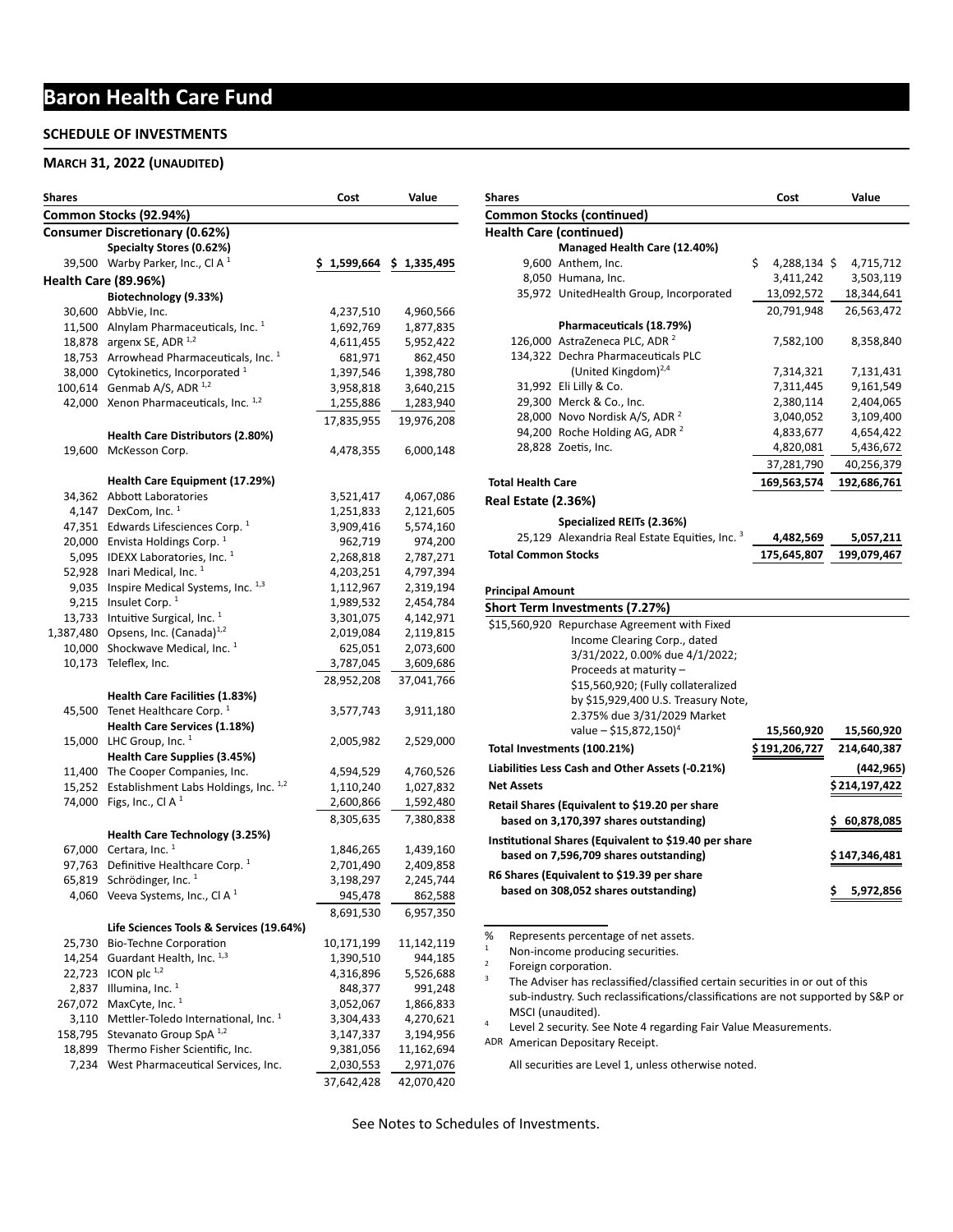## **Baron FinTech Fund**

### **SCHEDULE OF INVESTMENTS**

#### **MARCH 31, 2022 (UNAUDITED)**

| Common Stocks (97.33%)<br><b>Communication Services (1.68%)</b><br>Interactive Media & Services (1.68%)<br>14,600 ZoomInfo Technologies Inc., CI A <sup>1</sup><br>\$.<br>820,726\$<br>872,204<br><b>Consumer Discretionary (2.74%)</b><br>Internet & Direct Marketing Retail (2.74%)<br>1,200 MercadoLibre, Inc. $1$<br>1,841,556<br>1,427,376<br>Financials (26.97%)<br>Asset Management & Custody Banks (3.23%)<br>BlackRock, Inc.<br>2,200<br>1,851,755<br>1,681,174<br>Financial Exchanges & Data (15.80%)<br>3,500 CME Group, Inc.<br>756,034<br>832,510<br>1,600 MarketAxess Holdings, Inc.<br>759,318<br>544,320<br>4,500 Moody's Corp.<br>1,552,706<br>1,518,345<br>3,300 MSCI, Inc.<br>1,495,793<br>1,659,504<br>5,800 S&P Global, Inc.<br>2,297,968<br>2,379,044<br>14,600<br>Tradeweb Markets, Inc., Cl A<br>1,244,430<br>1,282,902<br>8,106,249<br>8,216,625<br>Insurance Brokers (0.93%)<br>BRP Group, Inc., Cl A $1$<br>18,000<br>537,395<br>482,940<br>Investment Banking & Brokerage (5.87%)<br>9,600 Houlihan Lokey, Inc.<br>712,661<br>842,880<br>LPL Financial Holdings, Inc.<br>12,100<br>1,997,417<br>2,210,428<br>2,710,078<br>3,053,308<br>Property & Casualty Insurance (1.14%)<br>2,600 Kinsale Capital Group, Inc.<br>458,703<br>592,852<br><b>Total Financials</b><br>13,664,180<br>14,026,899<br>Industrials (8.02%)<br>Research & Consulting Services (8.02%)<br>10,000 CoStar Group, Inc. $1$<br>863,804<br>666,100<br>6,800 Equifax, Inc.<br>1,544,638<br>1,612,280<br>10,000 TransUnion<br>1,034,936<br>1,033,400<br>4,000 Verisk Analytics, Inc.<br>754,922<br>858,520<br><b>Total Industrials</b><br>4,198,300<br>4,170,300<br>Information Technology (57.92%)<br>Application Software (15.30%)<br>10,000 Alkami Technology, Inc. <sup>1</sup><br>273,107<br>143,100<br>4,000 Bill.Com Holdings, Inc. <sup>1</sup><br>482,722<br>907,160<br>7,400 Ceridian HCM Holding, Inc. <sup>1</sup><br>828,502<br>505,864<br>27,000 Clearwater Analytics Holdings, Inc., Cl A $1$<br>635,932<br>567,000<br>12,000 Duck Creek Technologies, Inc. 1<br>579,633<br>265,440<br>14,000<br>Expensify, Inc., Cl A $1$<br>405,659<br>245,840<br>1,351,874<br>2,900 Fair Isaac Corp. <sup>1</sup><br>1,352,734<br>10,500 Guidewire Software, Inc. <sup>1</sup><br>1,244,347<br>993,510<br>5,000<br>Intuit, Inc.<br>1,852,869<br>2,404,200<br>nCino, Inc. 1<br>14,000<br>1,008,516<br>573,720<br>8,663,161<br>7,958,568<br>Data Processing & Outsourced Services (28.39%)<br>Adyen N.V., 144A (Netherlands) <sup>1,2,3</sup><br>700<br>1,398,390<br>1,386,486<br>Block, Inc., Cl A <sup>1</sup><br>11,200<br>2,348,613<br>1,518,720<br>Dlocal Ltd. 1,2<br>22,000<br>570,023<br>687,720<br>Fidelity National Information Services, Inc.<br>11,000<br>1,492,545<br>1,104,620<br>6,000<br>Global Payments, Inc.<br>829,178<br>821,040<br>Jack Henry & Associates, Inc.<br>3,500<br>581,512<br>689,675<br>Marqeta, Inc. <sup>1</sup><br>25,000<br>657,358<br>276,000 | Shares |  | Cost | Value |
|---------------------------------------------------------------------------------------------------------------------------------------------------------------------------------------------------------------------------------------------------------------------------------------------------------------------------------------------------------------------------------------------------------------------------------------------------------------------------------------------------------------------------------------------------------------------------------------------------------------------------------------------------------------------------------------------------------------------------------------------------------------------------------------------------------------------------------------------------------------------------------------------------------------------------------------------------------------------------------------------------------------------------------------------------------------------------------------------------------------------------------------------------------------------------------------------------------------------------------------------------------------------------------------------------------------------------------------------------------------------------------------------------------------------------------------------------------------------------------------------------------------------------------------------------------------------------------------------------------------------------------------------------------------------------------------------------------------------------------------------------------------------------------------------------------------------------------------------------------------------------------------------------------------------------------------------------------------------------------------------------------------------------------------------------------------------------------------------------------------------------------------------------------------------------------------------------------------------------------------------------------------------------------------------------------------------------------------------------------------------------------------------------------------------------------------------------------------------------------------------------------------------------------------------------------------------------------------------------------------------------------------------------------------------------------------------------------------------------------------------------------------------------------------------------------------------------------------------------------------------------------------------------------------------------------------------------------------------------------|--------|--|------|-------|
|                                                                                                                                                                                                                                                                                                                                                                                                                                                                                                                                                                                                                                                                                                                                                                                                                                                                                                                                                                                                                                                                                                                                                                                                                                                                                                                                                                                                                                                                                                                                                                                                                                                                                                                                                                                                                                                                                                                                                                                                                                                                                                                                                                                                                                                                                                                                                                                                                                                                                                                                                                                                                                                                                                                                                                                                                                                                                                                                                                                 |        |  |      |       |
|                                                                                                                                                                                                                                                                                                                                                                                                                                                                                                                                                                                                                                                                                                                                                                                                                                                                                                                                                                                                                                                                                                                                                                                                                                                                                                                                                                                                                                                                                                                                                                                                                                                                                                                                                                                                                                                                                                                                                                                                                                                                                                                                                                                                                                                                                                                                                                                                                                                                                                                                                                                                                                                                                                                                                                                                                                                                                                                                                                                 |        |  |      |       |
|                                                                                                                                                                                                                                                                                                                                                                                                                                                                                                                                                                                                                                                                                                                                                                                                                                                                                                                                                                                                                                                                                                                                                                                                                                                                                                                                                                                                                                                                                                                                                                                                                                                                                                                                                                                                                                                                                                                                                                                                                                                                                                                                                                                                                                                                                                                                                                                                                                                                                                                                                                                                                                                                                                                                                                                                                                                                                                                                                                                 |        |  |      |       |
|                                                                                                                                                                                                                                                                                                                                                                                                                                                                                                                                                                                                                                                                                                                                                                                                                                                                                                                                                                                                                                                                                                                                                                                                                                                                                                                                                                                                                                                                                                                                                                                                                                                                                                                                                                                                                                                                                                                                                                                                                                                                                                                                                                                                                                                                                                                                                                                                                                                                                                                                                                                                                                                                                                                                                                                                                                                                                                                                                                                 |        |  |      |       |
|                                                                                                                                                                                                                                                                                                                                                                                                                                                                                                                                                                                                                                                                                                                                                                                                                                                                                                                                                                                                                                                                                                                                                                                                                                                                                                                                                                                                                                                                                                                                                                                                                                                                                                                                                                                                                                                                                                                                                                                                                                                                                                                                                                                                                                                                                                                                                                                                                                                                                                                                                                                                                                                                                                                                                                                                                                                                                                                                                                                 |        |  |      |       |
|                                                                                                                                                                                                                                                                                                                                                                                                                                                                                                                                                                                                                                                                                                                                                                                                                                                                                                                                                                                                                                                                                                                                                                                                                                                                                                                                                                                                                                                                                                                                                                                                                                                                                                                                                                                                                                                                                                                                                                                                                                                                                                                                                                                                                                                                                                                                                                                                                                                                                                                                                                                                                                                                                                                                                                                                                                                                                                                                                                                 |        |  |      |       |
|                                                                                                                                                                                                                                                                                                                                                                                                                                                                                                                                                                                                                                                                                                                                                                                                                                                                                                                                                                                                                                                                                                                                                                                                                                                                                                                                                                                                                                                                                                                                                                                                                                                                                                                                                                                                                                                                                                                                                                                                                                                                                                                                                                                                                                                                                                                                                                                                                                                                                                                                                                                                                                                                                                                                                                                                                                                                                                                                                                                 |        |  |      |       |
|                                                                                                                                                                                                                                                                                                                                                                                                                                                                                                                                                                                                                                                                                                                                                                                                                                                                                                                                                                                                                                                                                                                                                                                                                                                                                                                                                                                                                                                                                                                                                                                                                                                                                                                                                                                                                                                                                                                                                                                                                                                                                                                                                                                                                                                                                                                                                                                                                                                                                                                                                                                                                                                                                                                                                                                                                                                                                                                                                                                 |        |  |      |       |
|                                                                                                                                                                                                                                                                                                                                                                                                                                                                                                                                                                                                                                                                                                                                                                                                                                                                                                                                                                                                                                                                                                                                                                                                                                                                                                                                                                                                                                                                                                                                                                                                                                                                                                                                                                                                                                                                                                                                                                                                                                                                                                                                                                                                                                                                                                                                                                                                                                                                                                                                                                                                                                                                                                                                                                                                                                                                                                                                                                                 |        |  |      |       |
|                                                                                                                                                                                                                                                                                                                                                                                                                                                                                                                                                                                                                                                                                                                                                                                                                                                                                                                                                                                                                                                                                                                                                                                                                                                                                                                                                                                                                                                                                                                                                                                                                                                                                                                                                                                                                                                                                                                                                                                                                                                                                                                                                                                                                                                                                                                                                                                                                                                                                                                                                                                                                                                                                                                                                                                                                                                                                                                                                                                 |        |  |      |       |
|                                                                                                                                                                                                                                                                                                                                                                                                                                                                                                                                                                                                                                                                                                                                                                                                                                                                                                                                                                                                                                                                                                                                                                                                                                                                                                                                                                                                                                                                                                                                                                                                                                                                                                                                                                                                                                                                                                                                                                                                                                                                                                                                                                                                                                                                                                                                                                                                                                                                                                                                                                                                                                                                                                                                                                                                                                                                                                                                                                                 |        |  |      |       |
|                                                                                                                                                                                                                                                                                                                                                                                                                                                                                                                                                                                                                                                                                                                                                                                                                                                                                                                                                                                                                                                                                                                                                                                                                                                                                                                                                                                                                                                                                                                                                                                                                                                                                                                                                                                                                                                                                                                                                                                                                                                                                                                                                                                                                                                                                                                                                                                                                                                                                                                                                                                                                                                                                                                                                                                                                                                                                                                                                                                 |        |  |      |       |
|                                                                                                                                                                                                                                                                                                                                                                                                                                                                                                                                                                                                                                                                                                                                                                                                                                                                                                                                                                                                                                                                                                                                                                                                                                                                                                                                                                                                                                                                                                                                                                                                                                                                                                                                                                                                                                                                                                                                                                                                                                                                                                                                                                                                                                                                                                                                                                                                                                                                                                                                                                                                                                                                                                                                                                                                                                                                                                                                                                                 |        |  |      |       |
|                                                                                                                                                                                                                                                                                                                                                                                                                                                                                                                                                                                                                                                                                                                                                                                                                                                                                                                                                                                                                                                                                                                                                                                                                                                                                                                                                                                                                                                                                                                                                                                                                                                                                                                                                                                                                                                                                                                                                                                                                                                                                                                                                                                                                                                                                                                                                                                                                                                                                                                                                                                                                                                                                                                                                                                                                                                                                                                                                                                 |        |  |      |       |
|                                                                                                                                                                                                                                                                                                                                                                                                                                                                                                                                                                                                                                                                                                                                                                                                                                                                                                                                                                                                                                                                                                                                                                                                                                                                                                                                                                                                                                                                                                                                                                                                                                                                                                                                                                                                                                                                                                                                                                                                                                                                                                                                                                                                                                                                                                                                                                                                                                                                                                                                                                                                                                                                                                                                                                                                                                                                                                                                                                                 |        |  |      |       |
|                                                                                                                                                                                                                                                                                                                                                                                                                                                                                                                                                                                                                                                                                                                                                                                                                                                                                                                                                                                                                                                                                                                                                                                                                                                                                                                                                                                                                                                                                                                                                                                                                                                                                                                                                                                                                                                                                                                                                                                                                                                                                                                                                                                                                                                                                                                                                                                                                                                                                                                                                                                                                                                                                                                                                                                                                                                                                                                                                                                 |        |  |      |       |
|                                                                                                                                                                                                                                                                                                                                                                                                                                                                                                                                                                                                                                                                                                                                                                                                                                                                                                                                                                                                                                                                                                                                                                                                                                                                                                                                                                                                                                                                                                                                                                                                                                                                                                                                                                                                                                                                                                                                                                                                                                                                                                                                                                                                                                                                                                                                                                                                                                                                                                                                                                                                                                                                                                                                                                                                                                                                                                                                                                                 |        |  |      |       |
|                                                                                                                                                                                                                                                                                                                                                                                                                                                                                                                                                                                                                                                                                                                                                                                                                                                                                                                                                                                                                                                                                                                                                                                                                                                                                                                                                                                                                                                                                                                                                                                                                                                                                                                                                                                                                                                                                                                                                                                                                                                                                                                                                                                                                                                                                                                                                                                                                                                                                                                                                                                                                                                                                                                                                                                                                                                                                                                                                                                 |        |  |      |       |
|                                                                                                                                                                                                                                                                                                                                                                                                                                                                                                                                                                                                                                                                                                                                                                                                                                                                                                                                                                                                                                                                                                                                                                                                                                                                                                                                                                                                                                                                                                                                                                                                                                                                                                                                                                                                                                                                                                                                                                                                                                                                                                                                                                                                                                                                                                                                                                                                                                                                                                                                                                                                                                                                                                                                                                                                                                                                                                                                                                                 |        |  |      |       |
|                                                                                                                                                                                                                                                                                                                                                                                                                                                                                                                                                                                                                                                                                                                                                                                                                                                                                                                                                                                                                                                                                                                                                                                                                                                                                                                                                                                                                                                                                                                                                                                                                                                                                                                                                                                                                                                                                                                                                                                                                                                                                                                                                                                                                                                                                                                                                                                                                                                                                                                                                                                                                                                                                                                                                                                                                                                                                                                                                                                 |        |  |      |       |
|                                                                                                                                                                                                                                                                                                                                                                                                                                                                                                                                                                                                                                                                                                                                                                                                                                                                                                                                                                                                                                                                                                                                                                                                                                                                                                                                                                                                                                                                                                                                                                                                                                                                                                                                                                                                                                                                                                                                                                                                                                                                                                                                                                                                                                                                                                                                                                                                                                                                                                                                                                                                                                                                                                                                                                                                                                                                                                                                                                                 |        |  |      |       |
|                                                                                                                                                                                                                                                                                                                                                                                                                                                                                                                                                                                                                                                                                                                                                                                                                                                                                                                                                                                                                                                                                                                                                                                                                                                                                                                                                                                                                                                                                                                                                                                                                                                                                                                                                                                                                                                                                                                                                                                                                                                                                                                                                                                                                                                                                                                                                                                                                                                                                                                                                                                                                                                                                                                                                                                                                                                                                                                                                                                 |        |  |      |       |
|                                                                                                                                                                                                                                                                                                                                                                                                                                                                                                                                                                                                                                                                                                                                                                                                                                                                                                                                                                                                                                                                                                                                                                                                                                                                                                                                                                                                                                                                                                                                                                                                                                                                                                                                                                                                                                                                                                                                                                                                                                                                                                                                                                                                                                                                                                                                                                                                                                                                                                                                                                                                                                                                                                                                                                                                                                                                                                                                                                                 |        |  |      |       |
|                                                                                                                                                                                                                                                                                                                                                                                                                                                                                                                                                                                                                                                                                                                                                                                                                                                                                                                                                                                                                                                                                                                                                                                                                                                                                                                                                                                                                                                                                                                                                                                                                                                                                                                                                                                                                                                                                                                                                                                                                                                                                                                                                                                                                                                                                                                                                                                                                                                                                                                                                                                                                                                                                                                                                                                                                                                                                                                                                                                 |        |  |      |       |
|                                                                                                                                                                                                                                                                                                                                                                                                                                                                                                                                                                                                                                                                                                                                                                                                                                                                                                                                                                                                                                                                                                                                                                                                                                                                                                                                                                                                                                                                                                                                                                                                                                                                                                                                                                                                                                                                                                                                                                                                                                                                                                                                                                                                                                                                                                                                                                                                                                                                                                                                                                                                                                                                                                                                                                                                                                                                                                                                                                                 |        |  |      |       |
|                                                                                                                                                                                                                                                                                                                                                                                                                                                                                                                                                                                                                                                                                                                                                                                                                                                                                                                                                                                                                                                                                                                                                                                                                                                                                                                                                                                                                                                                                                                                                                                                                                                                                                                                                                                                                                                                                                                                                                                                                                                                                                                                                                                                                                                                                                                                                                                                                                                                                                                                                                                                                                                                                                                                                                                                                                                                                                                                                                                 |        |  |      |       |
|                                                                                                                                                                                                                                                                                                                                                                                                                                                                                                                                                                                                                                                                                                                                                                                                                                                                                                                                                                                                                                                                                                                                                                                                                                                                                                                                                                                                                                                                                                                                                                                                                                                                                                                                                                                                                                                                                                                                                                                                                                                                                                                                                                                                                                                                                                                                                                                                                                                                                                                                                                                                                                                                                                                                                                                                                                                                                                                                                                                 |        |  |      |       |
|                                                                                                                                                                                                                                                                                                                                                                                                                                                                                                                                                                                                                                                                                                                                                                                                                                                                                                                                                                                                                                                                                                                                                                                                                                                                                                                                                                                                                                                                                                                                                                                                                                                                                                                                                                                                                                                                                                                                                                                                                                                                                                                                                                                                                                                                                                                                                                                                                                                                                                                                                                                                                                                                                                                                                                                                                                                                                                                                                                                 |        |  |      |       |
|                                                                                                                                                                                                                                                                                                                                                                                                                                                                                                                                                                                                                                                                                                                                                                                                                                                                                                                                                                                                                                                                                                                                                                                                                                                                                                                                                                                                                                                                                                                                                                                                                                                                                                                                                                                                                                                                                                                                                                                                                                                                                                                                                                                                                                                                                                                                                                                                                                                                                                                                                                                                                                                                                                                                                                                                                                                                                                                                                                                 |        |  |      |       |
|                                                                                                                                                                                                                                                                                                                                                                                                                                                                                                                                                                                                                                                                                                                                                                                                                                                                                                                                                                                                                                                                                                                                                                                                                                                                                                                                                                                                                                                                                                                                                                                                                                                                                                                                                                                                                                                                                                                                                                                                                                                                                                                                                                                                                                                                                                                                                                                                                                                                                                                                                                                                                                                                                                                                                                                                                                                                                                                                                                                 |        |  |      |       |
|                                                                                                                                                                                                                                                                                                                                                                                                                                                                                                                                                                                                                                                                                                                                                                                                                                                                                                                                                                                                                                                                                                                                                                                                                                                                                                                                                                                                                                                                                                                                                                                                                                                                                                                                                                                                                                                                                                                                                                                                                                                                                                                                                                                                                                                                                                                                                                                                                                                                                                                                                                                                                                                                                                                                                                                                                                                                                                                                                                                 |        |  |      |       |
|                                                                                                                                                                                                                                                                                                                                                                                                                                                                                                                                                                                                                                                                                                                                                                                                                                                                                                                                                                                                                                                                                                                                                                                                                                                                                                                                                                                                                                                                                                                                                                                                                                                                                                                                                                                                                                                                                                                                                                                                                                                                                                                                                                                                                                                                                                                                                                                                                                                                                                                                                                                                                                                                                                                                                                                                                                                                                                                                                                                 |        |  |      |       |
|                                                                                                                                                                                                                                                                                                                                                                                                                                                                                                                                                                                                                                                                                                                                                                                                                                                                                                                                                                                                                                                                                                                                                                                                                                                                                                                                                                                                                                                                                                                                                                                                                                                                                                                                                                                                                                                                                                                                                                                                                                                                                                                                                                                                                                                                                                                                                                                                                                                                                                                                                                                                                                                                                                                                                                                                                                                                                                                                                                                 |        |  |      |       |
|                                                                                                                                                                                                                                                                                                                                                                                                                                                                                                                                                                                                                                                                                                                                                                                                                                                                                                                                                                                                                                                                                                                                                                                                                                                                                                                                                                                                                                                                                                                                                                                                                                                                                                                                                                                                                                                                                                                                                                                                                                                                                                                                                                                                                                                                                                                                                                                                                                                                                                                                                                                                                                                                                                                                                                                                                                                                                                                                                                                 |        |  |      |       |
|                                                                                                                                                                                                                                                                                                                                                                                                                                                                                                                                                                                                                                                                                                                                                                                                                                                                                                                                                                                                                                                                                                                                                                                                                                                                                                                                                                                                                                                                                                                                                                                                                                                                                                                                                                                                                                                                                                                                                                                                                                                                                                                                                                                                                                                                                                                                                                                                                                                                                                                                                                                                                                                                                                                                                                                                                                                                                                                                                                                 |        |  |      |       |
|                                                                                                                                                                                                                                                                                                                                                                                                                                                                                                                                                                                                                                                                                                                                                                                                                                                                                                                                                                                                                                                                                                                                                                                                                                                                                                                                                                                                                                                                                                                                                                                                                                                                                                                                                                                                                                                                                                                                                                                                                                                                                                                                                                                                                                                                                                                                                                                                                                                                                                                                                                                                                                                                                                                                                                                                                                                                                                                                                                                 |        |  |      |       |
|                                                                                                                                                                                                                                                                                                                                                                                                                                                                                                                                                                                                                                                                                                                                                                                                                                                                                                                                                                                                                                                                                                                                                                                                                                                                                                                                                                                                                                                                                                                                                                                                                                                                                                                                                                                                                                                                                                                                                                                                                                                                                                                                                                                                                                                                                                                                                                                                                                                                                                                                                                                                                                                                                                                                                                                                                                                                                                                                                                                 |        |  |      |       |
|                                                                                                                                                                                                                                                                                                                                                                                                                                                                                                                                                                                                                                                                                                                                                                                                                                                                                                                                                                                                                                                                                                                                                                                                                                                                                                                                                                                                                                                                                                                                                                                                                                                                                                                                                                                                                                                                                                                                                                                                                                                                                                                                                                                                                                                                                                                                                                                                                                                                                                                                                                                                                                                                                                                                                                                                                                                                                                                                                                                 |        |  |      |       |
|                                                                                                                                                                                                                                                                                                                                                                                                                                                                                                                                                                                                                                                                                                                                                                                                                                                                                                                                                                                                                                                                                                                                                                                                                                                                                                                                                                                                                                                                                                                                                                                                                                                                                                                                                                                                                                                                                                                                                                                                                                                                                                                                                                                                                                                                                                                                                                                                                                                                                                                                                                                                                                                                                                                                                                                                                                                                                                                                                                                 |        |  |      |       |
|                                                                                                                                                                                                                                                                                                                                                                                                                                                                                                                                                                                                                                                                                                                                                                                                                                                                                                                                                                                                                                                                                                                                                                                                                                                                                                                                                                                                                                                                                                                                                                                                                                                                                                                                                                                                                                                                                                                                                                                                                                                                                                                                                                                                                                                                                                                                                                                                                                                                                                                                                                                                                                                                                                                                                                                                                                                                                                                                                                                 |        |  |      |       |
|                                                                                                                                                                                                                                                                                                                                                                                                                                                                                                                                                                                                                                                                                                                                                                                                                                                                                                                                                                                                                                                                                                                                                                                                                                                                                                                                                                                                                                                                                                                                                                                                                                                                                                                                                                                                                                                                                                                                                                                                                                                                                                                                                                                                                                                                                                                                                                                                                                                                                                                                                                                                                                                                                                                                                                                                                                                                                                                                                                                 |        |  |      |       |
|                                                                                                                                                                                                                                                                                                                                                                                                                                                                                                                                                                                                                                                                                                                                                                                                                                                                                                                                                                                                                                                                                                                                                                                                                                                                                                                                                                                                                                                                                                                                                                                                                                                                                                                                                                                                                                                                                                                                                                                                                                                                                                                                                                                                                                                                                                                                                                                                                                                                                                                                                                                                                                                                                                                                                                                                                                                                                                                                                                                 |        |  |      |       |
|                                                                                                                                                                                                                                                                                                                                                                                                                                                                                                                                                                                                                                                                                                                                                                                                                                                                                                                                                                                                                                                                                                                                                                                                                                                                                                                                                                                                                                                                                                                                                                                                                                                                                                                                                                                                                                                                                                                                                                                                                                                                                                                                                                                                                                                                                                                                                                                                                                                                                                                                                                                                                                                                                                                                                                                                                                                                                                                                                                                 |        |  |      |       |
|                                                                                                                                                                                                                                                                                                                                                                                                                                                                                                                                                                                                                                                                                                                                                                                                                                                                                                                                                                                                                                                                                                                                                                                                                                                                                                                                                                                                                                                                                                                                                                                                                                                                                                                                                                                                                                                                                                                                                                                                                                                                                                                                                                                                                                                                                                                                                                                                                                                                                                                                                                                                                                                                                                                                                                                                                                                                                                                                                                                 |        |  |      |       |
|                                                                                                                                                                                                                                                                                                                                                                                                                                                                                                                                                                                                                                                                                                                                                                                                                                                                                                                                                                                                                                                                                                                                                                                                                                                                                                                                                                                                                                                                                                                                                                                                                                                                                                                                                                                                                                                                                                                                                                                                                                                                                                                                                                                                                                                                                                                                                                                                                                                                                                                                                                                                                                                                                                                                                                                                                                                                                                                                                                                 |        |  |      |       |
|                                                                                                                                                                                                                                                                                                                                                                                                                                                                                                                                                                                                                                                                                                                                                                                                                                                                                                                                                                                                                                                                                                                                                                                                                                                                                                                                                                                                                                                                                                                                                                                                                                                                                                                                                                                                                                                                                                                                                                                                                                                                                                                                                                                                                                                                                                                                                                                                                                                                                                                                                                                                                                                                                                                                                                                                                                                                                                                                                                                 |        |  |      |       |
|                                                                                                                                                                                                                                                                                                                                                                                                                                                                                                                                                                                                                                                                                                                                                                                                                                                                                                                                                                                                                                                                                                                                                                                                                                                                                                                                                                                                                                                                                                                                                                                                                                                                                                                                                                                                                                                                                                                                                                                                                                                                                                                                                                                                                                                                                                                                                                                                                                                                                                                                                                                                                                                                                                                                                                                                                                                                                                                                                                                 |        |  |      |       |
|                                                                                                                                                                                                                                                                                                                                                                                                                                                                                                                                                                                                                                                                                                                                                                                                                                                                                                                                                                                                                                                                                                                                                                                                                                                                                                                                                                                                                                                                                                                                                                                                                                                                                                                                                                                                                                                                                                                                                                                                                                                                                                                                                                                                                                                                                                                                                                                                                                                                                                                                                                                                                                                                                                                                                                                                                                                                                                                                                                                 |        |  |      |       |
|                                                                                                                                                                                                                                                                                                                                                                                                                                                                                                                                                                                                                                                                                                                                                                                                                                                                                                                                                                                                                                                                                                                                                                                                                                                                                                                                                                                                                                                                                                                                                                                                                                                                                                                                                                                                                                                                                                                                                                                                                                                                                                                                                                                                                                                                                                                                                                                                                                                                                                                                                                                                                                                                                                                                                                                                                                                                                                                                                                                 |        |  |      |       |
|                                                                                                                                                                                                                                                                                                                                                                                                                                                                                                                                                                                                                                                                                                                                                                                                                                                                                                                                                                                                                                                                                                                                                                                                                                                                                                                                                                                                                                                                                                                                                                                                                                                                                                                                                                                                                                                                                                                                                                                                                                                                                                                                                                                                                                                                                                                                                                                                                                                                                                                                                                                                                                                                                                                                                                                                                                                                                                                                                                                 |        |  |      |       |
|                                                                                                                                                                                                                                                                                                                                                                                                                                                                                                                                                                                                                                                                                                                                                                                                                                                                                                                                                                                                                                                                                                                                                                                                                                                                                                                                                                                                                                                                                                                                                                                                                                                                                                                                                                                                                                                                                                                                                                                                                                                                                                                                                                                                                                                                                                                                                                                                                                                                                                                                                                                                                                                                                                                                                                                                                                                                                                                                                                                 |        |  |      |       |
|                                                                                                                                                                                                                                                                                                                                                                                                                                                                                                                                                                                                                                                                                                                                                                                                                                                                                                                                                                                                                                                                                                                                                                                                                                                                                                                                                                                                                                                                                                                                                                                                                                                                                                                                                                                                                                                                                                                                                                                                                                                                                                                                                                                                                                                                                                                                                                                                                                                                                                                                                                                                                                                                                                                                                                                                                                                                                                                                                                                 |        |  |      |       |
|                                                                                                                                                                                                                                                                                                                                                                                                                                                                                                                                                                                                                                                                                                                                                                                                                                                                                                                                                                                                                                                                                                                                                                                                                                                                                                                                                                                                                                                                                                                                                                                                                                                                                                                                                                                                                                                                                                                                                                                                                                                                                                                                                                                                                                                                                                                                                                                                                                                                                                                                                                                                                                                                                                                                                                                                                                                                                                                                                                                 |        |  |      |       |
|                                                                                                                                                                                                                                                                                                                                                                                                                                                                                                                                                                                                                                                                                                                                                                                                                                                                                                                                                                                                                                                                                                                                                                                                                                                                                                                                                                                                                                                                                                                                                                                                                                                                                                                                                                                                                                                                                                                                                                                                                                                                                                                                                                                                                                                                                                                                                                                                                                                                                                                                                                                                                                                                                                                                                                                                                                                                                                                                                                                 |        |  |      |       |
| 6,500<br>MasterCard Incorporated, CI A<br>2,261,844<br>2,322,970                                                                                                                                                                                                                                                                                                                                                                                                                                                                                                                                                                                                                                                                                                                                                                                                                                                                                                                                                                                                                                                                                                                                                                                                                                                                                                                                                                                                                                                                                                                                                                                                                                                                                                                                                                                                                                                                                                                                                                                                                                                                                                                                                                                                                                                                                                                                                                                                                                                                                                                                                                                                                                                                                                                                                                                                                                                                                                                |        |  |      |       |

| <b>Shares</b>              |                                                   |    | Cost       | Value      |  |  |  |
|----------------------------|---------------------------------------------------|----|------------|------------|--|--|--|
|                            | <b>Common Stocks (continued)</b>                  |    |            |            |  |  |  |
|                            | <b>Information Technology (continued)</b>         |    |            |            |  |  |  |
|                            | Data Processing & Outsourced Services (continued) |    |            |            |  |  |  |
| 90.000                     | Network International Holdings plc,               |    |            |            |  |  |  |
|                            | 144A (United Kingdom) <sup>1,2</sup>              | \$ | 421,085 \$ | 331,040    |  |  |  |
| 16,500                     | Nuvei Corp., 144A (Canada) 1,2                    |    | 726,048    | 1,243,935  |  |  |  |
|                            | 18,000 Paymentus Holdings, Inc., CI A $1$         |    | 409,901    | 379,440    |  |  |  |
|                            | 4,300 PayPal Holdings, Inc. $1$                   |    | 1,111,406  | 497,295    |  |  |  |
|                            | 15,000 Repay Holdings Corporation $1$             |    | 290,606    | 221,550    |  |  |  |
| 11,600                     | Visa, Inc., Cl A                                  |    | 2,505,977  | 2,572,532  |  |  |  |
| 110,000                    | Wise PLC, CI A (United Kingdom) <sup>1,2,3</sup>  |    | 1,367,749  | 711,214    |  |  |  |
|                            |                                                   |    | 16,972,235 | 14,764,237 |  |  |  |
|                            | Internet Services & Infrastructure (1.95%)        |    |            |            |  |  |  |
| 1,500                      | Shopify, Inc., CI A $^{1,2}$                      |    | 2,048,592  | 1,013,940  |  |  |  |
|                            | IT Consulting & Other Services (12.28%)           |    |            |            |  |  |  |
| 6,100                      | Accenture plc, Cl A $^2$                          |    | 1,754,651  | 2,057,103  |  |  |  |
|                            | 34,251 CI&T, Inc., CI A 1,2                       |    | 505,149    | 548,701    |  |  |  |
|                            | 17,400 Endava plc, ADR $^{1,2}$                   |    | 1,220,162  | 2,314,722  |  |  |  |
| 5,600                      | Globant S.A. 1,2                                  |    | 1,472,832  | 1,467,592  |  |  |  |
|                            |                                                   |    | 4,952,794  | 6,388,118  |  |  |  |
|                            | <b>Total Information Technology</b>               |    | 32,636,782 | 30,124,863 |  |  |  |
| <b>Total Common Stocks</b> |                                                   |    | 53,161,544 | 50,621,642 |  |  |  |

#### **Principal Amount**

| Short Term Investments (2.45%) |                                                                                                                                                                                                                                                                |              |              |
|--------------------------------|----------------------------------------------------------------------------------------------------------------------------------------------------------------------------------------------------------------------------------------------------------------|--------------|--------------|
|                                | \$1,273,395 Repurchase Agreement with Fixed<br>Income Clearing Corp., dated<br>3/31/2022, 0.00% due 4/1/2022;<br>Proceeds at maturity $-$ \$1,273,395;<br>(Fully collateralized by \$1,291,800<br>U.S. Treasury Note, 2.375% due<br>$5/15/2029$ Market value - |              |              |
|                                | $$1.298.937$ <sup>3</sup>                                                                                                                                                                                                                                      | 1,273,395    | 1,273,395    |
| Total Investments (99.78%)     |                                                                                                                                                                                                                                                                | \$54.434.939 | 51,895,037   |
|                                | Cash and Other Assets Less Liabilities (0.22%)                                                                                                                                                                                                                 |              | 114,078      |
| <b>Net Assets</b>              |                                                                                                                                                                                                                                                                |              | \$52,009,115 |
|                                | Retail Shares (Equivalent to \$14.08 per share<br>based on 716,135 shares outstanding)                                                                                                                                                                         |              | \$10,079,799 |
|                                | Institutional Shares (Equivalent to \$14.15 per share<br>based on 2,568,064 shares outstanding)                                                                                                                                                                |              | \$36,331,184 |
|                                | R6 Shares (Equivalent to \$14.15 per share<br>based on 395,638 shares outstanding)                                                                                                                                                                             |              | 5,598,132    |

% Represents percentage of net assets.<br> $\frac{1}{1}$  Non-income producing securities

 $1$  Non-income producing securities.

 $2^2$  Foreign corporation.

<sup>3</sup> Level 2 security. See Note 4 regarding Fair Value Measurements.

ADR American Depositary Receipt.

<sup>144A</sup> Security is exempt from registration pursuant to Rule 144A under the Securities Act of 1933. This security may be resold in transactions that are exempt from registration, normally to qualified institutional buyers. At March 31, 2022, the market value of Rule 144A securities amounted to \$2,961,461 or 5.69% of net assets.

All securities are Level 1, unless otherwise noted.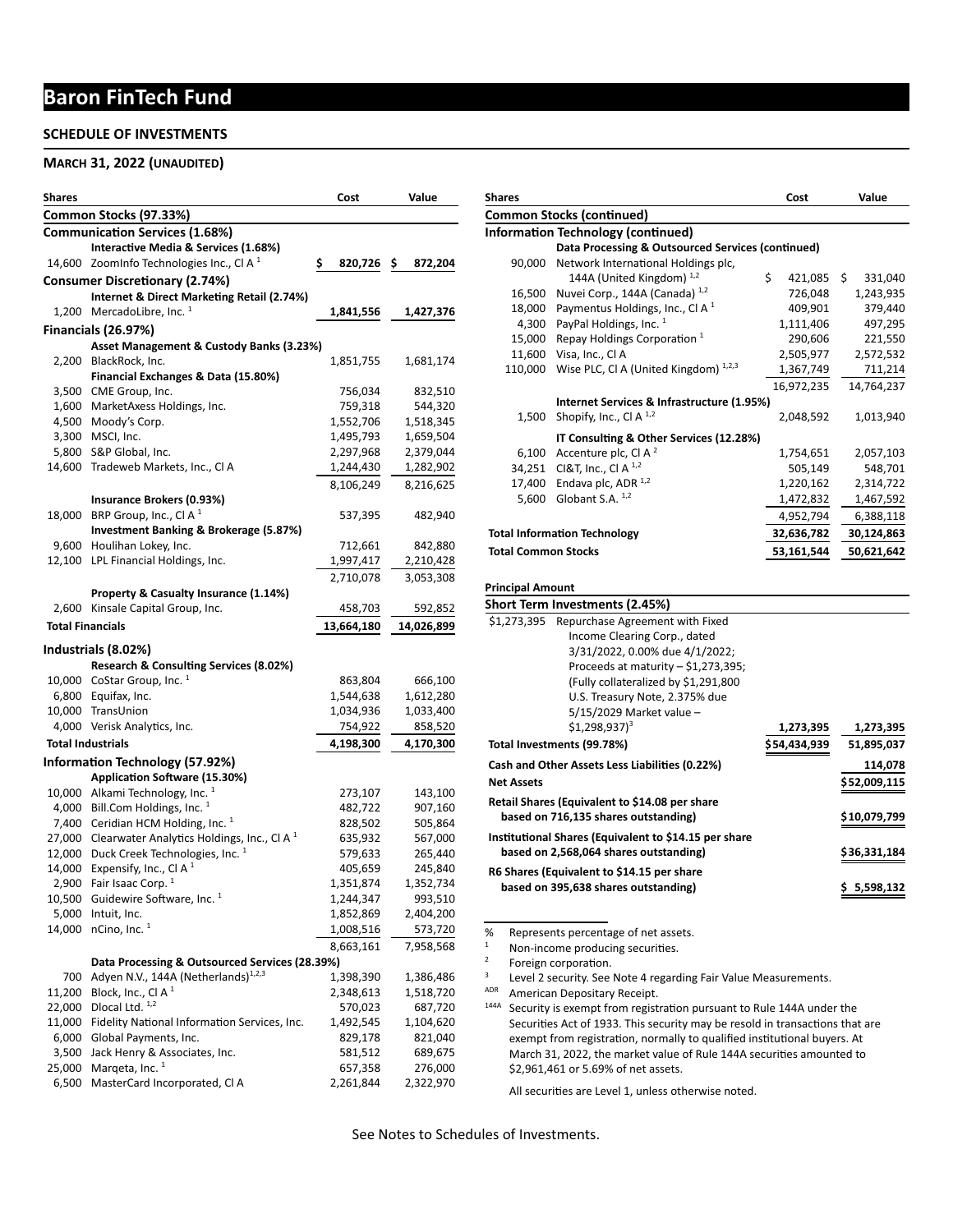# **Baron New Asia Fund**

### **SCHEDULE OF INVESTMENTS**

### **MARCH 31, 2022 (UNAUDITED)**

| <b>Shares</b>      |                                                         | Cost          | Value         |
|--------------------|---------------------------------------------------------|---------------|---------------|
|                    | Common Stocks (93.82%)                                  |               |               |
| China (34.67%)     |                                                         |               |               |
| 1,079              | Alibaba Group Holding Limited, ADR <sup>1</sup>         | \$<br>149,522 | \$<br>117,395 |
| 392                | Baidu, Inc., ADR <sup>1</sup>                           | 60,322        | 51,862        |
| 23,105             | China Conch Environment Protection                      |               |               |
|                    | Holdings Ltd. $1$                                       | 12,449        | 28,906        |
| 20,726             | China Conch Venture Holdings Ltd. <sup>2</sup>          | 75,467        | 60,420        |
| 1,168              | China Tourism Group Duty Free                           |               |               |
|                    | Corporation Ltd., Cl $A^2$                              | 42,804        | 30,044        |
| 15,926             | Estun Automation Co. Ltd., Cl A <sup>2</sup>            | 63,772        | 50,117        |
| 4,250              | Full Truck Alliance Co. Ltd., ADR <sup>1</sup>          | 29,594        | 28,347        |
| 7,769              | Galaxy Entertainment Group Ltd. <sup>1,2</sup>          | 48,587        | 45,972        |
| 43                 | GDS Holdings Limited, $ADR1$                            | 1,857         | 1,688         |
| 6,289              | GDS Holdings Limited, Cl A <sup>1,2</sup>               | 44,382        | 30,446        |
| 9,089              | Han's Laser Technology Industry                         |               |               |
|                    | Group Co., Ltd., Cl A <sup>2</sup>                      | 64,685        | 54,535        |
| 1,893              | Hangzhou Tigermed                                       |               |               |
|                    | Consulting Co. Ltd., Cl A <sup>2</sup>                  | 37,387        | 31,923        |
| 6,621              | Hua Hong Semiconductor Limited, 144A <sup>1,2</sup>     | 42,137        | 27,648        |
| 637                | JD.com, Inc., ADR <sup>1</sup>                          | 50,396        | 36,863        |
| 10,000             | Kingdee International Software                          |               |               |
|                    | Group Co. Ltd. <sup>1,2</sup>                           | 27,908        | 21,909        |
| 14,226             | Kingsoft Corp. Ltd. <sup>2</sup>                        | 64,620        | 45,319        |
| 200                | Kweichow Moutai Co. Ltd., Cl A <sup>2</sup>             | 53,169        | 53,880        |
| 5,763              | Midea Group Co., Ltd., Cl A <sup>2</sup>                | 64,787        | 51,402        |
| 6,734              | NARI Technology Co. Ltd., Cl A <sup>2</sup>             | 36,432        | 33,184        |
| 700                | NAURA Technology Group Co. Ltd., CI A <sup>2</sup>      | 40,716        | 29,906        |
| 631                | Shenzhen Mindray Bio-Medical                            |               |               |
|                    | Electronics Co. Ltd., Cl A <sup>2</sup>                 | 34,519        | 30,488        |
| 3,348              | Tencent Holdings Limited, ADR                           | 195,188       | 155,414       |
| 9,724              | Venustech Group, Inc., Cl A <sup>2</sup>                | 40,309        | 31,861        |
| 601                | Will Semiconductor Co. Ltd. Shanghai, Cl A <sup>2</sup> | 25,510        | 18,157        |
| 1,993              | WuXi AppTec Co. Ltd., Cl H, 144A <sup>2</sup>           | 39,944        | 31,139        |
| 3,687              | Wuxi Biologics Cayman, Inc., 144A <sup>1,2</sup>        | 49,034        | 29,277        |
| 19,336             | Xiaomi Corporation, Cl B, 144A <sup>1,2</sup>           | 56,034        | 33,788        |
| 4,027              | Yantai Jereh Oilfield Services                          |               |               |
|                    | Group Co. Ltd., Cl $A^2$                                | 29,246        | 26,532        |
| 10,213             | Yonyou Network Technology Co. Ltd., Cl A <sup>2</sup>   | 57,170        | 36,718        |
| 1,958              | Yum China Holdings, Inc. <sup>2</sup>                   | 108,663       | 85,407        |
| 2,889              | Yunnan Baiyao Group Co. Ltd., Cl A <sup>2</sup>         | 42,240        | 37,140        |
| 679                | Zai Lab Limited, ADR <sup>1</sup>                       | 59,808        | 29,862        |
| 3,747              | Zhejiang Dingli Machinery Co. Ltd., Cl A <sup>2</sup>   | 40,455        | 26,423        |
| <b>Total China</b> |                                                         | 1,789,113     | 1,403,972     |
|                    |                                                         |               |               |
|                    | Hong Kong (4.00%)                                       |               |               |
| 4,457              | AIA Group Ltd. <sup>2</sup>                             | 49,692        | 46,539        |
| 18,945             | Budweiser Brewing Co. APAC Ltd., 144A <sup>2</sup>      | 51,368        | 50,027        |
| 712                | Hong Kong Exchanges & Clearing Ltd. <sup>2</sup>        | 40,086        | 33,374        |
| 2,000              | Techtronic Industries Co. Ltd. <sup>2</sup>             | 36,166        | 32,043        |
|                    |                                                         |               |               |
|                    | <b>Total Hong Kong</b>                                  | 177,312       | 161,983       |

| <b>Shares</b>           |                                                             | Cost         | Value        |
|-------------------------|-------------------------------------------------------------|--------------|--------------|
|                         | <b>Common Stocks (continued)</b>                            |              |              |
| India (34.39%)          |                                                             |              |              |
| 6,732                   | AARTI Industries Ltd. <sup>2</sup>                          | \$<br>85,756 | \$<br>84,499 |
| 802                     | Amber Enterprises India Ltd. <sup>1,2</sup>                 | 36,188       | 37,079       |
| 625                     | Apollo Hospitals Enterprise Ltd. <sup>2</sup>               | 39,578       | 37,092       |
| 1,452                   | Asian Paints Ltd. <sup>2</sup>                              | 60,266       | 58,754       |
| 1,084                   | Bajaj Finance Limited <sup>2</sup>                          | 96,504       | 102,946      |
| 11,315                  | Bharti Airtel Ltd. <sup>1,2</sup>                           | 99,486       | 112,182      |
| 582                     | Bharti Airtel Ltd. PP <sup>1,2</sup>                        | 1,202        | 3,016        |
| 989                     | Divi's Laboratories Ltd. <sup>2</sup>                       | 64,891       | 57,205       |
| 506                     | Dixon Technologies India Ltd. <sup>2</sup>                  | 32,159       | 28,590       |
| 2,167                   | Godrej Consumer Products Ltd. <sup>1,2</sup>                | 31,989       | 21,276       |
| 2,252                   | Godrej Properties Ltd. <sup>1,2</sup>                       | 52,840       | 49,332       |
| 5,587                   | HDFC Bank Ltd. <sup>2</sup>                                 | 112,132      | 107,604      |
| 10,371                  | ICICI Bank Ltd. <sup>2</sup>                                | 99,285       | 98,918       |
| 3,674                   | <b>ICICI Lombard General</b>                                |              |              |
|                         | Insurance Co. Ltd., 144A <sup>2</sup>                       | 73,980       | 64,089       |
| 1,055                   | Jubilant FoodWorks Ltd. <sup>2</sup>                        | 54,806       | 36,457       |
| 4,815                   | Max Financial Services Ltd. <sup>1,2</sup>                  | 72,152       | 47,738       |
| 1,540                   | Neogen Chemicals Ltd. <sup>2</sup>                          | 23,293       | 35,225       |
| 881                     | PI Industries Ltd. <sup>2</sup>                             | 35,967       | 32,626       |
| 3,793                   | Reliance Industries Limited <sup>2</sup>                    | 115,492      | 131,191      |
| 4,904                   | SBI Life Insurance Company Limited, 144A <sup>2</sup>       | 77,333       | 72,251       |
| 3,759                   | Tata Communications Ltd. <sup>2</sup>                       | 72,606       | 60,630       |
| 3,864                   | Tata Consumer Products Ltd. <sup>2</sup>                    | 41,244       | 39,479       |
| 1,697                   | Titan Co. Ltd. <sup>2</sup>                                 | 46,088       | 56,533       |
| 16,536                  | Zomato Ltd. <sup>1,2</sup>                                  | 32,651       | 17,801       |
| <b>Total India</b>      |                                                             | 1,457,888    | 1,392,513    |
|                         | Indonesia (1.71%)                                           |              |              |
|                         | 214,500 Bank Rakyat Indonesia (Persero) Tbk PT <sup>2</sup> | 63,131       | 69,280       |
| Japan (3.76%)           |                                                             |              |              |
| 325                     | Hoya Corp. <sup>2</sup>                                     | 49,380       | 37,036       |
| 151                     | Keyence Corporation <sup>2</sup>                            | 88,326       | 70,019       |
| 88                      | Tokyo Electron Limited <sup>2</sup>                         | 40,111       | 45,194       |
|                         |                                                             |              |              |
| <b>Total Japan</b>      |                                                             | 177,817      | 152,249      |
|                         | Korea, Republic of (6.85%)                                  |              |              |
| 641                     | Hyundai Heavy Industries Co. Ltd. <sup>1,2</sup>            | 47,421       | 62,746       |
| 987                     | Korea Aerospace Industries Ltd. <sup>2</sup>                | 32,911       | 34,246       |
| 560                     | Korea Shipbuilding & Offshore                               |              |              |
|                         | Engineering Co. Ltd. <sup>1,2</sup>                         | 51,863       | 40,735       |
| 2,438                   | Samsung Electronics Co., Ltd. <sup>2</sup>                  | 145,350      | 139,509      |
|                         | <b>Total Korea, Republic of</b>                             | 277,545      | 277,236      |
| Taiwan (7.40%)          |                                                             |              |              |
| 616                     | Airtac International Group2                                 | 21,401       | 19,805       |
| 500                     | MediaTek, Inc. <sup>2</sup>                                 | 16,122       | 15,560       |
| 215                     | Silergy Corp. <sup>2</sup>                                  | 29,818       | 25,209       |
| 2,294                   | Taiwan Semiconductor                                        |              |              |
|                         | Manufacturing Co., Ltd., ADR                                | 267,356      | 239,173      |
| <b>Total Taiwan</b>     |                                                             | 334,697      | 299,747      |
| <b>Thailand (1.04%)</b> |                                                             |              |              |
|                         | 14,300 Energy Absolute PCL Foreign                          | 34,895       | 42,147       |
|                         | <b>Total Common Stocks</b>                                  | 4,312,398    | 3,799,127    |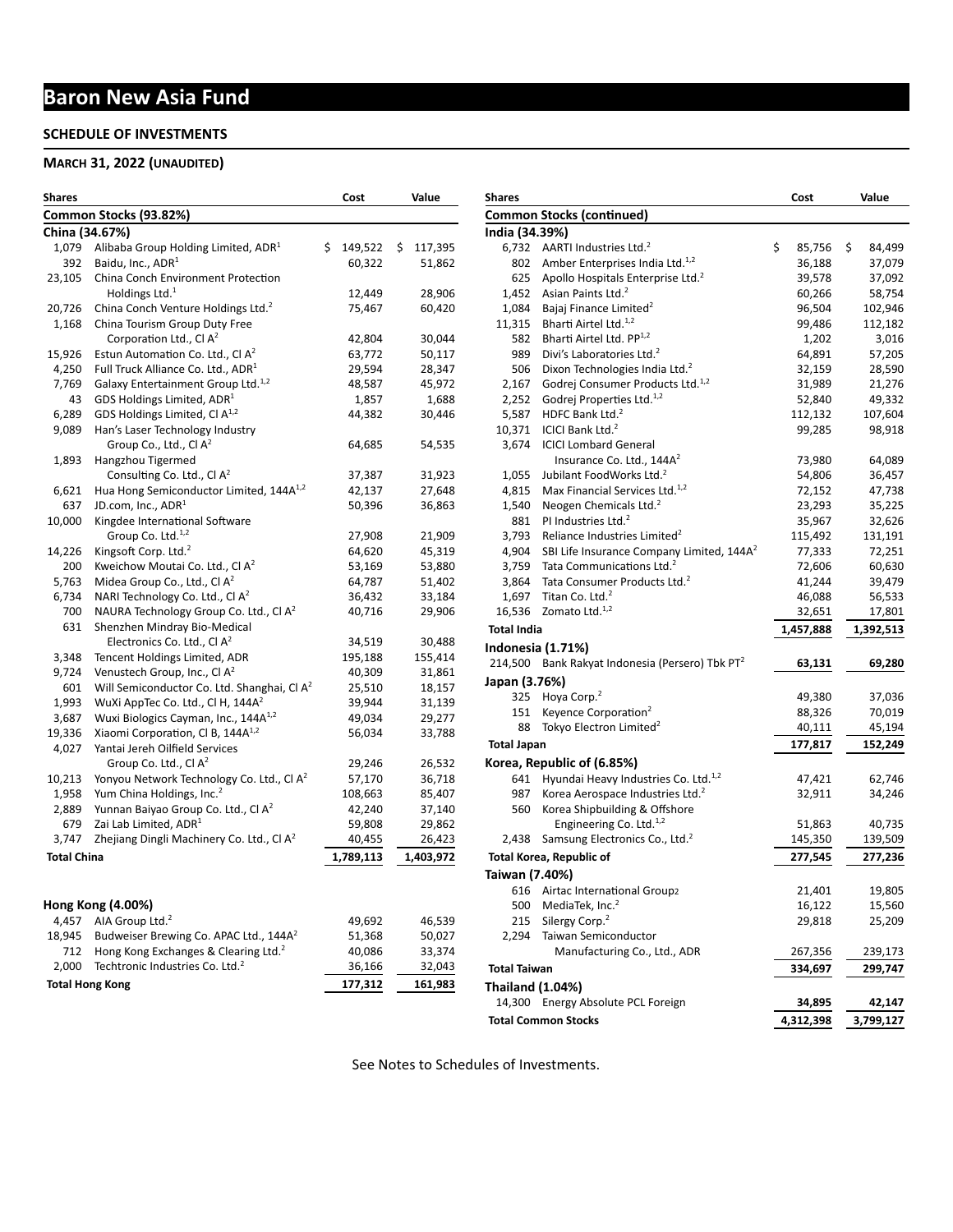# **Baron New Asia Fund**

#### **SCHEDULE OF INVESTMENTS (CONTINUED)**

#### **MARCH 31, 2022 (UNAUDITED)**

| <b>Principal Amount</b>     |                                                      | Cost         | Value         |  |
|-----------------------------|------------------------------------------------------|--------------|---------------|--|
|                             | <b>Short Term Investments (7.05%)</b>                |              |               |  |
| \$285,668                   | Repurchase Agreement with Fixed                      |              |               |  |
|                             | Income Clearing Corp., dated                         |              |               |  |
|                             | 3/31/2022, 0.00% due 4/1/2022;                       |              |               |  |
|                             | Proceeds at maturity - \$285,668;                    |              |               |  |
|                             | (Fully collateralized by \$316,400 U.S.              |              |               |  |
|                             | Treasury Note, 1.375% due                            |              |               |  |
|                             | $11/15/2031$ Market value $-$                        |              |               |  |
|                             | $$291,437$ <sup>2</sup>                              | Ś<br>285,668 | \$<br>285,668 |  |
| Total Investments (100.87%) |                                                      | \$4,598,066  | 4,084,795     |  |
|                             | Liabilities Less Cash and Other Assets (-0.87%)      |              | (35,321)      |  |
| <b>Net Assets</b>           |                                                      |              | \$4,049,474   |  |
|                             | Retail Shares (Equivalent to \$8.61 per share        |              |               |  |
|                             | based on 132,848 shares outstanding)                 |              | \$1,143,902   |  |
|                             | Institutional Shares (Equivalent to \$8.62 per share |              |               |  |
|                             | based on 330,628 shares outstanding)                 |              | \$2,850,628   |  |
|                             | R6 Shares (Equivalent to \$8.63 per share            |              |               |  |
|                             | based on 6,368 shares outstanding)                   |              | \$<br>54,944  |  |

| <b>Summary of Investments by Sector</b><br>as of March 31, 2022 | Percentage<br>of Net Assets |
|-----------------------------------------------------------------|-----------------------------|
| <b>Information Technology</b>                                   | 18.9%                       |
| <b>Financials</b>                                               | 15.9                        |
| <b>Consumer Discretionary</b>                                   | 13.4                        |
| Industrials                                                     | 11.7                        |
| <b>Communication Services</b>                                   | 10.6                        |
| <b>Health Care</b>                                              | 7.9                         |
| Materials                                                       | 5.2                         |
| <b>Consumer Staples</b>                                         | 4.1                         |
| Energy                                                          | 3.9                         |
| <b>Real Estate</b>                                              | 1.2                         |
| Utilities                                                       | 1.0                         |
| Cash and Cash Equivalents*                                      | 6.2                         |
|                                                                 | 100.0%                      |

\* Includes short term investments.

% Represents percentage of net assets.<br> $\frac{1}{1}$  Non-income producing socurities

 $1$  Non-income producing securities.

<sup>2</sup> Level 2 security. See Note 4 regarding Fair Value Measurements.

ADR American Depositary Receipt.

<sup>144A</sup> Security is exempt from registration pursuant to Rule 144A under the Securities Act of 1933. This security may be resold in transactions that are exempt from registration, normally to qualified institutional buyers. At March 31, 2022, the market value of Rule 144A securities amounted to \$308,219 or 7.61% of net assets.

All securities are Level 1, unless otherwise noted.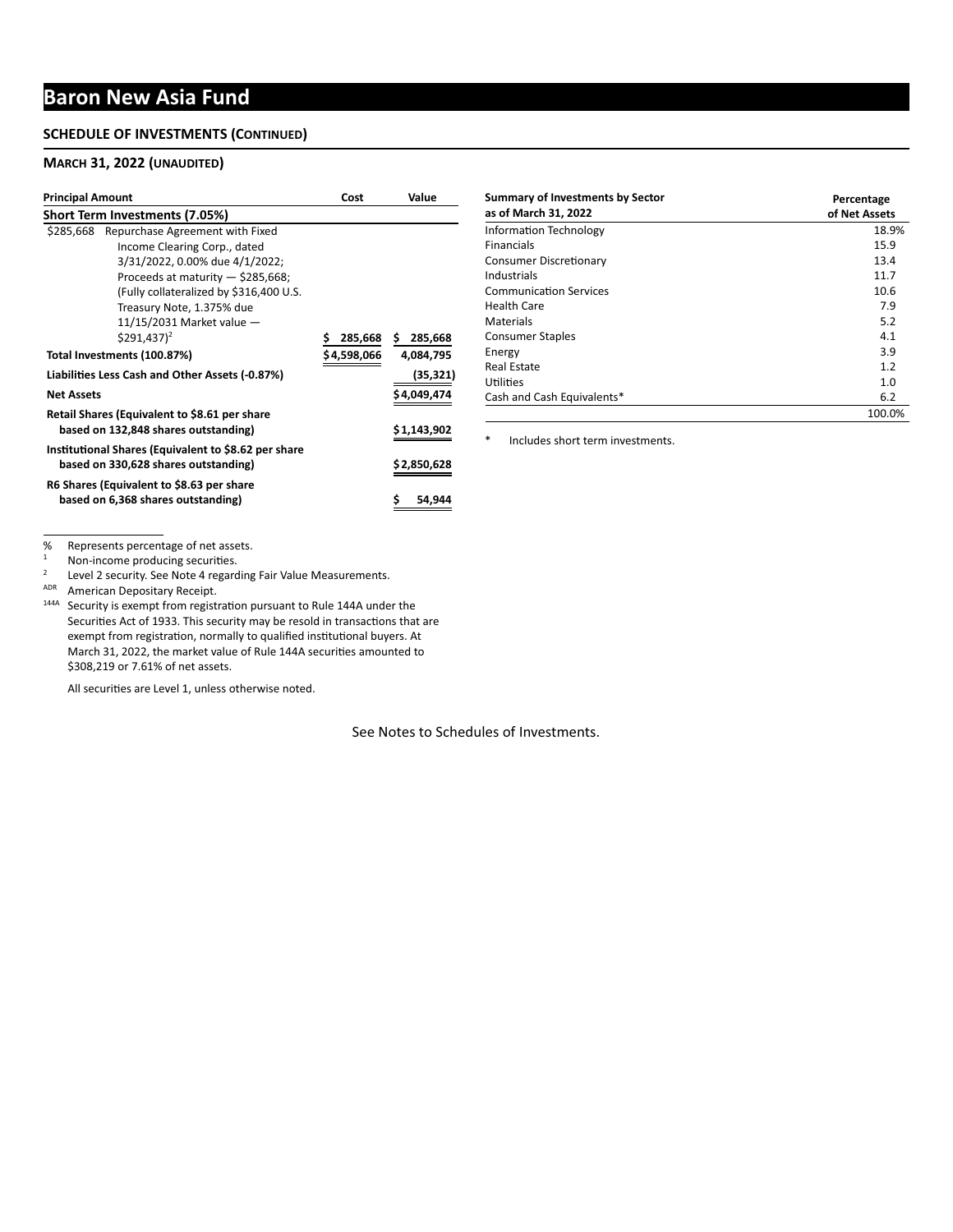# **Baron Technology Fund**

#### **SCHEDULE OF INVESTMENTS**

#### **MARCH 31, 2022 (UNAUDITED)**

| Shares |                                                | Cost     | Value    |
|--------|------------------------------------------------|----------|----------|
|        | Common Stocks (94.28%)                         |          |          |
|        | <b>Communication Services (12.50%)</b>         |          |          |
|        | Advertising (0.95%)                            |          |          |
| 9,776  | S4 Capital PLC (United Kingdom) 1,2,4          | \$78,839 | \$36,824 |
|        | Interactive Home Entertainment (0.35%)         |          |          |
| 114    | Sea Ltd. (Singapore), ADR <sup>1,2</sup>       | 21,145   | 13,656   |
|        | Interactive Media & Services (7.06%)           |          |          |
|        | 49 Alphabet, Inc., Cl C <sup>1</sup>           | 140,191  | 136,856  |
| 2,282  | ZoomInfo Technologies, Inc., CI A <sup>1</sup> | 134,510  | 136,327  |
|        |                                                | 274,701  | 273,183  |
|        | Movies & Entertainment (2.66%)                 |          |          |
| 135    | Netflix, Inc. $1$                              | 76,308   | 50,569   |
| 348    | Spotify Technology SA 1,2                      | 75,572   | 52,555   |
|        |                                                | 151,880  | 103,124  |
|        | Publishing (1.48%)                             |          |          |
| 1,683  | Future PLC (United Kingdom) <sup>2,4</sup>     | 86,374   | 57,188   |
|        | <b>Total Communication Services</b>            | 612,939  | 483,975  |
|        |                                                |          |          |
|        | Consumer Discretionary (16.60%)                |          |          |
|        | <b>Automobile Manufacturers (3.11%)</b>        |          |          |
| 576    | Rivian Automotive, Inc., Cl A $1$              | 55,659   | 28,938   |
| 85     | Tesla, Inc. <sup>1</sup>                       | 89,477   | 91,596   |
|        |                                                | 145,136  | 120,534  |
|        | Hotels, Resorts & Cruise Lines (1.07%)         |          |          |
| 4,701  | eDreams ODIGEO SA (Spain) 1,2,4                | 48,901   | 41,489   |
|        | Internet & Direct Marketing Retail (12.42%)    |          |          |
| 732    | Alibaba Group Holding Limited, ADR 1,2         | 81,341   | 79,642   |
| 123    | Amazon.com, Inc. 1                             | 399,248  | 400,974  |
|        |                                                | 480,589  | 480,616  |
|        | <b>Total Consumer Discretionary</b>            | 674,626  | 642,639  |
|        | Health Care (0.71%)                            |          |          |
|        | Health Care Supplies (0.71%)                   |          |          |
|        | 1,285 Figs, Inc., CI A $1$                     | 29,393   | 27,653   |
|        | Industrials (2.81%)                            |          |          |
|        |                                                |          |          |
|        | Research & Consulting Services (2.81%)         |          |          |
|        | 1,631 CoStar Group, Inc. <sup>1</sup>          | 119,493  | 108,641  |
|        | Information Technology (61.66%)                |          |          |
|        | Application Software (14.13%)                  |          |          |
|        | 102 Adobe, Inc. $1$                            | 56,605   | 46,473   |
|        | 131 Atlassian Corp. PLC, Cl A <sup>1,2</sup>   | 46,135   | 38,491   |
| 981    | Ceridian HCM Holding, Inc. <sup>1</sup>        | 99,979   | 67,061   |
| 166    | HubSpot, Inc. 1                                | 94,064   | 78,840   |
| 159    | Intuit, Inc.                                   | 96,888   | 76,454   |
| 166    | ServiceNow, Inc. 1,3                           | 102,699  | 92,444   |
| 754    | The Trade Desk, Inc., Cl A $1$                 | 64,937   | 52,215   |
| 397    | Workday, Inc., Cl A $1$                        | 100,876  | 95,066   |
|        |                                                | 662,183  | 547,044  |
|        | Data Processing & Outsourced Services (6.65%)  |          |          |
| 11     | Adyen N.V. (Netherlands), 144A 1,2,4           | 29,310   | 21,788   |
| 511    | Dlocal Ltd. 1,2                                | 17,791   | 15,974   |
| 301    | MasterCard Incorporated, CI A                  | 111,701  | 107,571  |
| 506    | Visa, Inc., Cl A                               | 111,909  | 112,215  |
|        |                                                | 270,711  | 257,548  |
|        | Electronic Equipment & Instruments (1.54%)     |          |          |
| 1,479  | PAR Technology Corp. <sup>1</sup>              | 74,714   | 59,663   |
|        |                                                |          |          |

| <b>Shares</b>           |                                                                                  |    | Cost        |    | Value       |  |  |  |  |  |
|-------------------------|----------------------------------------------------------------------------------|----|-------------|----|-------------|--|--|--|--|--|
|                         | <b>Common Stocks (continued)</b>                                                 |    |             |    |             |  |  |  |  |  |
|                         | <b>Information Technology (continued)</b>                                        |    |             |    |             |  |  |  |  |  |
|                         | Internet Services & Infrastructure (1.57%)                                       |    |             |    |             |  |  |  |  |  |
|                         | Shopify, Inc., Cl A $^{1,2}$<br>90                                               | \$ | 105,106     | \$ | 60,836      |  |  |  |  |  |
|                         | IT Consulting & Other Services (5.83%)                                           |    |             |    |             |  |  |  |  |  |
| 786                     | Endava plc, ADR 1,2                                                              |    | 119,888     |    | 104,562     |  |  |  |  |  |
|                         | Gartner, Inc. <sup>1</sup><br>407                                                |    | 126,853     |    | 121,066     |  |  |  |  |  |
|                         |                                                                                  |    | 246,741     |    | 225,628     |  |  |  |  |  |
|                         | Semiconductor Equipment (3.02%)                                                  |    |             |    |             |  |  |  |  |  |
|                         | ASML Holding N.V. <sup>2</sup><br>86                                             |    | 67,650      |    | 57,442      |  |  |  |  |  |
| 111                     | Lam Research Corp.                                                               |    | 79,723      |    | 59,675      |  |  |  |  |  |
|                         |                                                                                  |    | 147,373     |    | 117,117     |  |  |  |  |  |
|                         | Semiconductors (12.27%)                                                          |    |             |    |             |  |  |  |  |  |
| 659                     | Advanced Micro Devices, Inc. <sup>1</sup>                                        |    | 96,667      |    | 72,055      |  |  |  |  |  |
|                         | 121 Broadcom, Inc.                                                               |    | 79,246      |    | 76,191      |  |  |  |  |  |
| 3,052                   | indie Semiconductor, Inc., Cl A $^1$                                             |    | 23,326      |    | 23,836      |  |  |  |  |  |
|                         | 415 Marvell Technology, Inc.                                                     |    | 36,892      |    | 29,760      |  |  |  |  |  |
|                         | Monolithic Power Systems, Inc.<br>74                                             |    | 36,110      |    | 35,940      |  |  |  |  |  |
| 604                     | NVIDIA Corp.                                                                     |    | 175,060     |    | 164,808     |  |  |  |  |  |
| 3,523                   | Taiwan Semiconductor                                                             |    |             |    |             |  |  |  |  |  |
|                         | Manufacturing Co. Ltd. (Taiwan) <sup>2,4</sup>                                   |    | 80,772      |    | 72,269      |  |  |  |  |  |
|                         |                                                                                  |    | 528,073     |    | 474,859     |  |  |  |  |  |
|                         | Systems Software (16.65%)                                                        |    |             |    |             |  |  |  |  |  |
|                         | Crowdstrike Holdings, Inc., CI A $1$<br>237                                      |    | 44,267      |    | 53,818      |  |  |  |  |  |
|                         | 349 Datadog, Inc., Cl A $^{1,3}$                                                 |    | 50,111      |    | 52,863      |  |  |  |  |  |
| 1,278                   | Microsoft Corporation                                                            |    | 418,797     |    | 394,020     |  |  |  |  |  |
|                         | MongoDB, Inc. 1,3<br>186                                                         |    | 81,163      |    | 82,508      |  |  |  |  |  |
| 268                     | Snowflake, Inc., Cl A <sup>1,3</sup>                                             |    | 79,177      |    | 61,407      |  |  |  |  |  |
|                         |                                                                                  |    | 673,515     |    | 644,616     |  |  |  |  |  |
|                         | <b>Total Information Technology</b>                                              |    | 2,708,416   |    | 2,387,311   |  |  |  |  |  |
|                         | Total Investments (94.28%)                                                       |    | \$4,144,867 |    |             |  |  |  |  |  |
|                         |                                                                                  |    |             |    | 3,650,219   |  |  |  |  |  |
|                         | Cash and Other Assets Less Liabilities (5.72%)                                   |    |             |    | 221,429     |  |  |  |  |  |
|                         | <b>Net Assets</b>                                                                |    |             |    | \$3,871,648 |  |  |  |  |  |
|                         | Retail Shares (Equivalent to \$8.36 per share                                    |    |             |    |             |  |  |  |  |  |
|                         | based on 207,377 shares outstanding)                                             |    |             |    | \$1,733,375 |  |  |  |  |  |
|                         | Institutional Shares (Equivalent to \$8.36 per share                             |    |             |    |             |  |  |  |  |  |
|                         | based on 253,173 shares outstanding)                                             |    |             |    | \$2,117,365 |  |  |  |  |  |
|                         | R6 Shares (Equivalent to \$8.36 per share                                        |    |             |    |             |  |  |  |  |  |
|                         | based on 2,500 shares outstanding)                                               |    |             | Ş  | 20,908      |  |  |  |  |  |
|                         |                                                                                  |    |             |    |             |  |  |  |  |  |
|                         |                                                                                  |    |             |    |             |  |  |  |  |  |
| %                       | Represents percentage of net assets.                                             |    |             |    |             |  |  |  |  |  |
| 1                       | Non-income producing securities.                                                 |    |             |    |             |  |  |  |  |  |
| $\overline{\mathbf{c}}$ | Foreign corporation.                                                             |    |             |    |             |  |  |  |  |  |
| 3                       | The Adviser has reclassified/classified certain securities in or out of this     |    |             |    |             |  |  |  |  |  |
|                         | sub-industry. Such reclassifications/classifications are not supported by S&P or |    |             |    |             |  |  |  |  |  |
|                         | MSCI (unaudited).                                                                |    |             |    |             |  |  |  |  |  |
| 4                       | Level 2 security. See Note 4 regarding Fair Value Measurements.                  |    |             |    |             |  |  |  |  |  |
| ADR                     | American Depositary Receipt.                                                     |    |             |    |             |  |  |  |  |  |
|                         | 144A<br>Security is exempt from registration pursuant to Rule 144A under the     |    |             |    |             |  |  |  |  |  |

All securities are Level 1, unless otherwise noted.

\$21,788 or 0.56% of net assets.

Securities Act of 1933. This security may be resold in transactions that are exempt from registration, normally to qualified institutional buyers. At March 31, 2022, the market value of Rule 144A securities amounted to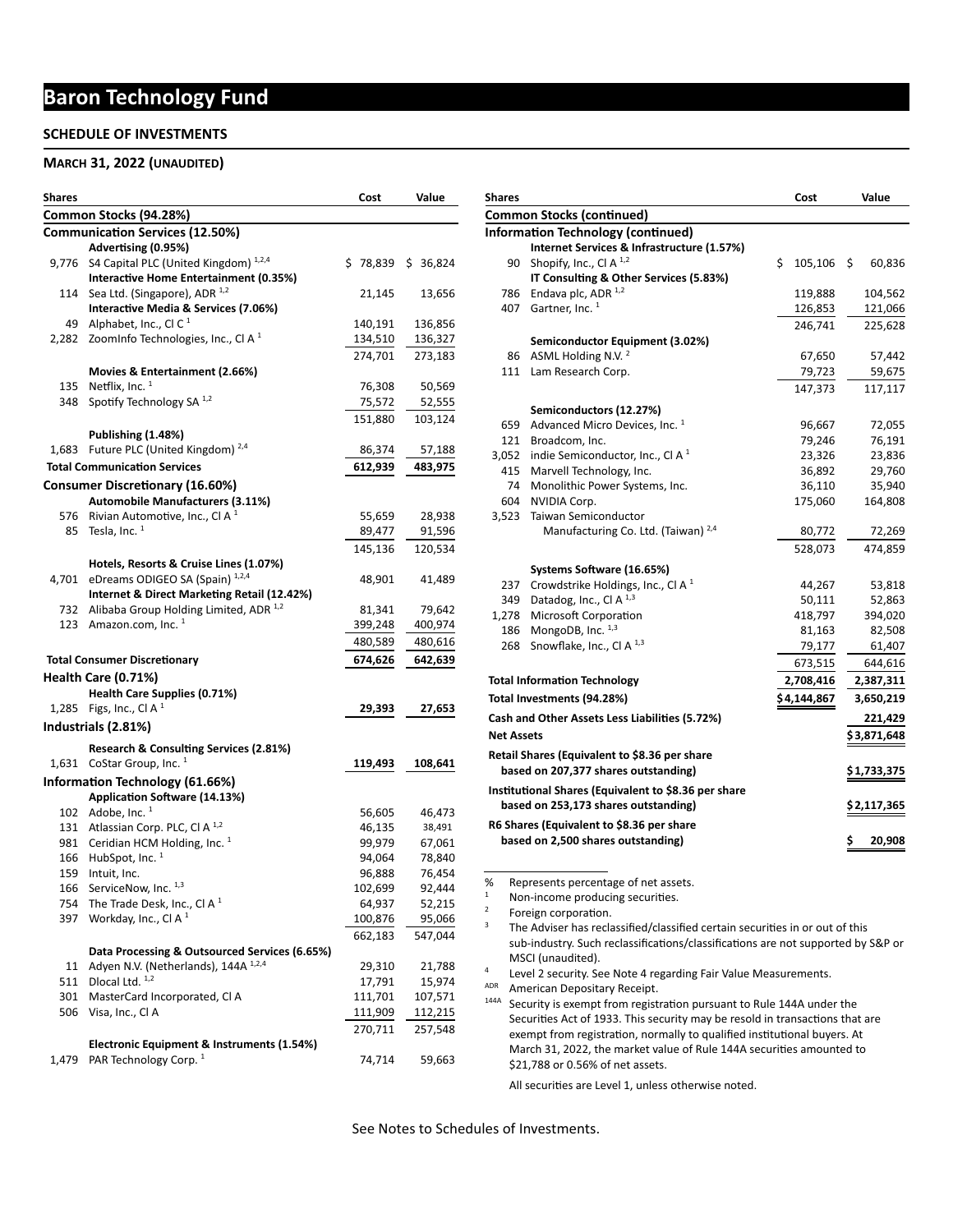#### **NOTES TO FINANCIAL STATEMENTS (UNAUDITED)**

#### **1. ORGANIZATION**

Baron Select Funds (the "Trust") is registered under the Investment Company Act of 1940, as amended (the "1940 Act"), as an open-end management investment company established as a Delaware statutory trust on April 30, 2003, and accordingly, follows the investment company accounting and reporting guidance of the Financial Accounting Standards Board ("FASB") Accounting Standard Codification Topic 946 Financial Services — Investment Companies. The Trust currently offers 12 series (individually, a "Fund" and collectively, the "Funds"): Baron Partners Fund, Baron Focused Growth Fund, Baron International Growth Fund, Baron Real Estate Fund, Baron Emerging Markets Fund, Baron Global Advantage Fund, Baron Real Estate Income Fund, Baron WealthBuilder Fund, Baron Health Care Fund, Baron FinTech Fund, Baron New Asia Fund, and Baron Technology Fund. Baron WealthBuilder Fund is presented in a separate report.

The investment goals of the Funds are as follows:

Baron Partners Fund is a non-diversified fund that seeks capital appreciation through long-term investments primarily in U.S. growth companies. The Fund may employ "leverage" by borrowing money and using it to purchase additional securities. Borrowing for investments increases both investment opportunity and investment risk.

Baron Focused Growth Fund is a non-diversified fund that seeks capital appreciation through long-term investments primarily in U.S. small- and mid-sized growth companies.

Baron International Growth Fund is a diversified fund that seeks capital appreciation through long-term investments primarily in non-U.S. growth companies.

Baron Real Estate Fund is a diversified fund that seeks capital appreciation through long-term investments primarily in U.S. and non-U.S. real estate and real estate-related companies.

Baron Emerging Markets Fund is a diversified fund that seeks capital appreciation through investments primarily in growth companies in developing countries.

Baron Global Advantage Fund is a diversified fund that seeks capital appreciation through investments primarily in equity securities of established and emerging markets companies located throughout the world.

Baron Real Estate Income Fund is a non-diversified fund that seeks both capital appreciation and current income through investments primarily in real estate income producing securities and other real estate securities.

Baron Health Care Fund is a non-diversified fund that seeks capital appreciation through investments primarily in equity securities engaged in research, development, production, sale, delivery or distribution of products and services related to the health care industry.

Baron FinTech Fund is a non-diversified fund that seeks capital appreciation through investments primarily in equity securities that develop, use, or rely on innovative technologies or services, in a significant way, for banking, lending, capital markets, financial data analytics, insurance, payments, asset management, or wealth management.

Baron New Asia Fund is a diversified fund seeks capital appreciation through investments primarily in equity securities located in Asia, but including all other developed, developing, and frontier countries in the Asian region.

Baron Technology Fund is a non-diversified fund that seeks capital appreciation through investments primarily in equity securities of U.S and non-U.S. technology companies, selected for their durable growth potential from the development, advancement, and use of technology.

Each Fund offers Retail Shares, Institutional Shares, and R6 Shares. Each class of shares differs only in its ongoing fees, expenses and eligibility requirements. Retail Shares are offered to all investors. Institutional Shares are for investments in the amount of \$1 million or more per Fund. Institutional Shares are intended for certain financial intermediaries that offer shares of Baron Funds through fee-based platforms, retirement platforms, or other platforms. R6 Shares are available only to qualified 401(a) plans (including 401(k) plans, Keogh plans, profit sharing plans, money purchase pension plans, target benefit plans, defined benefit pension plans, and Taft-Hartley multi-employer pension plans) (collectively, "Qualified Plans"), endowment funds and foundations, any state, county or city, or its instrumentality, department, authority, or agency, 457 plans, including 457(a) governmental entity plans and tax-exempt plans, accounts registered to insurance companies, trust companies and bank trust departments, investment companies, both affiliated and not affiliated with BAMCO, Inc. (the "Adviser"), and any entity that is considered a corporation for tax purposes, including corporate non-qualified deferred compensation plans of such corporations. There is no minimum initial investment for Qualified Plans. All other R6 eligible investors must meet a minimum initial investment of at least \$5 million per Fund. Each class of shares has equal rights to earnings and assets, except that each class bears different expenses for distribution and shareholder servicing. Each Fund's investment income, realized and unrealized gains or losses on investments and foreign currency, and expenses other than those attributable to a specific class are allocated to each class based on its relative net assets. Each class of shares has exclusive voting rights with respect to matters that affect just that class.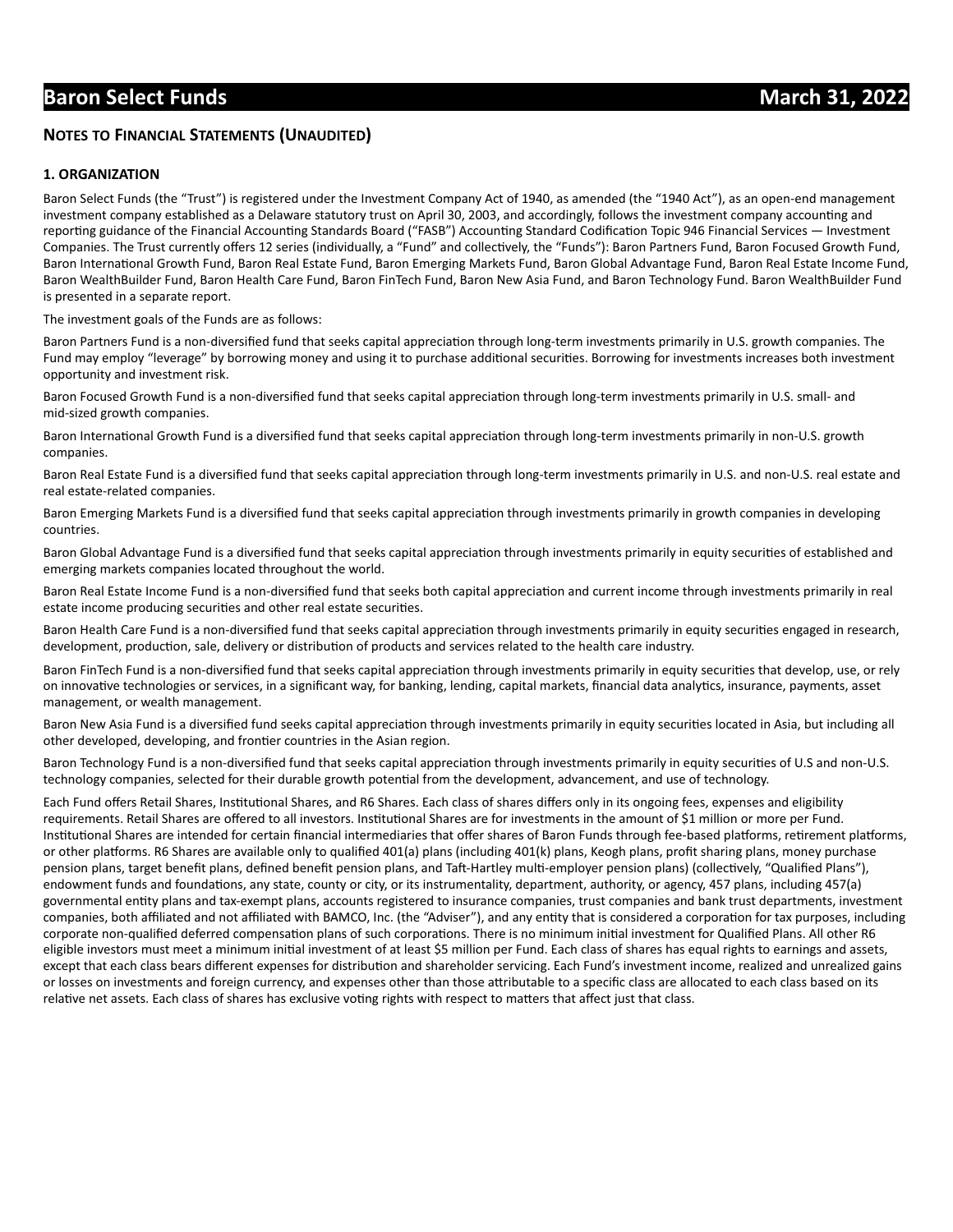Baron Partners Fund was organized originally as a limited partnership in January 1992 under the laws of the State of Delaware. Effective as of the close of business on April 30, 2003, the predecessor partnership was reorganized into a series of the Trust. Baron Partners Fund commenced operations on April 30, 2003 with a contribution of assets and liabilities, including securities-in-kind, from the predecessor partnership.

Baron Focused Growth Fund was organized originally as a limited partnership in May 1996 under the laws of the State of Delaware. Effective as of the close of business on June 30, 2008, the predecessor partnership was reorganized into a series of the Trust. Baron Focused Growth Fund commenced operations on June 30, 2008 with a contribution of assets and liabilities, including securities-in-kind, from the predecessor partnership.

#### **2. SIGNIFICANT ACCOUNTING POLICIES**

The following is a summary of significant accounting policies followed by the Funds. The policies are in conformity with accounting principles generally accepted in the United States of America ("GAAP").

a) Security Valuation. The Funds' share prices or net asset values ("NAV") are calculated as of the scheduled close of the regular trading session (usually 4 p.m. E.T. or such other time as of which the Funds' NAVs are calculated (the "NAV Calculation Time")) on the New York Stock Exchange (the "Exchange") on any day the Exchange is scheduled to be open. Portfolio securities traded on any national stock exchange are valued based on the last sale price on the exchange where such shares are principally traded. For securities traded on NASDAQ, the Funds use the NASDAQ Official Closing Price. If there are no sales on a given day, the value of the security may be the average of the most recent bid and asked quotations on such exchange or the last sale price from a prior day. Where market quotations are not readily available, or, if in the Adviser's judgment, they do not accurately reflect the fair value of a security, or an event occurs after the market close but before the Funds are priced that materially affects the value of a security, the security will be valued by the Adviser using policies and procedures approved by the Board of Trustees (the "Board"). Some of the more common reasons that may necessitate that a security be valued using "fair value" pricing may include, but are not limited to: trading of the security has been halted or suspended; or the security has not been traded for an extended period of time. The Adviser has a Fair Valuation Committee (the "Committee") comprised of senior management representatives and the Committee reports to the Board every quarter. Factors the Committee may consider when valuing a security include whether a current price is stale, there is recent news, the security is thinly traded, transactions are infrequent or quotations are genuine. There can be no guarantee, however, that a fair valuation used by the Funds on any given day will more accurately reflect the market value of an investment than the closing price of such investment in its market.

U.S. Government obligations, money market instruments, and other debt instruments held by the Funds with a remaining maturity of 60 days or less are generally valued at amortized cost, which approximates fair value, unless an independent pricing service provides a valuation for such security or in the opinion of the Board or the Committee, the amortized cost method would not represent fair value. Debt instruments having a greater remaining maturity will be valued on the basis of prices obtained from a pricing service approved by the Board or at the mean of the bid and ask prices from the dealer maintaining an active market in that security. The value of the Funds' investments in convertible bonds/convertible preferred stocks is determined primarily by obtaining valuations from independent pricing services based on readily available bid quotations or, if quotations are not available, by methods which include various considerations such as yields or prices of securities of comparable quality, coupon, maturity and type; indications as to values from dealers; and general market conditions. Other inputs used by an independent pricing service to value convertible bonds/convertible preferred stocks generally include underlying stock data, conversion premiums, listed bond and preferred stock prices and other market information which may include benchmark curves, trade execution data, sensitivity analysis, when available, or an estimated value calculated based on the price of the underlying common share on the valuation date adjusted for accrued and unpaid dividends. Open-end investment companies, including securities lending collateral invested in registered investment company money market funds, are valued at their NAV each day.

Non-U.S. equity securities traded on foreign securities exchanges are generally valued using an independent pricing vendor that provides daily fair value adjustment factors based on information such as local closing price, relevant general and sector indexes, currency fluctuations, and depositary receipts, as applicable. Securities valued using such adjustment factors are classified as Level 2 in the fair value hierarchy. The models of the independent pricing vendor generate an adjustment factor for each security, which is applied to the local closing price to adjust it for post-closing market movements up to the time the Funds are valued and translated into U.S. dollars. If the vendor does not provide an adjustment factor for a security, the security is valued based on its most recent local closing price and translated into U. S. dollars. The Adviser may also fair value securities in other situations, for example, when a particular foreign market is closed but the Funds are open. Other mutual funds may adjust the prices of their securities by different amounts.

**b) Single Issuer.** Single issuer risk is the possibility that factors specific to an issuer to which a Fund is exposed will affect the market prices of the issuer's securities and therefore the NAV of the Fund. Due to the size of Baron Partners Fund's and Baron Focused Growth Fund's investments in Tesla, Inc. ("Tesla"), 54% and 28%, respectively, of these Fund's net assets as of March 31, 2022, the NAVs of the Funds will be materially impacted by the price of Tesla stock..

c) Non-Diversified Portfolio. Certain Funds are non-diversified, which means they will likely have a greater percentage of their assets in a single issuer than a diversified fund. As a result, a non-diversified Fund will likely invest a greater percentage of its assets in fewer issuers, and the performance of those issuers may have a greater effect on the Fund's performance compared to a diversified fund. Thus, a non-diversified Fund is more likely to experience significant fluctuations in value, exposing the Fund to a greater risk of loss in any given period than a diversified fund. Additionally, non-diversified Funds may encounter difficulty liquidating securities.

d) Industry Concentration. From time to time, market fluctuations in the value of a Fund's investments, combined with a Fund's non-diversified portfolio, may result in a Fund being concentrated in the securities of a single issuer or a small number of issuers, in a particular industry. As a result, this Fund will be particularly exposed to the risks of that company or industry relative to the risk exposure of investment companies holding a diversified portfolio of securities or those that seek to maintain near-index weightings in their portfolio securities. Accordingly, in those cases, a Fund will be disproportionately exposed to the market conditions, interest rates, and economic, regulatory, or financial developments that significantly affect that company or industry. For example, due to the size of Baron Partners Fund's and Baron Focused Growth Fund's investments in Tesla, which represent about 54% and 28%, respectively, of these Funds' net assets as of March 31, 2022, the Funds will be more adversely impacted by negative developments affecting the automotive and energy industries, as well as governmental environmental regulations.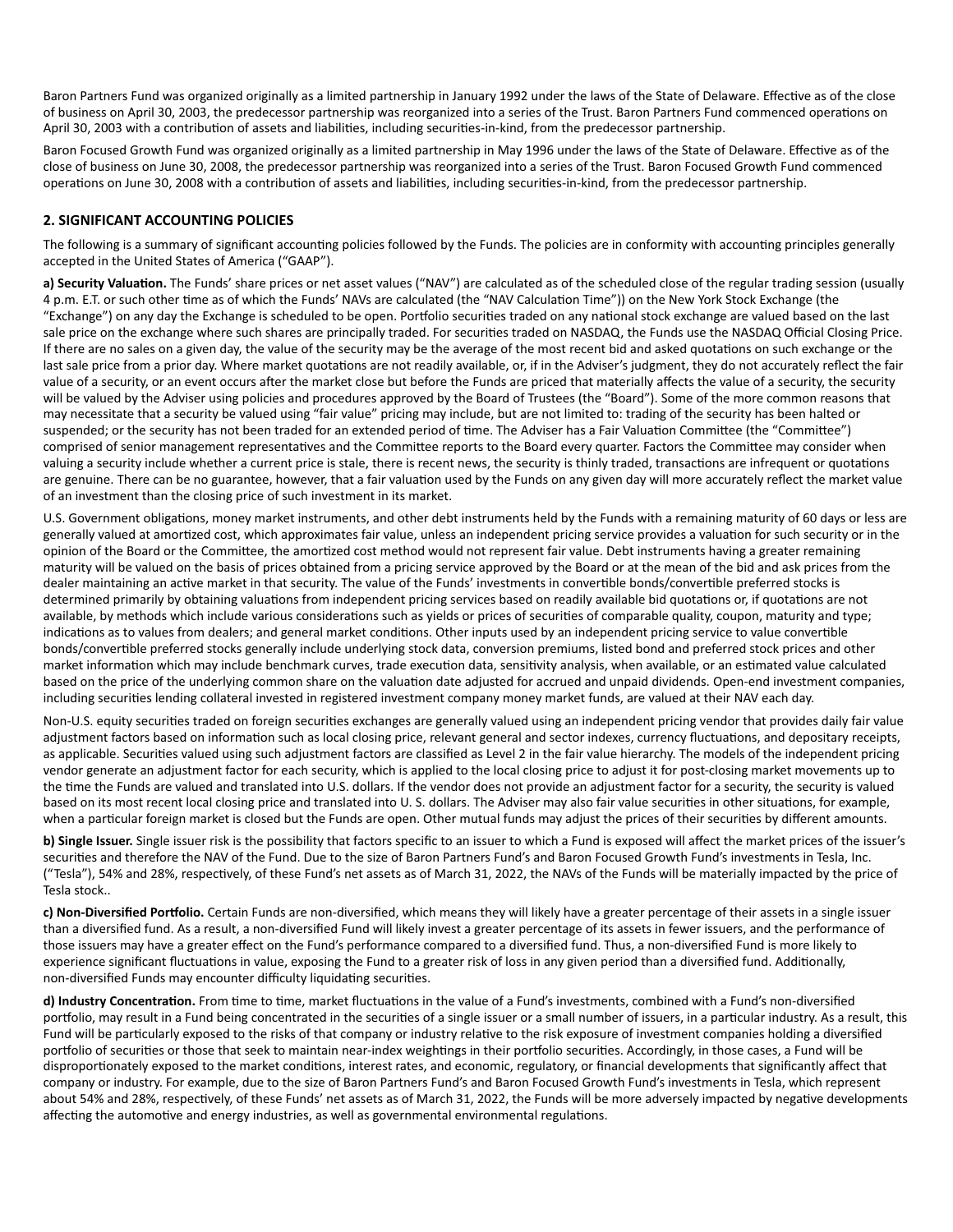e) Foreign Currency Translations. Values of assets and liabilities denominated in foreign currencies are translated into U.S. dollars using the price of such currencies at the NAV Calculation Time. Purchases and sales of investments and dividend income are converted at the prevailing rate of exchange on the respective dates of such transactions. Net realized gain (loss) on foreign currency transactions includes gain (loss) arising from the fluctuation in the exchange rates between trade and settlement dates on security transactions and currency gain (loss) between the accrual and payment dates on dividends and foreign withholding taxes. The Funds do not isolate that portion of the results of operations resulting from changes in foreign exchange rates on investments from the fluctuations arising from changes in market prices of securities held. Such fluctuations are included with the net realized and unrealized gain or loss from investments and foreign currency transactions. The Funds may invest in foreign securities and foreign currency transactions that may involve risks not associated with domestic investments as a result of the level of governmental supervision and regulation of foreign securities markets and the possibility of political or economic instability, among others.

f) Securities Lending. The Funds may lend securities to certain brokers under the terms of a master netting agreement. Upon such loans, the Funds receive collateral which is maintained by the custodian. The Funds may pay fees to the custodian for administering the securities lending program. The Funds earn interest on such collateral and earn income in the form of negotiated lenders' fees. Securities loaned are required to be secured at all times by collateral equal to at least 102% of the market value of the securities loaned. Risks may arise upon entering into securities lending to the extent that the value of the collateral is less than the value of the securities loaned due to the changes in the value of collateral or the loaned securities. The collateral is marked-to-market daily and settled on the next business day. The Funds may receive collateral in the form of cash or other eligible securities, such as a letter of credit issued by a U.S. bank or securities issued or guaranteed by the U.S. government. Securities purchased with cash collateral are subject to the risks inherent in investing in these securities.

There were no securities on loan at March 31, 2022.

**g) Repurchase Agreements.** The Funds may invest in repurchase agreements, which are short term investments whereby the Funds acquire ownership of a debt security and the seller agrees to repurchase the security at a future date at a specified price. When entering into repurchase agreements, it is the Funds' policy that their custodian take possession of the underlying collateral securities, the market value of which, at all times, equals at least 102% of the principal amount of the repurchase transaction. To the extent that any repurchase transaction exceeds one business day, the value of the collateral is marked-to-market to ensure the adequacy of the collateral. If the seller defaults and the market value of the collateral declines or if bankruptcy proceedings are commenced with respect to the seller of the security, realization of the collateral by the Funds may be delayed or limited. The information required to be disclosed by FASB Accounting Standards Update No. 2011-11 for the Funds' investments in repurchase agreements at March 31, 2022, including the fair value of the repurchase agreement and the amount of collateral, can be found in each respective Fund's Schedule of Investments.

**h) Master Limited Partnerships.** The Funds may invest in master limited partnerships ("MLPs"). MLPs are limited partnerships or limited liability companies, whose partnership units or limited liability interests are listed and traded on a U.S. securities exchange, and are treated as publicly traded partnerships for federal income tax purposes. To qualify to be treated as a partnership for tax purposes, an MLP must receive at least 90% of its income from qualifying sources as set forth in Section 7704(d) of the Internal Revenue Code of 1986, as amended. These qualifying sources include interest, dividend, real property rent, gain from sale or other disposition of real property and income from activities such as the exploration, development, mining, production, processing, refining, transportation, storage and marketing of mineral or natural resources.

**i) Special Purpose Acquisition Company**. The Funds may acquire an interest in a special purpose acquisition company ("SPAC") in an initial public offering ("IPO"), via a private placement or a secondary market transaction. A SPAC is typically a publicly traded company that raises investment capital via an IPO for the purpose of acquiring the equity securities of one or more existing companies via merger, combination, acquisition or other similar transactions. To the extent the SPAC is invested in cash or similar securities, this may negatively affect a Fund's performance if the Fund is invested in the SPAC during such period. There is no guarantee that the SPACs will complete an acquisition or that any acquisitions that are completed will be profitable. Some SPACs may pursue acquisitions only within certain industries or regions, which may increase the volatility of their prices. These transactions will require the approval of the respective shareholders and are subject to other customary closing conditions, including the receipt of certain regulatory approvals. If these conditions are not met, the SPAC's acquisition may not close and, to the extent a Fund had committed to participate in a private placement (i.e., PIPE transaction, defined below), the Fund will no longer be obligated to fulfill its commitment.

**j) Private Investment in Public Equity.** The Funds may acquire equity securities of an issuer that are issued through private investment in public equity ("PIPE") transaction, including through commitments to purchase securities on a when-issued basis. A Fund will generally earmark an amount of cash or high quality securities equal to the amount of its commitment to purchase the when-issued securities. PIPE transactions typically involve the purchase of securities directly from a publicly traded company in a private placement transaction, including securities issued by a SPAC, typically at a discount to the market price of the company's securities. There is a risk that if the market price of the securities drops below a set threshold, the company may have to issue additional stock at a significantly reduced price, which may dilute the value of a Fund's investment. Shares in PIPEs generally are not registered with the SEC until after a certain time period from the date the private sale is completed. This restriction can last an uncertain amount of time and may be many months. Until the public registration process is completed, securities acquired via a PIPE are restricted as to resale and a Fund cannot freely trade the securities. Generally, such restrictions cause these securities to be illiquid during this time. PIPEs may contain provisions that the issuer will pay specified financial penalties to the holder if the issuer does not publicly register the restricted equity securities within a specified period of time, but there is no assurance that the restricted equity securities will be publicly registered, or that the registration will remain in effect.

Publicly traded securities acquired via a PIPE transaction are typically valued at a discount to the market price of an issuer's common stock and classified as Level 2 or Level 3 in the fair value hierarchy depending on the significance of the unobservable inputs. Discounts are applied due to certain trading restrictions imposed or a lack of marketability preceding the conversion to publicly traded securities. The primary inputs used in determining the discount are the length of the lock-up time period and volatility of the underlying security.

As of March 31, 2022, the Funds did not have any commitments to purchase when-issued securities through PIPE transactions with SPACs.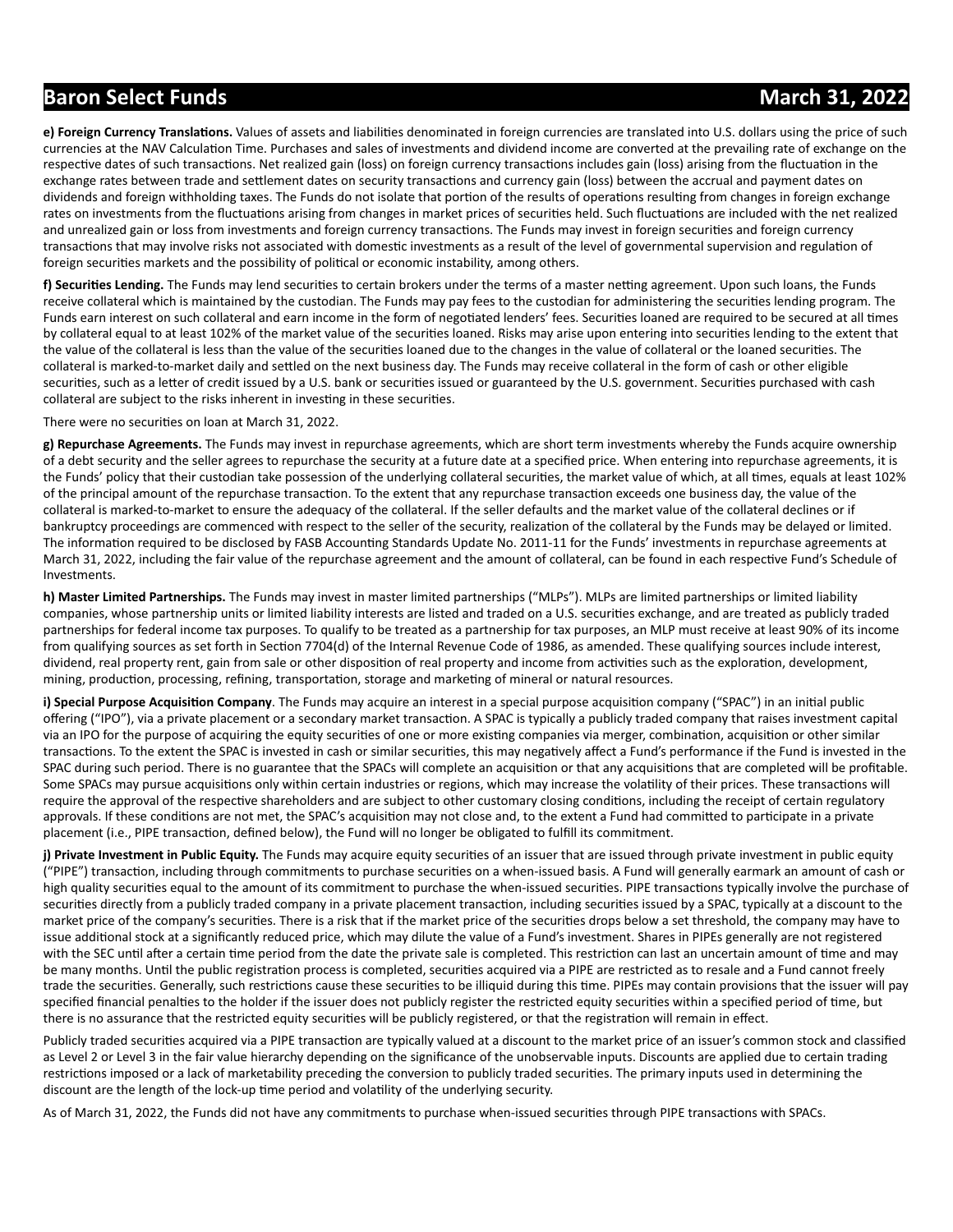**Baron Partners Fund**

#### **3. RESTRICTED SECURITIES**

At March 31, 2022, investments in securities included securities that are restricted and/or illiquid. Restricted securities are often purchased in private placement transactions, are not registered under the Securities Act of 1933, may have contractual restrictions on resale and are valued pursuant to the policies and procedures for fair value pricing approved by the Board. An illiquid investment is any investment that the Funds reasonably expect cannot be sold or disposed of in current market conditions in seven calendar days or less without the sale or disposition significantly changing the market value of the investment, as determined pursuant to the provisions of the Liquidity Rule governing classification of portfolio securities. The Funds may receive more or less than this valuation in an actual sale and that difference could be material. At March 31, 2022, the Funds held investments in restricted and/or illiquid securities that were valued pursuant to policies and procedures for fair value pricing as follows:

| Name of Issuer                                         | <b>PUIVII I UI LIICIJ I UIIU</b><br><b>Acquisition Date(s)</b> | Value           |
|--------------------------------------------------------|----------------------------------------------------------------|-----------------|
| <b>Private Common Stocks</b>                           |                                                                |                 |
| Space Exploration Technologies Corp.                   | 9/13/2017                                                      | \$144,590,752   |
| StubHub Holdings, Inc.                                 | 12/22/2021                                                     | 38,285,543      |
| <b>Private Convertible Preferred Stocks</b>            |                                                                |                 |
| Northvolt AB                                           | 5/19/2021                                                      | 7,810,656       |
| <b>Private Preferred Stocks</b>                        |                                                                |                 |
| Space Exploration Technologies Corp.                   | 11/15/2017-8/4/2020                                            | 317,984,703     |
| <b>Total Restricted Securities:</b>                    |                                                                | \$508,671,654   |
| (Cost \$186,093,669)† (6.33% of Net Assets)            |                                                                |                 |
|                                                        | <b>Baron Focused Growth Fund</b>                               |                 |
| Name of Issuer                                         | <b>Acquisition Date(s)</b>                                     | Value           |
| <b>Private Common Stocks</b>                           |                                                                |                 |
| Space Exploration Technologies Corp.                   | 9/13/2017                                                      | \$44,363,776    |
| <b>Private Preferred Stocks</b>                        |                                                                |                 |
| Space Exploration Technologies Corp.                   | 11/15/2017-12/3/2021                                           | 23,175,471      |
|                                                        |                                                                |                 |
| <b>Total Restricted Securities:</b>                    |                                                                | 67,539,247      |
| (Cost \$39,949,596) <sup>†</sup> (8.48% of Net Assets) | <b>Baron International Growth Fund</b>                         |                 |
| Name of Issuer                                         | <b>Acquisition Date(s)</b>                                     | Value           |
| <b>Common Stocks</b>                                   |                                                                |                 |
| JD.com, Inc.                                           | 1/20/2022                                                      | \$<br>200,407   |
| Novatek PJSC                                           | 3/20/2020-6/9/2021                                             | 213             |
| Sberbank of Russia PJSC                                | 1/24/2017-10/29/2021                                           | 244             |
| <b>TCS Group Holding PLC</b>                           | 5/1/2019-3/18/2021                                             | 2,357           |
| <b>Total Restricted Securities:</b>                    |                                                                | Ś<br>203,221    |
|                                                        |                                                                |                 |
| (Cost \$3,570,732)† (0.03% of Net Assets)              |                                                                |                 |
|                                                        | <b>Baron Emerging Markets Fund</b>                             |                 |
| Name of Issuer                                         | <b>Acquisition Date(s)</b>                                     | Value           |
| <b>Common Stocks</b>                                   |                                                                |                 |
| Codere Online Luxembourg, S.A., Founders Shares        | 12/10/2020                                                     | Ś.<br>1,637,669 |
| Fix Price Group Ltd.                                   | 3/5/2021-9/14/2021                                             | 285,242         |
| JD.com                                                 | 1/20/2022                                                      | 7,346,602       |
| Novatek PJSC                                           | 2/26/2020-11/10/2021                                           | 8,570           |
| Ozon Holdings PLC                                      | 11/24/2020-2/7/2022                                            | 374,722         |
| Polyus PJSC                                            | 10/30/2020-2/9/2022                                            | 85,572          |
| Sberbank of Russia PJSC                                | 2/11/2016-11/10/2021                                           | 8,975           |
| <b>TCS Group Holding PLC</b>                           | 3/12/2021-8/18/2021                                            | 31,072          |
| Yandex N.V.                                            | 2/3/2016-10/28/2021                                            | 299,662         |
| <b>Private Common Stocks</b>                           |                                                                |                 |
| Pine Labs PTE. Ltd.                                    | 5/17/2021                                                      | 64,549,173      |
| <b>Private Convertible Preferred Stocks</b>            |                                                                |                 |
| Bundl Technologies Private Ltd.                        | 1/3/2022                                                       | 67,032,586      |
| Think & Learn Private Limited                          | 3/31/2021                                                      | 72,682,913      |
| <b>Total Restricted Securities:</b>                    |                                                                | \$214,342,758   |
|                                                        |                                                                |                 |

(Cost \$539,626,924)† (2.80% of Net Assets)

<sup>†</sup> See Schedules of Investments for cost of individual securities.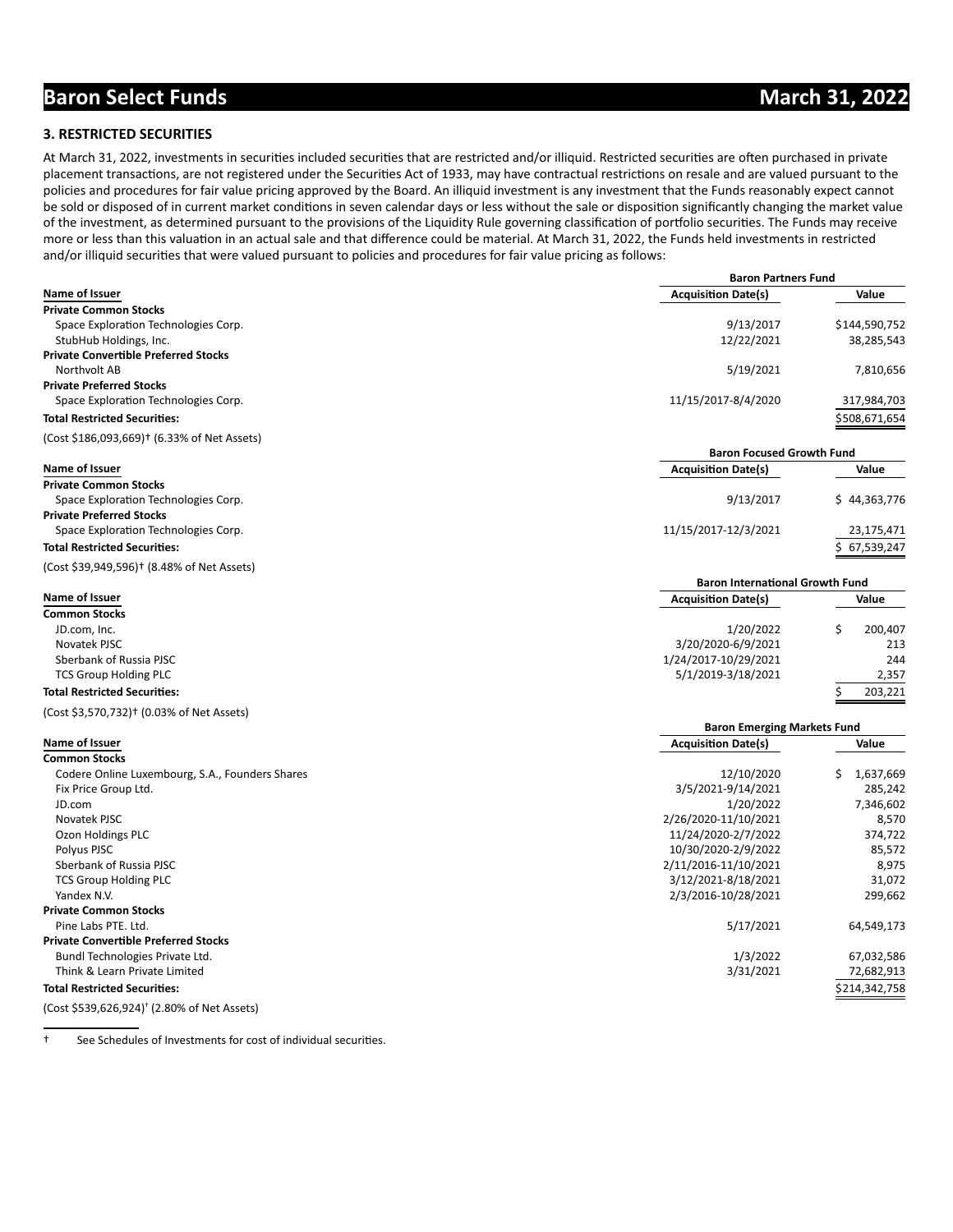|                                                         | <b>Baron Global Advantage Fund</b> |               |  |  |  |  |
|---------------------------------------------------------|------------------------------------|---------------|--|--|--|--|
| Name of Issuer                                          | <b>Acquisition Date(s)</b>         | Value         |  |  |  |  |
| <b>Common Stocks</b>                                    |                                    |               |  |  |  |  |
| Codere Online Luxembourg, S.A., Founders Shares         | 12/10/2020                         | 534,292       |  |  |  |  |
| Rivian Automotive, Inc.                                 | 7/10/2020-1/19/2021                | 30,716,691    |  |  |  |  |
| <b>Private Common Stocks</b>                            |                                    |               |  |  |  |  |
| Space Exploration Technologies Corp.                    | 3/25/2021-12/3/2021                | 18,795,213    |  |  |  |  |
| <b>Private Convertible Preferred Stocks</b>             |                                    |               |  |  |  |  |
| Farmers Business Network, Inc.                          | 7/31/2020-9/15/2021                | 15,964,335    |  |  |  |  |
| Resident Home, Inc.                                     | 12/3/2020                          | 1,922,965     |  |  |  |  |
| Think & Learn Private Limited                           | 3/31/2021                          | 43,612,592    |  |  |  |  |
| <b>Private Preferred Stocks</b>                         |                                    |               |  |  |  |  |
| <b>GM Cruise Holdings LLC</b>                           | 1/19/2021                          | 9,261,571     |  |  |  |  |
| <b>Total Restricted Securities:</b>                     |                                    | \$120,807,659 |  |  |  |  |
| (Cost \$88,265,682) <sup>†</sup> (6.96 % of Net Assets) |                                    |               |  |  |  |  |

<sup>†</sup> See Schedules of Investments for cost of individual securities.

#### **4. FAIR VALUE MEASUREMENTS**

Fair value is defined by GAAP as the price that the Funds would receive upon selling an investment in a timely transaction to an independent buyer in the principal or most advantageous market for the investment. GAAP provides a three-tier hierarchy to maximize the use of observable market data and minimize the use of unobservable inputs and to establish classification of fair value measurements for disclosure purposes. Inputs refer broadly to the assumptions that market participants would use in pricing the asset or liability. Inputs may be observable or unobservable. Observable inputs are based on market data obtained from sources independent of the Funds. Unobservable inputs are inputs that reflect the Funds' own assumptions based on the best information available in the circumstances. The three-tier hierarchy of inputs is summarized in the three broad Levels listed below.

- Level  $1$  quoted prices in active markets for identical assets or liabilities;
	- Level 2 prices determined using other inputs that are observable either directly, or indirectly through corroboration with observable market data (which could include quoted prices for similar assets or liabilities, interest rates, credit risk, etc.);
	- Level 3 prices determined using unobservable inputs when quoted prices or observable inputs are unavailable, such as when there is little or no market activity for an asset or liability (unobservable inputs reflect each Fund's own assumptions in determining the fair value of assets or liabilities and would be based on the best information available).

The inputs or methodology used for valuing securities are not necessarily an indication of the risk or liquidity associated with investing in those securities. For example, non-U.S. securities, with markets that close hours before the Funds value their holdings, may require revised valuations to more accurately reflect their fair value. Since these values obtained from quoted prices in an active market are adjusted, such securities are reflected as Level 2.

The Funds have procedures to determine the fair value of securities and other financial instruments for which market prices are not readily available or which may not be reliably priced. Under these procedures, the Funds primarily employ a market-based approach that may use related or comparable assets or liabilities, recent transactions, market multiples, book values, and other relevant information for the investment to determine its fair value. The Funds may also use an income-based valuation approach in which the anticipated future cash flows of the investment are discounted to calculate fair value. Discounts may also be applied due to the nature or duration of any restrictions on the disposition of the investments. Due to the inherent uncertainty of valuations of such investments, the fair values may differ significantly from the values that would have been used had an active market existed.

#### **The following is a summary of the inputs used as of March 31, 2022 in valuing the Funds' investments carried at fair value:**

|                                             | <b>Baron Partners Fund</b> |               |               |                 |  |  |  |  |
|---------------------------------------------|----------------------------|---------------|---------------|-----------------|--|--|--|--|
|                                             | <b>Quoted Prices in</b>    |               |               |                 |  |  |  |  |
|                                             | <b>Active Markets</b>      | Other         |               |                 |  |  |  |  |
|                                             | for Identical              | Observable    | Unobservable  |                 |  |  |  |  |
|                                             | Assets                     | <b>Inputs</b> | <b>Inputs</b> | <b>Total</b>    |  |  |  |  |
| Description                                 | (Level 1)                  | (Level 2)     | (Level 3)     |                 |  |  |  |  |
| Common Stocks <sup>+</sup>                  | \$8,286,057,330            | \$117,348,164 |               | \$8,403,405,494 |  |  |  |  |
| Private Common Stocks <sup>+</sup>          |                            |               | 182,876,295   | 182,876,295     |  |  |  |  |
| <b>Private Convertible Preferred Stocks</b> |                            |               | 7,810,656     | 7,810,656       |  |  |  |  |
| <b>Private Preferred Stocks</b>             |                            |               | 317,984,703   | 317,984,703     |  |  |  |  |
| <b>Short Term Investments</b>               |                            | 109,451       |               | 109,451         |  |  |  |  |
| <b>Total Investments</b>                    | 8,286,057,330              | \$117,457,615 | \$508,671,654 | \$8,912,186,599 |  |  |  |  |

<sup>†</sup> See Schedules of Investments for additional detailed categorizations.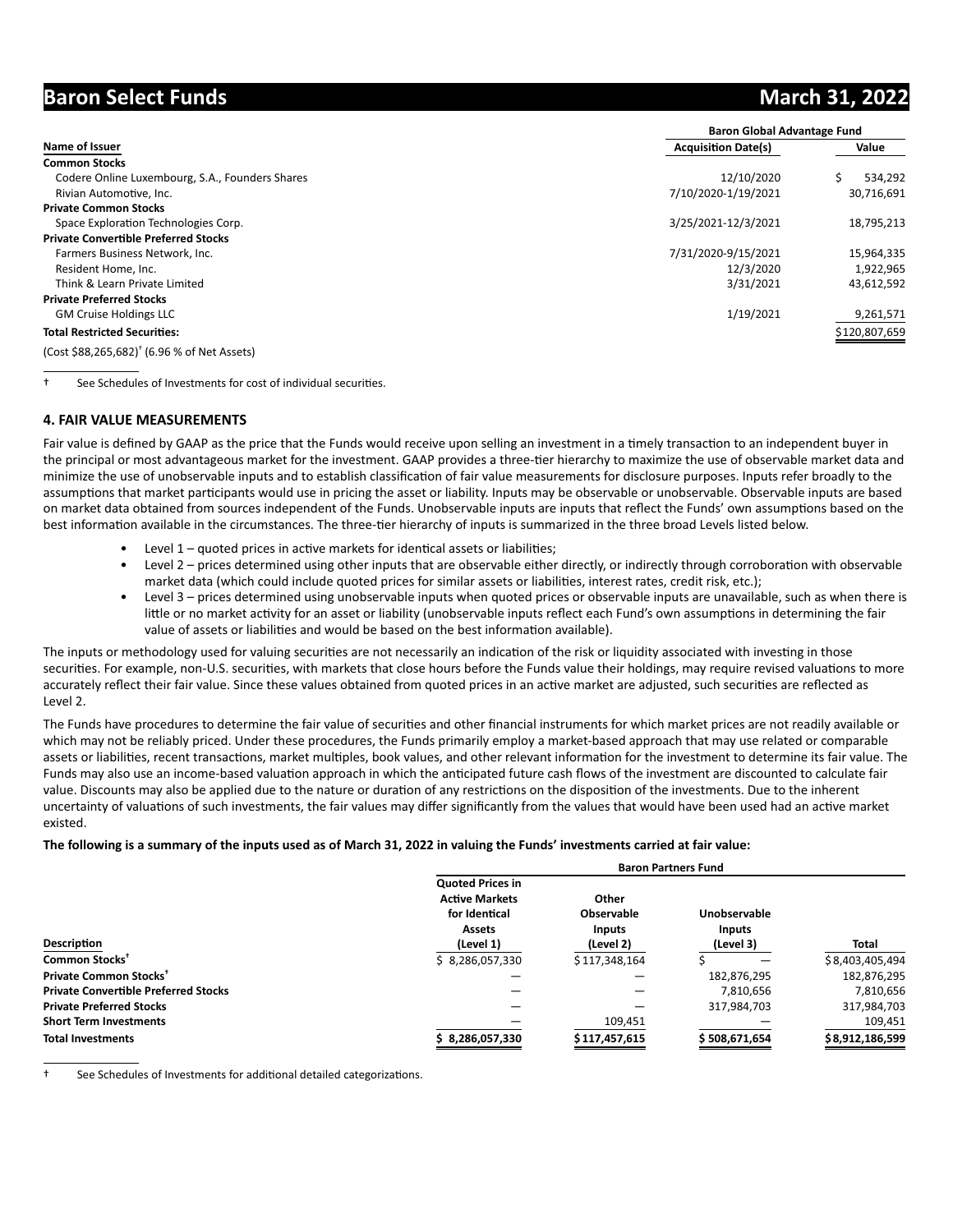|                                                   |                                    | <b>Baron Focused Growth Fund</b>       |                     |                      |  |  |  |  |  |
|---------------------------------------------------|------------------------------------|----------------------------------------|---------------------|----------------------|--|--|--|--|--|
|                                                   | <b>Quoted Prices in</b>            |                                        |                     |                      |  |  |  |  |  |
|                                                   | <b>Active Markets</b>              | Other                                  |                     |                      |  |  |  |  |  |
|                                                   | for Identical                      | <b>Observable</b>                      | Unobservable        |                      |  |  |  |  |  |
|                                                   | <b>Assets</b>                      | <b>Inputs</b>                          | <b>Inputs</b>       |                      |  |  |  |  |  |
| Description                                       | (Level 1)                          | (Level 2)                              | (Level 3)           | <b>Total</b>         |  |  |  |  |  |
| Common Stocks <sup>+</sup>                        | Ś<br>680,304,020                   | \$                                     | \$                  | \$<br>680,304,020    |  |  |  |  |  |
| <b>Private Common Stocks</b>                      |                                    |                                        | 44,363,776          | 44,363,776           |  |  |  |  |  |
| <b>Private Preferred Stocks</b>                   |                                    |                                        | 23,175,471          | 23,175,471           |  |  |  |  |  |
| <b>Short Term Investments</b>                     |                                    | 51,178,847                             |                     | 51,178,847           |  |  |  |  |  |
| <b>Total Investments</b>                          | Ś<br>680,304,020                   | Ś<br>51,178,847                        | 67,539,247          | 799,022,114          |  |  |  |  |  |
|                                                   |                                    |                                        |                     |                      |  |  |  |  |  |
|                                                   |                                    | <b>Baron International Growth Fund</b> |                     |                      |  |  |  |  |  |
|                                                   | <b>Quoted Prices in</b>            |                                        |                     |                      |  |  |  |  |  |
|                                                   | <b>Active Markets</b>              | Other                                  |                     |                      |  |  |  |  |  |
|                                                   | for Identical                      | Observable                             | Unobservable        |                      |  |  |  |  |  |
|                                                   | <b>Assets</b>                      | <b>Inputs</b>                          | <b>Inputs</b>       |                      |  |  |  |  |  |
| Description                                       | (Level 1)                          | (Level 2)                              | (Level 3)           | <b>Total</b>         |  |  |  |  |  |
| Common Stocks <sup>+</sup>                        | \$<br>175,333,819                  | Ś.<br>414,206,009                      | \$<br>203,221       | Ś<br>589,743,049     |  |  |  |  |  |
| <b>Warrants</b>                                   | 72,957                             |                                        |                     | 72,957               |  |  |  |  |  |
| <b>Short Term Investments</b>                     |                                    | 43,996,048                             |                     | 43,996,048           |  |  |  |  |  |
| <b>Total Investments</b>                          | 175,406,776                        | 458,202,057                            | Ś<br>203,221        | 633,812,054          |  |  |  |  |  |
|                                                   |                                    | <b>Baron Real Estate Fund</b>          |                     |                      |  |  |  |  |  |
|                                                   | <b>Quoted Prices in</b>            |                                        |                     |                      |  |  |  |  |  |
|                                                   | <b>Active Markets</b>              | Other                                  |                     |                      |  |  |  |  |  |
|                                                   | for Identical                      | <b>Observable</b>                      | <b>Unobservable</b> |                      |  |  |  |  |  |
|                                                   | <b>Assets</b>                      | <b>Inputs</b>                          | <b>Inputs</b>       |                      |  |  |  |  |  |
| Description                                       | (Level 1)                          | (Level 2)                              | (Level 3)           | <b>Total</b>         |  |  |  |  |  |
| Common Stocks <sup>+</sup>                        | \$1,667,147,400                    | \$<br>26,051,185                       | \$                  | \$1,693,198,585      |  |  |  |  |  |
| <b>Short Term Investments</b>                     |                                    | 158,877,322                            |                     | 158,877,322          |  |  |  |  |  |
| <b>Total Investments</b>                          | 1,667,147,400<br>S.                | 184,928,507                            | Ś                   | \$1,852,075,907      |  |  |  |  |  |
|                                                   | <b>Baron Emerging Markets Fund</b> |                                        |                     |                      |  |  |  |  |  |
|                                                   | <b>Quoted Prices in</b>            |                                        |                     |                      |  |  |  |  |  |
|                                                   | <b>Active Markets</b>              | Other                                  |                     |                      |  |  |  |  |  |
|                                                   | for Identical                      | <b>Observable</b>                      | Unobservable        |                      |  |  |  |  |  |
|                                                   | <b>Assets</b>                      | <b>Inputs</b>                          | <b>Inputs</b>       |                      |  |  |  |  |  |
| Description                                       | (Level 1)                          | (Level 2)                              | (Level 3)           | Total                |  |  |  |  |  |
| Common Stocks <sup>+</sup>                        | \$2,162,921,987                    | \$4,923,234,519                        | \$10,078,086        | \$7,096,234,592      |  |  |  |  |  |
| <b>Private Common Stocks</b>                      |                                    |                                        | 64,549,173          | 64,549,173           |  |  |  |  |  |
| <b>Private Convertible Preferred Stocks</b>       |                                    |                                        | 139,715,499         | 139,715,499          |  |  |  |  |  |
| <b>Warrants</b>                                   | 7,425                              |                                        |                     |                      |  |  |  |  |  |
| <b>Short Term Investments</b>                     |                                    | 342,901,151                            |                     | 7,425<br>342,901,151 |  |  |  |  |  |
| <b>Total Investments</b>                          | \$2,162,929,412                    | \$5,266,135,670                        | \$ 214,342,758      | \$7,643,407,840      |  |  |  |  |  |
|                                                   |                                    |                                        |                     |                      |  |  |  |  |  |
|                                                   | <b>Quoted Prices in</b>            | <b>Baron Global Advantage Fund</b>     |                     |                      |  |  |  |  |  |
|                                                   | <b>Active Markets</b>              | Other                                  |                     |                      |  |  |  |  |  |
|                                                   | for Identical                      | <b>Observable</b>                      | Unobservable        |                      |  |  |  |  |  |
|                                                   | <b>Assets</b>                      | <b>Inputs</b>                          | <b>Inputs</b>       |                      |  |  |  |  |  |
| <b>Description</b>                                | (Level 1)                          | (Level 2)                              | (Level 3)           | Total                |  |  |  |  |  |
| Common Stocks <sup>+</sup>                        | \$1,457,602,512                    | 150,629,769<br>Ś.                      | \$31,250,983        | \$1,639,483,264      |  |  |  |  |  |
| <b>Private Common Stocks</b>                      |                                    |                                        |                     |                      |  |  |  |  |  |
| Private Convertible Preferred Stocks <sup>+</sup> |                                    |                                        | 18,795,213          | 18,795,213           |  |  |  |  |  |
|                                                   |                                    |                                        | 61,499,892          | 61,499,892           |  |  |  |  |  |
| <b>Private Preferred Stocks</b>                   |                                    |                                        | 9,261,571           | 9,261,571            |  |  |  |  |  |
| Warrants <sup>+</sup>                             | 579,746                            |                                        |                     | 579,746              |  |  |  |  |  |
| <b>Total Investments</b>                          | \$1,458,182,258                    | 150,629,769<br>S                       | \$120,807,659       | \$1,729,619,686      |  |  |  |  |  |

<sup>†</sup> See Schedules of Investments for additional detailed categorizations.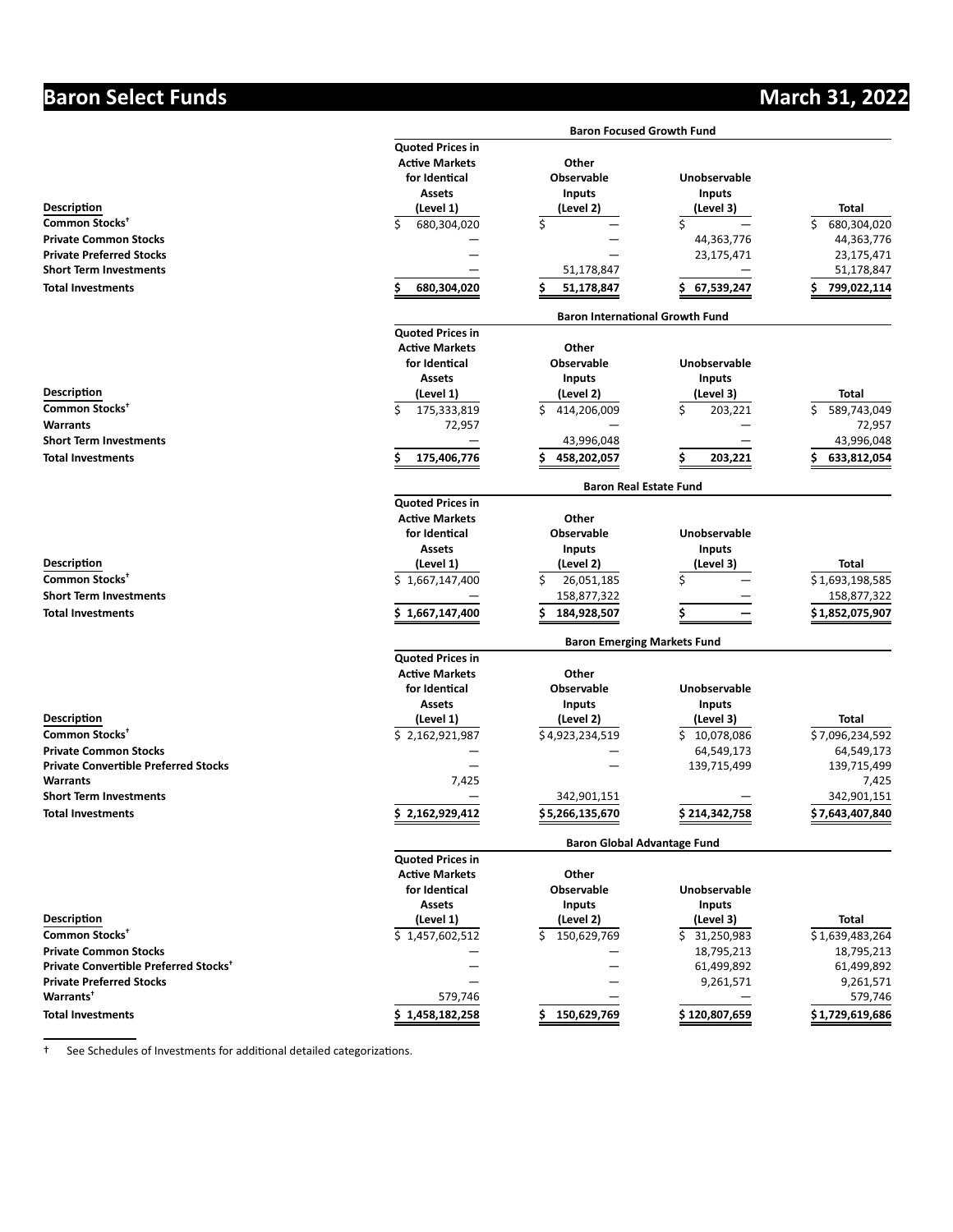|                               |                         | <b>Baron Real Estate Income Fund</b> |                              |                  |
|-------------------------------|-------------------------|--------------------------------------|------------------------------|------------------|
|                               | <b>Quoted Prices in</b> |                                      |                              |                  |
|                               | <b>Active Markets</b>   | Other                                |                              |                  |
|                               | for Identical           | Observable                           | Unobservable                 |                  |
|                               | <b>Assets</b>           | <b>Inputs</b>                        | Inputs                       |                  |
| Description                   |                         | (Level 2)                            | (Level 3)                    | <b>Total</b>     |
|                               | (Level 1)               |                                      |                              |                  |
| Common Stocks <sup>+</sup>    | \$<br>141,826,166       | \$                                   | \$                           | Ś<br>141,826,166 |
| <b>Short Term Investments</b> |                         | 3,302,431                            |                              | 3,302,431        |
| <b>Total Investments</b>      | Ś<br>141,826,166        | \$<br>3,302,431                      | Ś                            | Ś<br>145,128,597 |
|                               |                         | <b>Baron Health Care Fund</b>        |                              |                  |
|                               | <b>Quoted Prices in</b> |                                      |                              |                  |
|                               | <b>Active Markets</b>   | Other                                |                              |                  |
|                               | for Identical           | <b>Observable</b>                    | <b>Unobservable</b>          |                  |
|                               | <b>Assets</b>           | <b>Inputs</b>                        | <b>Inputs</b>                |                  |
| Description                   | (Level 1)               | (Level 2)                            | (Level 3)                    | <b>Total</b>     |
| Common Stocks <sup>+</sup>    | \$<br>191,948,036       | \$<br>7,131,431                      | \$                           | Ś<br>199,079,467 |
| <b>Short Term Investments</b> |                         | 15,560,920                           |                              | 15,560,920       |
| <b>Total Investments</b>      | 191,948,036             | 22,692,351<br>Ś                      | Ś                            | 214,640,387      |
|                               |                         | <b>Baron FinTech Fund</b>            |                              |                  |
|                               | <b>Quoted Prices in</b> |                                      |                              |                  |
|                               | <b>Active Markets</b>   | Other                                |                              |                  |
|                               | for Identical           | <b>Observable</b>                    | Unobservable                 |                  |
|                               | <b>Assets</b>           | <b>Inputs</b>                        | Inputs                       |                  |
| Description                   | (Level 1)               | (Level 2)                            | (Level 3)                    | <b>Total</b>     |
| Common Stocks <sup>+</sup>    |                         |                                      |                              |                  |
|                               | Ś<br>48,523,942         | \$<br>2,097,700                      | \$                           | 50,621,642       |
| <b>Short Term Investments</b> |                         | 1,273,395                            |                              | 1,273,395        |
| <b>Total Investments</b>      | Ś<br>48,523,942         | 3,371,095<br>Ś                       | \$                           | 51,895,037       |
|                               |                         |                                      | <b>Baron New Asia Fund</b>   |                  |
|                               | <b>Quoted Prices in</b> |                                      |                              |                  |
|                               | <b>Active Markets</b>   | Other                                |                              |                  |
|                               | for Identical           | Observable                           | Unobservable                 |                  |
|                               | <b>Assets</b>           | <b>Inputs</b>                        | Inputs                       |                  |
| Description                   | (Level 1)               | (Level 2)                            | (Level 3)                    | Total            |
| Common Stocks <sup>+</sup>    | \$<br>731,657           | \$3,067,470                          | Ś                            | \$3,799,127      |
| <b>Short Term Investments</b> |                         | 285,668                              |                              | 285,668          |
|                               |                         |                                      |                              |                  |
| <b>Total Investments</b>      | \$<br>731,657           | \$3,353,138                          | \$                           | \$4,084,795      |
|                               |                         |                                      | <b>Baron Technology Fund</b> |                  |
|                               | <b>Quoted Prices in</b> |                                      |                              |                  |
|                               | <b>Active Markets</b>   | Other                                |                              |                  |
|                               | for Identical           | <b>Observable</b>                    | Unobservable                 |                  |
|                               | <b>Assets</b>           | <b>Inputs</b>                        | Inputs                       |                  |
| <b>Description</b>            | (Level 1)               | (Level 2)                            | (Level 3)                    | Total            |
| Common Stocks <sup>+</sup>    | Ś<br>3,420,661          | 229,558<br>S                         | \$                           | \$3,650,219      |
|                               |                         |                                      |                              |                  |

<sup>†</sup> See Schedules of Investments for additional detailed categorizations.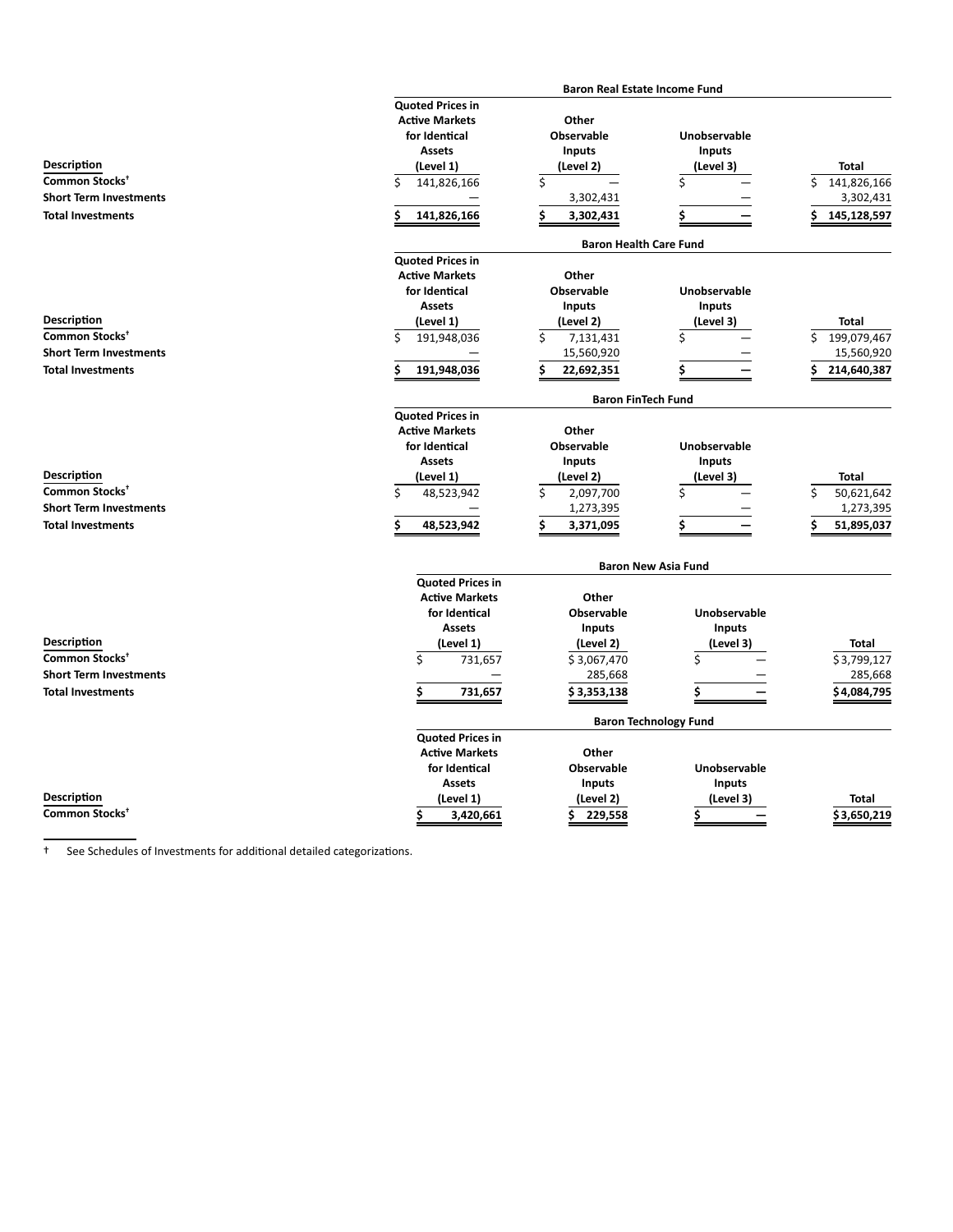The following is a reconciliation of investments in which unobservable inputs (Level 3) were used in determining fair value:

|                                             |                                                                                                    |    |                                                                                                                     |  |                           |                |                                     |  | <b>Baron Partners Fund</b>            |    |                                              |                                                                                                                                      |  |                  |                   |
|---------------------------------------------|----------------------------------------------------------------------------------------------------|----|---------------------------------------------------------------------------------------------------------------------|--|---------------------------|----------------|-------------------------------------|--|---------------------------------------|----|----------------------------------------------|--------------------------------------------------------------------------------------------------------------------------------------|--|------------------|-------------------|
| <b>Investments in Securities</b>            | <b>Balance</b><br>as of<br><b>Accrued</b><br>December 31,<br>Premiums/<br>2021<br><b>Discounts</b> |    | Change<br>Net<br>in Net<br><b>Realized</b><br><b>Unrealized</b><br>Gain<br>Appreciation<br>(Depreciation)<br>(Loss) |  | <b>Sales</b><br>Purchases |                | <b>Transfers</b><br>Into<br>Level 3 |  | <b>Transfers</b><br>Out of<br>Level 3 |    | <b>Balance</b><br>as of<br>March 31,<br>2022 | Change<br>in Net<br><b>Unrealized</b><br>Appreciation<br>(Depreciation)<br>from<br>Investments<br>still held at<br>March 31,<br>2022 |  |                  |                   |
| <b>Private Common Stocks</b>                |                                                                                                    |    |                                                                                                                     |  |                           |                |                                     |  |                                       |    |                                              |                                                                                                                                      |  |                  |                   |
| <b>Consumer Discretionary</b>               | \$46,367,914                                                                                       | -Ŝ | —                                                                                                                   |  |                           | \$ (8,082,371) | Ŝ.                                  |  |                                       | \$ |                                              | \$                                                                                                                                   |  | 38,285,543<br>S. | (8,082,371)<br>Ś. |
| Industrials                                 | 139,906,305                                                                                        |    |                                                                                                                     |  |                           | 4,684,447      |                                     |  |                                       |    |                                              |                                                                                                                                      |  | 144,590,752      | 4,684,447         |
| <b>Private Convertible Preferred Stocks</b> |                                                                                                    |    |                                                                                                                     |  |                           |                |                                     |  |                                       |    |                                              |                                                                                                                                      |  |                  |                   |
| Industrials                                 | 7,562,202                                                                                          |    |                                                                                                                     |  |                           | 248,454        |                                     |  |                                       |    |                                              |                                                                                                                                      |  | 7,810,656        | 248,454           |
| <b>Private Preferred Stocks</b>             |                                                                                                    |    |                                                                                                                     |  |                           |                |                                     |  |                                       |    |                                              |                                                                                                                                      |  |                  |                   |
| Industrials                                 | 307,685,323                                                                                        |    |                                                                                                                     |  |                           | 10,299,380     |                                     |  |                                       |    |                                              |                                                                                                                                      |  | 317,984,703      | 10,299,380        |
| <b>Total</b>                                | \$ 501,521,744                                                                                     |    |                                                                                                                     |  |                           | 7,149,910      |                                     |  |                                       |    |                                              |                                                                                                                                      |  | \$508,671,654    | 7,149,910         |

|                                             | <b>Balance</b><br>as of<br>December 31, | Accrued<br>Premiums/ | <b>Net</b><br>Realized<br>Gain | Change<br>in Net<br><b>Unrealized</b><br>Appreciation |                                |              | <b>Transfers</b><br>Into      | <b>Transfers</b><br>Out of    | <b>Balance</b><br>as of<br>March 31, | Change<br>in Net<br><b>Unrealized</b><br>Appreciation<br>(Depreciation)<br>from<br><b>Investments</b><br>still held at<br>March 31, |
|---------------------------------------------|-----------------------------------------|----------------------|--------------------------------|-------------------------------------------------------|--------------------------------|--------------|-------------------------------|-------------------------------|--------------------------------------|-------------------------------------------------------------------------------------------------------------------------------------|
| <b>Investments in Securities</b>            | 2021                                    | <b>Discounts</b>     | (Loss)                         | (Depreciation)                                        | <b>Purchases</b>               | <b>Sales</b> | Level 3                       | Level 3                       | 2022                                 | 2022                                                                                                                                |
| <b>Private Common Stocks</b><br>Industrials | \$42,926,480                            | -\$<br>—             | —                              | 1,437,296<br>Ś.                                       | \$<br>$\overline{\phantom{0}}$ |              | Ŝ<br>$\overline{\phantom{0}}$ | Ś<br>$\overline{\phantom{0}}$ | \$44,363,776                         | 1,437,296<br>S                                                                                                                      |
| <b>Private Preferred Stocks</b>             |                                         |                      |                                |                                                       |                                |              |                               |                               |                                      |                                                                                                                                     |
| Industrials                                 | 22,424,828                              |                      |                                | 750,643                                               |                                |              |                               |                               | 23,175,471                           | 750,643                                                                                                                             |
| <b>Total</b>                                | 65,351,308                              |                      |                                | 2,187,939                                             |                                |              |                               |                               | 67,539,247                           | 2,187,939                                                                                                                           |

**Baron Focused Growth Fund**

|                                  |   | <b>Baron International Growth Fund</b>                          |   |                                                                                         |  |        |  |                |                          |              |                            |  |                                      |   |                                                                                                                              |   |                  |
|----------------------------------|---|-----------------------------------------------------------------|---|-----------------------------------------------------------------------------------------|--|--------|--|----------------|--------------------------|--------------|----------------------------|--|--------------------------------------|---|------------------------------------------------------------------------------------------------------------------------------|---|------------------|
|                                  |   | <b>Balance</b><br>as of<br>Accrued<br>December 31,<br>Premiums/ |   | Change<br>Net<br>in Net<br><b>Realized</b><br><b>Unrealized</b><br>Gain<br>Appreciation |  |        |  |                | <b>Transfers</b><br>Into |              | <b>Transfers</b><br>Out of |  | <b>Balance</b><br>as of<br>March 31, |   | Change<br>in Net<br><b>Unrealized</b><br>Appreciation<br>(Depreciation)<br>from<br>Investments<br>still held at<br>March 31, |   |                  |
| <b>Investments in Securities</b> |   | 2021                                                            |   | <b>Discounts</b>                                                                        |  | (Loss) |  | (Depreciation) | Purchases                | <b>Sales</b> | Level 3                    |  | Level 3                              |   | 2022                                                                                                                         |   | 2022             |
| <b>Common Stocks</b>             |   |                                                                 |   |                                                                                         |  |        |  |                |                          |              |                            |  |                                      |   |                                                                                                                              |   |                  |
| Consumer Discretionary           | Ś |                                                                 | Ś | —                                                                                       |  | —      |  | (63, 653)      | \$264,060                |              |                            |  | —                                    | Ś | 200,407                                                                                                                      | Ś | (63, 653)        |
| Energy <sup>1</sup>              |   |                                                                 |   |                                                                                         |  | –      |  | (305, 746)     |                          |              | 305,959                    |  | –                                    |   | 213                                                                                                                          |   | (3,446,304)      |
| Financials <sup>1</sup>          |   |                                                                 |   |                                                                                         |  |        |  | (204, 988)     |                          |              | 207,589                    |  |                                      |   | 2,601                                                                                                                        |   | (9,726,990)      |
| <b>Total</b>                     |   |                                                                 |   |                                                                                         |  |        |  | (574, 387)     | \$264,060                |              | \$513,548                  |  |                                      |   | 203,221                                                                                                                      |   | \$(13, 236, 947) |

1 Russian securities transferred into Level 3 on February 28, 2022 due to imposed sanctions.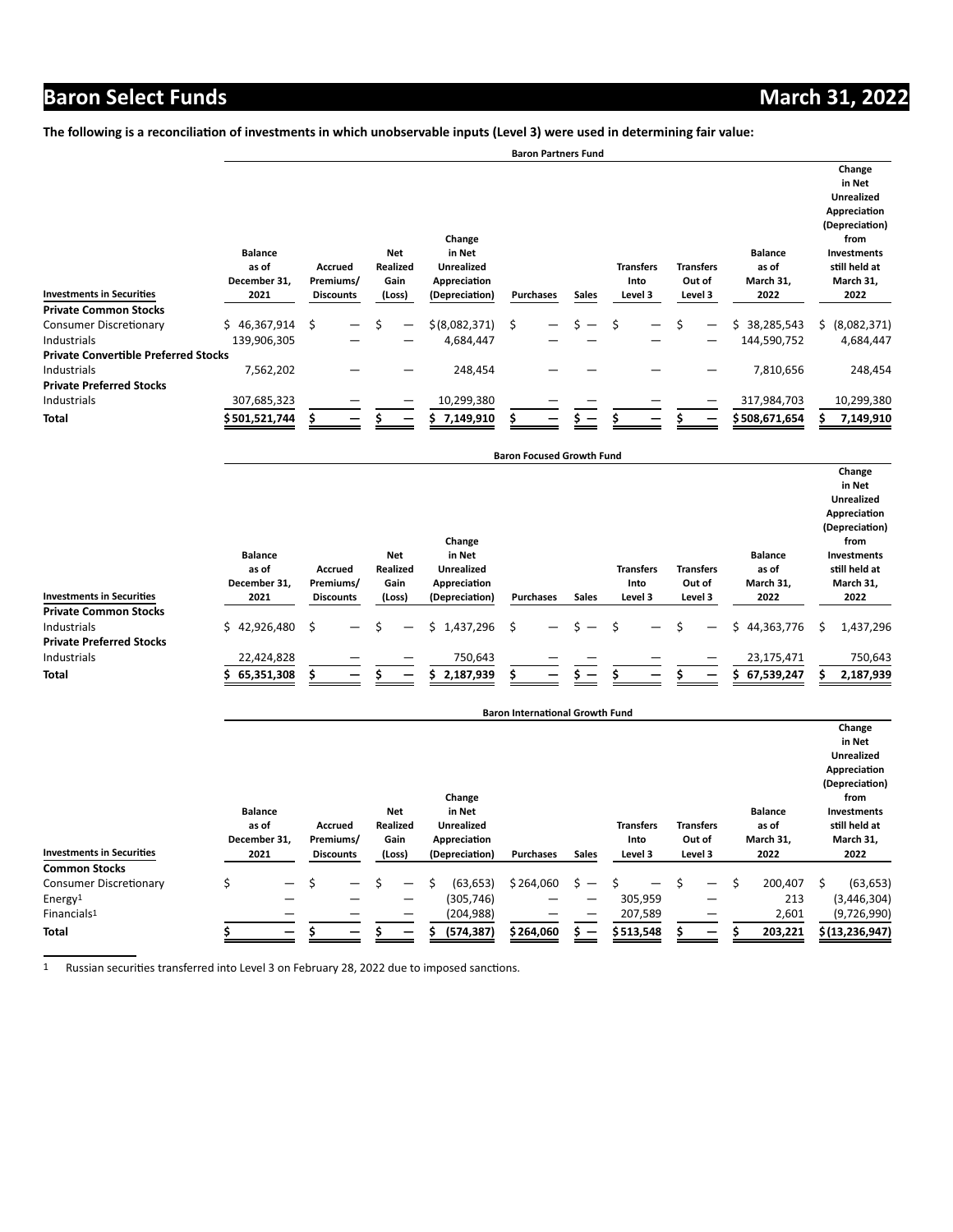**Change**

**Baron Emerging Markets Fund**

| Investments in<br><b>Securities</b>         | <b>Balance</b><br>as of<br>December 31,<br>2021 | <b>Accrued</b><br>Premiums/<br><b>Discounts</b> | <b>Net Realized</b><br>Gain (Loss) | Change<br>in Net<br><b>Unrealized</b><br>Appreciation<br>(Depreciation) | <b>Purchases</b> | <b>Sales</b> | <b>Transfers</b><br>Into<br>Level 3 | <b>Transfers</b><br>Out of<br>Level 3 | <b>Balance</b><br>as of<br>March 31,<br>2022 | in Net<br><b>Unrealized</b><br>Appreciation<br>(Depreciation)<br>from<br>Investments<br>still held at<br>March 31,<br>2022 |
|---------------------------------------------|-------------------------------------------------|-------------------------------------------------|------------------------------------|-------------------------------------------------------------------------|------------------|--------------|-------------------------------------|---------------------------------------|----------------------------------------------|----------------------------------------------------------------------------------------------------------------------------|
| <b>Common Stocks</b>                        |                                                 |                                                 |                                    |                                                                         |                  |              |                                     |                                       |                                              |                                                                                                                            |
| Communication                               |                                                 |                                                 |                                    |                                                                         |                  |              |                                     |                                       |                                              |                                                                                                                            |
| Services <sup>1</sup>                       | \$                                              | Ś                                               | Ś                                  | Ś.<br>(8, 754, 986)                                                     | \$<br>— \$       |              | \$9,054,648                         | $-$                                   | Ŝ.<br>299,662                                | (48,066,656)<br>\$                                                                                                         |
| Consumer                                    |                                                 |                                                 |                                    |                                                                         |                  |              |                                     |                                       |                                              |                                                                                                                            |
| Discretionary <sup>1,2</sup>                | 12,456,029                                      |                                                 |                                    | (19, 238, 622)                                                          | 9,680,745        |              | 15,492,001                          | (8,745,918)                           | 9,644,235                                    | (106, 728, 059)                                                                                                            |
| Energy <sup>1</sup>                         |                                                 |                                                 | (65, 903)                          | (12, 261, 406)                                                          |                  | (11, 778)    | 12,347,657                          |                                       | 8,570                                        | (111, 425, 190)                                                                                                            |
| Financials <sup>1</sup>                     |                                                 |                                                 |                                    | (4,207,815)                                                             |                  |              | 4,247,862                           |                                       | 40,047                                       | (125, 949, 361)                                                                                                            |
| Materials <sup>1</sup>                      |                                                 | -                                               | (1,019,852)                        | (14, 382, 392)                                                          | —                | (361, 272)   | 15,849,088                          |                                       | 85,572                                       | (54, 249, 302)                                                                                                             |
| <b>Private Common Stocks</b>                |                                                 |                                                 |                                    |                                                                         |                  |              |                                     |                                       |                                              |                                                                                                                            |
| Information                                 |                                                 |                                                 |                                    |                                                                         |                  |              |                                     |                                       |                                              |                                                                                                                            |
| Technology                                  | 49,281,368                                      |                                                 |                                    | 15,267,805                                                              |                  |              |                                     |                                       | 64,549,173                                   | 15,267,805                                                                                                                 |
| <b>Private Convertible Preferred Stocks</b> |                                                 |                                                 |                                    |                                                                         |                  |              |                                     |                                       |                                              |                                                                                                                            |
| Consumer                                    |                                                 |                                                 |                                    |                                                                         |                  |              |                                     |                                       |                                              |                                                                                                                            |
| Discretionary                               | 56,938,929                                      |                                                 |                                    | 5,999,698                                                               | 76,776,872       |              |                                     |                                       | 139,715,499                                  | 5,999,698                                                                                                                  |
| <b>Warrants</b>                             |                                                 |                                                 |                                    |                                                                         |                  |              |                                     |                                       |                                              |                                                                                                                            |
| Consumer                                    |                                                 |                                                 |                                    |                                                                         |                  |              |                                     |                                       |                                              |                                                                                                                            |
| Discretionary <sup>2</sup>                  | 12,331                                          |                                                 |                                    | (6, 714)                                                                |                  |              |                                     | (5,617)                               |                                              |                                                                                                                            |
| <b>Total</b>                                | \$ 118,688,657                                  |                                                 | \$(1,085,755)                      | \$(37,584,432)                                                          | \$86,457,617     | \$(373,050)  | \$56,991,256                        | \$(8,751,535)                         | \$214,342,758                                | \$(425, 151, 065)                                                                                                          |

| <b>Investments</b> in<br><b>Securities</b>  | <b>Balance</b><br>as of<br>December 31,<br>2021                   | <b>Accrued</b><br>Premiums/<br><b>Discounts</b> | <b>Net Realized</b><br>Gain (Loss) | Change<br>in Net<br><b>Unrealized</b><br>Appreciation<br>(Depreciation) | <b>Purchases</b> | <b>Sales</b> |   | <b>Transfers</b><br>Into<br>Level 3 | <b>Transfers</b><br>Out of<br>Level 3 | <b>Balance</b><br>as of<br>March 31,<br>2022 | Change<br>in Net<br><b>Unrealized</b><br>Appreciation<br>(Depreciation)<br>from<br>Investments<br>still held at<br>March 31,<br>2022 |
|---------------------------------------------|-------------------------------------------------------------------|-------------------------------------------------|------------------------------------|-------------------------------------------------------------------------|------------------|--------------|---|-------------------------------------|---------------------------------------|----------------------------------------------|--------------------------------------------------------------------------------------------------------------------------------------|
| <b>Common Stocks</b>                        |                                                                   |                                                 |                                    |                                                                         |                  |              |   |                                     |                                       |                                              |                                                                                                                                      |
| Consumer                                    |                                                                   |                                                 |                                    |                                                                         |                  |              |   |                                     |                                       |                                              |                                                                                                                                      |
|                                             | Discretionary <sup>2</sup> $\frac{2}{5}$ 68,813,281 $\frac{2}{5}$ | —                                               | \$                                 | \$ (34,708,915) \$                                                      |                  | - \$         | — | -\$                                 | \$(2,853,383)                         | \$31,250,983                                 | \$ (34, 121, 627)                                                                                                                    |
| <b>Private Common Stocks</b>                |                                                                   |                                                 |                                    |                                                                         |                  |              |   |                                     |                                       |                                              |                                                                                                                                      |
| Industrials                                 | 18,186,286                                                        |                                                 |                                    | 608,927                                                                 |                  |              |   |                                     |                                       | 18,795,213                                   | 608,927                                                                                                                              |
| <b>Private Convertible Preferred Stocks</b> |                                                                   |                                                 |                                    |                                                                         |                  |              |   |                                     |                                       |                                              |                                                                                                                                      |
| Consumer                                    |                                                                   |                                                 |                                    |                                                                         |                  |              |   |                                     |                                       |                                              |                                                                                                                                      |
| Discretionary                               | 37,523,432                                                        |                                                 |                                    | 8,012,125                                                               |                  |              |   |                                     |                                       | 45,535,557                                   | 8,012,125                                                                                                                            |
| Materials                                   | 16,908,507                                                        |                                                 | -                                  | (944, 172)                                                              |                  |              |   |                                     |                                       | 15,964,335                                   | (944, 172)                                                                                                                           |
| <b>Private Preferred Stocks</b>             |                                                                   |                                                 |                                    |                                                                         |                  |              |   |                                     |                                       |                                              |                                                                                                                                      |
| Industrials                                 | 12,105,965                                                        |                                                 |                                    | (2,844,394)                                                             |                  |              |   |                                     |                                       | 9,261,571                                    | (2,844,394)                                                                                                                          |
| <b>Warrants</b>                             |                                                                   |                                                 |                                    |                                                                         |                  |              |   |                                     |                                       |                                              |                                                                                                                                      |
| Consumer                                    |                                                                   |                                                 |                                    |                                                                         |                  |              |   |                                     |                                       |                                              |                                                                                                                                      |
| Discretionary2                              | 4,023                                                             |                                                 |                                    | (2, 191)                                                                |                  |              |   |                                     | (1,832)                               |                                              |                                                                                                                                      |
| <b>Total</b>                                | \$ 153,541,494                                                    | Ŝ                                               | -                                  | \$(29,878,620)                                                          | Ŝ                |              |   | -                                   | \$(2,855,215)                         | \$120,807,659                                | \$ (29, 289, 141)                                                                                                                    |

**Baron Global Advantage Fund**

1 Russian securities transferred into Level 3 on February 28, 2022 due to imposed sanctions.

<sup>2</sup> Codere Online Luxembourg, S.A. Forward, Private shares, and Private Warrants restriction on resale was lifted on March 14, 2022.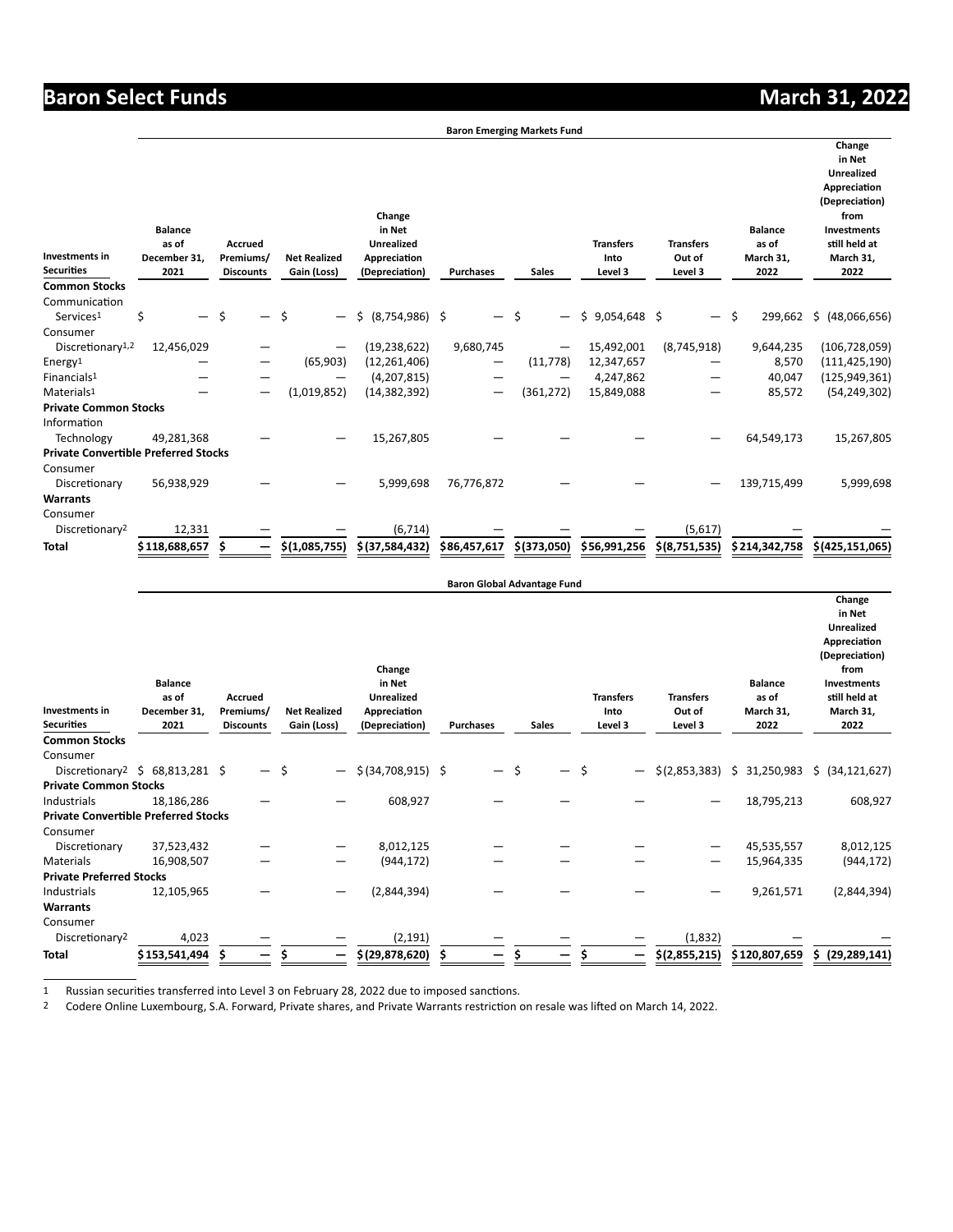#### Unobservable valuation inputs developed by the Adviser for significant (greater than 1% of net assets) Level 3 investments as of **March 31, 2022 were as follows:**

|                                                                |                                         |                                      | <b>Baron Partners Fund</b>                                                            |                                                                                 |                                    |                     |
|----------------------------------------------------------------|-----------------------------------------|--------------------------------------|---------------------------------------------------------------------------------------|---------------------------------------------------------------------------------|------------------------------------|---------------------|
|                                                                |                                         | <b>Fair Value as of</b><br>March 31, |                                                                                       |                                                                                 | <b>Weighted Average</b><br>used on | Range used on       |
| Sector                                                         | Company                                 | 2022                                 | <b>Valuation Technique</b>                                                            | Unobservable Input                                                              | March 31, 2022                     | March 31, 2022      |
|                                                                |                                         |                                      | Combination of                                                                        | Change in the composite<br>equity index of<br>comparable companies              | $(2.33)\%$                         | $(7.64)$ % - 0.88%  |
| <b>Private Common Stocks:</b>                                  | StubHub                                 | \$<br>38,285,543                     | recent transaction, current<br>value via comparable                                   | Discount for lack of<br>marketability                                           | 10.41%                             | $9.71\% - 12.53\%$  |
| <b>Consumer Discretionary</b>                                  | Holdings, Inc.                          |                                      | companies, option-pricing,<br>and scenario analysis methods                           | Estimated volatility of<br>the returns of equity <sup>1</sup>                   | 48.39%                             | $35.54\% - 61.92\%$ |
|                                                                |                                         |                                      |                                                                                       | Scenario Probabilities:<br>Scenario A / Scenario B<br>/ Scenario C <sub>2</sub> | 90% / 9% / 1%                      | $1\% - 90\%$        |
| <b>Private Common Stocks and</b>                               |                                         |                                      | Combination of recent                                                                 | Change in the composite<br>equity index of<br>comparable companies              | $(0.61)$ %                         | $(1.75)\% - 1.13\%$ |
| <b>Private Preferred Stocks:</b><br>Industrials                | Space Exploration<br>Technologies Corp. | \$462,575,455                        | transaction, current value<br>via comparable companies,<br>and option-pricing methods | Discount for lack of<br>marketability                                           | 3.73%                              | 3.73%               |
|                                                                |                                         |                                      |                                                                                       | Estimated volatility of<br>the returns of equity3                               | 32.62%                             | 18.32% - 43.21%     |
| <b>Private Convertible Preferred</b><br>Stocks:<br>Industrials |                                         |                                      | Combination of recent                                                                 | Change in the composite<br>equity index of<br>comparable companies              | $(0.80)$ %                         | $(3.64)\% - 2.59\%$ |
|                                                                | Northvolt AB                            | \$<br>7,810,656                      | transaction, current value<br>via comparable companies,<br>and option-pricing methods | Discount for lack of<br>marketability                                           | 18.49%                             | 18.49%              |
|                                                                |                                         |                                      |                                                                                       | Estimated volatility of<br>the returns of equity4                               | 59.68%                             | 27.78% - 97.61%     |

| <b>Baron Focused Growth Fund</b>                                                    |                                         |                         |                                                         |                                                                    |                           |                                 |  |  |  |  |
|-------------------------------------------------------------------------------------|-----------------------------------------|-------------------------|---------------------------------------------------------|--------------------------------------------------------------------|---------------------------|---------------------------------|--|--|--|--|
|                                                                                     |                                         | <b>Fair Value as of</b> |                                                         |                                                                    | <b>Weighted Average</b>   |                                 |  |  |  |  |
| <b>Sector</b>                                                                       | Company                                 | March 31,<br>2022       | <b>Valuation Technique</b>                              | Unobservable Input                                                 | used on<br>March 31, 2022 | Range used on<br>March 31, 2022 |  |  |  |  |
| <b>Private Common Stocks and</b><br><b>Private Preferred Stocks:</b><br>Industrials |                                         |                         | Combination of recent<br>transaction, current value     | Change in the composite<br>equity index of<br>comparable companies | $(0.61)$ %                | $(1.75)\% - 1.13\%$             |  |  |  |  |
|                                                                                     | Space Exploration<br>Technologies Corp. | 67,539,247              | via comparable companies,<br>and option-pricing methods | Discount for lack of<br>marketability                              | 3.73%                     | 3.73%                           |  |  |  |  |
|                                                                                     |                                         |                         |                                                         | Estimated volatility of<br>the returns of equity3                  | 32.62%                    | $18.32\% - 43.21\%$             |  |  |  |  |

1) The volatility was calculated as a weighted-average of the volatilities of the individual comparable companies. Some companies have a higher weight in the calculation than others.

2) Scenario A represents an IPO Event, while Scenario B represents a Liquidation / M&A Event.

3) The volatility was calculated as a weighted-average of the volatilities of two groups of comparable companies with different industry focus. Each group's volatility was calculated as the simple average volatilities of comparable companies in the group.

4) The volatility was calculated as a simple-average of the volatilities of the individual comparable companies.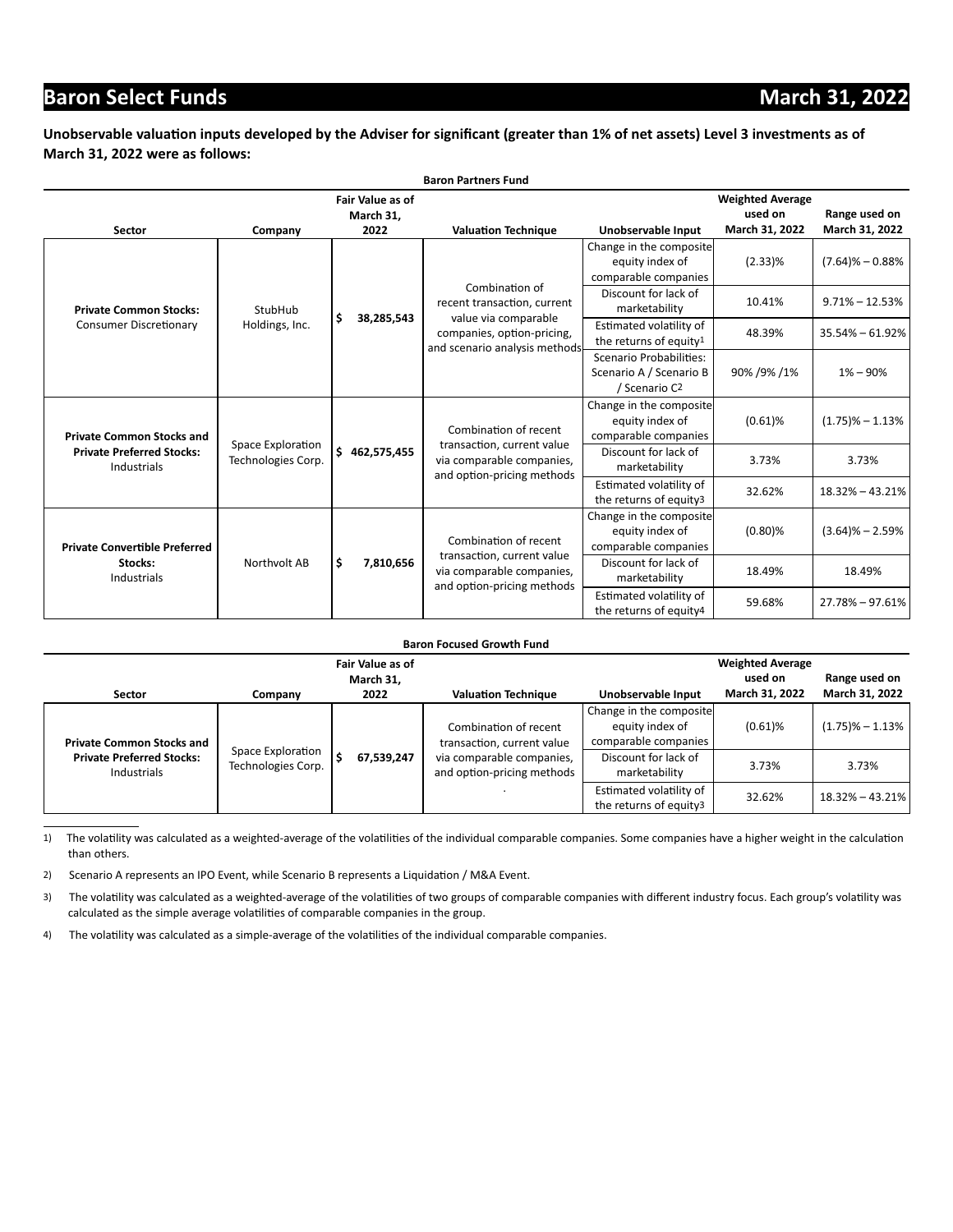#### **Baron Emerging Markets Fund**

|                                                        |                                        | <b>Fair Value as of</b><br>March 31, |                                                                               |                                                                       | Weighted<br>Average<br>used on | Range used on<br>March 31, |
|--------------------------------------------------------|----------------------------------------|--------------------------------------|-------------------------------------------------------------------------------|-----------------------------------------------------------------------|--------------------------------|----------------------------|
| <b>Sector</b>                                          | Company                                | 2022                                 | <b>Valuation Technique</b>                                                    | Unobservable Input                                                    | March 31, 2022                 | 2022                       |
| <b>Common Stocks:</b>                                  | Codere Online<br>Luxembourg, S.A.      | \$<br>1,637,669                      | Discount for lack of<br>marketability                                         | Discount for lack of<br>marketability                                 | 16.71%                         | 16.71%                     |
| <b>Consumer Discretionary</b>                          | <b>Founders Shares</b>                 |                                      | calculated<br>using option pricing                                            | Estimated volatility of<br>the returns of equity1                     | 81.20%                         | 81.20%                     |
|                                                        |                                        |                                      | Combination of<br>performance                                                 | Discount for lack of<br>marketability                                 | 95.00%                         | 95.00%                     |
| <b>Common Stocks:</b><br><b>Communication Services</b> | Yandex N.V.                            | \$<br>299,662                        | adjustment<br>via market proxies and<br>discount for lack of<br>marketability | Performance<br>adjustment<br>via market proxy<br>$(3/1/22 - 3/4/22)$  | $(50.65)\%$                    | $(50.65)\%$                |
|                                                        |                                        |                                      | Combination of<br>performance                                                 | Discount for lack of<br>marketability                                 | 95.00%                         | 95.00%                     |
| <b>Common Stocks:</b><br><b>Consumer Discretionary</b> | Fix Price Group Ltd.                   | \$<br>285,242                        | adjustment<br>via market proxies and<br>discount for lack of<br>marketability | Performance<br>adjustment<br>via market proxy<br>$(3/3/22 - 3/4/22)$  | $(24.37)\%$                    | $(24.37)\%$                |
| <b>Common Stocks:</b>                                  | JD.com, Inc.                           | \$<br>7,346,602                      | Discount for lack of<br>marketability                                         | Discount for lack of<br>marketability                                 | 7.32%                          | 7.32%                      |
| <b>Consumer Discretionary</b>                          |                                        |                                      | calculated<br>using option pricing                                            | Estimated volatility of<br>the returns of equity1                     | 105.61%                        | 105.61%                    |
|                                                        |                                        |                                      | Combination of<br>performance                                                 | Discount for lack of<br>marketability                                 | 95.00%                         | 95.00%                     |
| <b>Common Stocks:</b><br><b>Consumer Discretionary</b> | Ozon Holdings                          | \$<br>374,722                        | adjustment<br>via market proxies and<br>discount for lack of<br>marketability | Performance<br>adjustment<br>via market proxy<br>$(2/28/22 - 3/4/22)$ | $(65.05)\%$                    | $(65.05)\%$                |
|                                                        |                                        |                                      | Combination of<br>performance                                                 | Discount for lack of<br>marketability                                 | 95.00%                         | 95.00%                     |
| <b>Common Stocks:</b><br>Energy                        | Novatek PJSC                           | \$<br>8,570                          | adjustment<br>via market proxies and<br>discount for lack of<br>marketability | Performance<br>adjustment<br>via market proxy<br>$(3/3/22 - 3/4/22)$  | $(24.37)\%$                    | $(24.37)\%$                |
|                                                        |                                        |                                      | Combination of<br>performance                                                 | Discount for lack of<br>marketability                                 | 95.00%                         | 95.00%                     |
| <b>Common Stocks:</b><br>Financials                    | Sberbank of Russia<br><b>PJSC</b>      | \$<br>8,975                          | adjustment<br>via market proxies and<br>discount for lack of<br>marketability | Performance<br>adjustment<br>via market proxy<br>$(3/3/22 - 3/4/22)$  | $(24.37)\%$                    | $(24.37)\%$                |
|                                                        |                                        |                                      | Combination of<br>performance                                                 | Discount for lack of<br>marketability                                 | 95.00%                         | 95.00%                     |
| <b>Common Stocks:</b><br>Financials                    | <b>TCS Group Holding</b><br><b>PLC</b> | \$<br>31,072                         | adjustment<br>via market proxies and<br>discount for lack of<br>marketability | Performance<br>adjustment<br>via market proxy<br>$(3/3/22 - 3/4/22)$  | $(24.37)\%$                    | $(24.37)\%$                |

1) The volatility was calculated using the daily returns of the publicly traded stock of the company.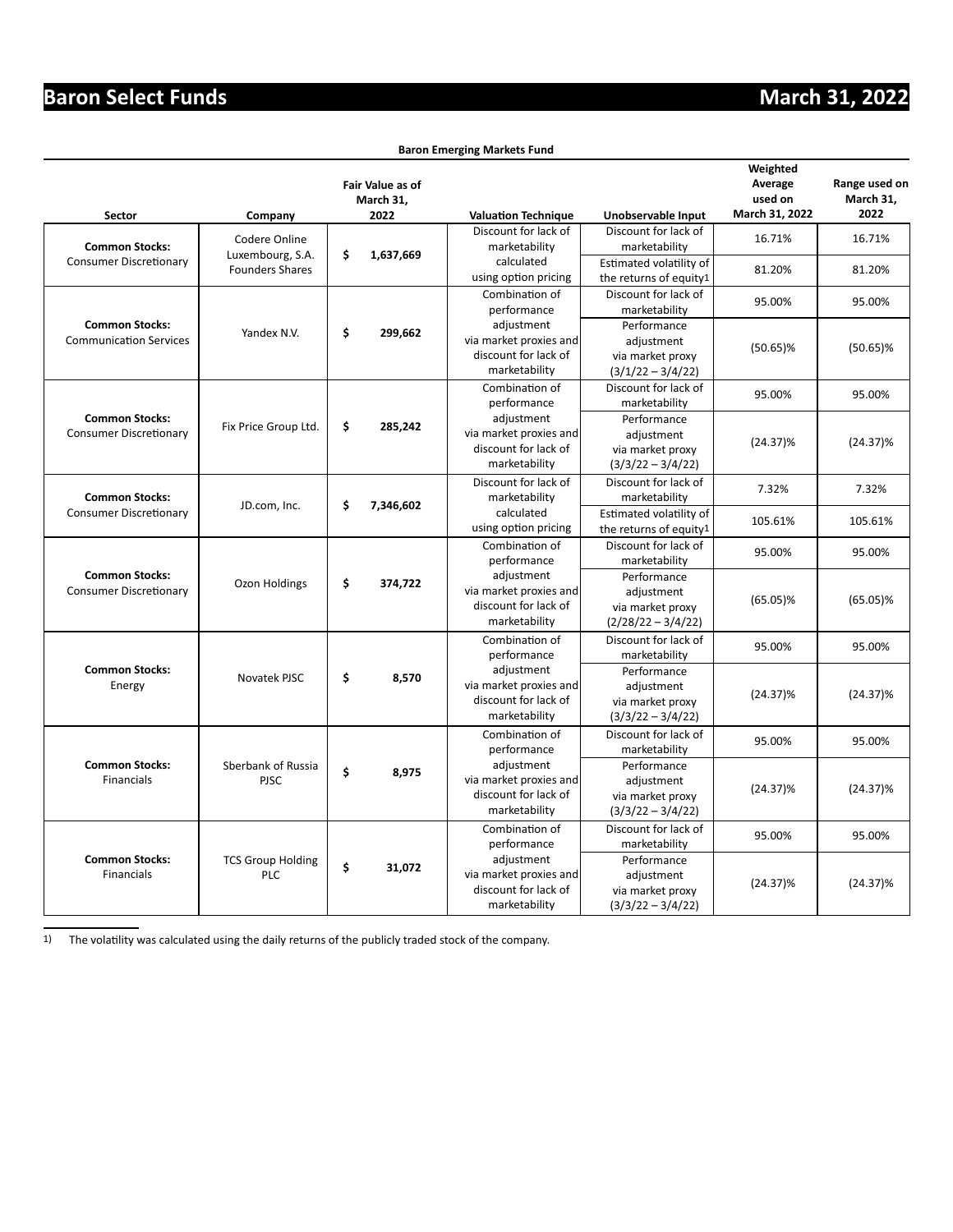| <b>Baron Emerging Markets Fund</b> |  |
|------------------------------------|--|

|                                                                |                           |                  |                                    |                                                                 |                                                                    | <b>Weighted Average</b>   |                                 |
|----------------------------------------------------------------|---------------------------|------------------|------------------------------------|-----------------------------------------------------------------|--------------------------------------------------------------------|---------------------------|---------------------------------|
| <b>Sector</b>                                                  | Company                   |                  | Fair Value as of<br>March 31, 2022 | <b>Valuation Technique</b>                                      | Unobservable Input                                                 | used on<br>March 31, 2022 | Range used on<br>March 31, 2022 |
|                                                                |                           |                  |                                    | Combination of<br>performance adjustment                        | Discount for lack of<br>marketability                              | 95.00%                    | 95.00%                          |
| <b>Common Stocks:</b><br>Materials                             | Polyus PJSC               | \$               | 85,572                             | via market proxies and<br>discount for lack of<br>marketability | Performance adjustment<br>via market proxy<br>$(3/3/22 - 3/4/22)$  | $(24.37)\%$               | $(24.37)\%$                     |
|                                                                |                           |                  |                                    | Combination of recent                                           | Change in the composite<br>equity index of<br>comparable companies | (0.08%%                   | $(2.92)\% - 2.96\%$             |
| <b>Private Common Stocks:</b><br><b>Information Technology</b> | Pine Labs PTE. Ltd.       | \$               | 64,549,173                         | transaction, current value<br>via comparable companies,         | Discount for lack of<br>marketability                              | 5.33%                     | 5.33%                           |
|                                                                |                           |                  |                                    | scenario analysis,<br>and option-pricing methods                | Estimated volatility of<br>the returns of equity1                  | 20.72%                    | $18.27\% - 42.71\%$             |
|                                                                |                           |                  |                                    |                                                                 | Scenario Probabilities:<br>Scenario A / Scenario B2                | 100% / 0%                 | $0\% - 100\%$                   |
|                                                                |                           |                  | 67,032,586                         | Combination of recent                                           | Change in the composite<br>equity index of<br>comparable companies | (2.07)%                   | $(3.52)$ % - 0.71%              |
| <b>Private Convertible</b><br><b>Preferred Stocks:</b>         | <b>Bundl Technologies</b> | \$               |                                    | transaction, current value<br>via comparable companies,         | Discount for lack of<br>marketability                              | 4.22%                     | 4.22%                           |
| <b>Consumer Discretionary</b>                                  | Private Ltd.              |                  |                                    | scenario analysis, and<br>option-pricing methods                | Estimated volatility of<br>the returns of equity1                  | 45.24%                    | 18.52% - 59.21%                 |
|                                                                |                           |                  |                                    |                                                                 | Scenario Probabilities:<br>Scenario A/ Scenario B2                 | 100% / 0%                 | $0\% - 100\%$                   |
| <b>Private Convertible</b>                                     | Think & Learn Private     |                  |                                    | Combination of recent<br>transaction, current value             | Change in the composite<br>equity index of<br>comparable companies | (0.52)%                   | $(9.50)\% - (0.09)\%$           |
| <b>Preferred Stocks:</b><br><b>Consumer Discretionary</b>      | Limited                   | \$<br>72,682,913 |                                    | via comparable companies,<br>and option-pricing methods         | Discount for lack of<br>marketability                              | 4.78%                     | 4.78%                           |
|                                                                |                           |                  |                                    |                                                                 | Estimated volatility of<br>the returns of equity1                  | 23.93%                    | 18.27% - 102.16%                |

1) The volatility was calculated as a weighted-average of the volatilities of the individual comparable companies. Some companies have a higher weight in the calculation than others.

2) Scenario A represents an IPO Event, while Scenario B represents a Liquidation / M&A Event.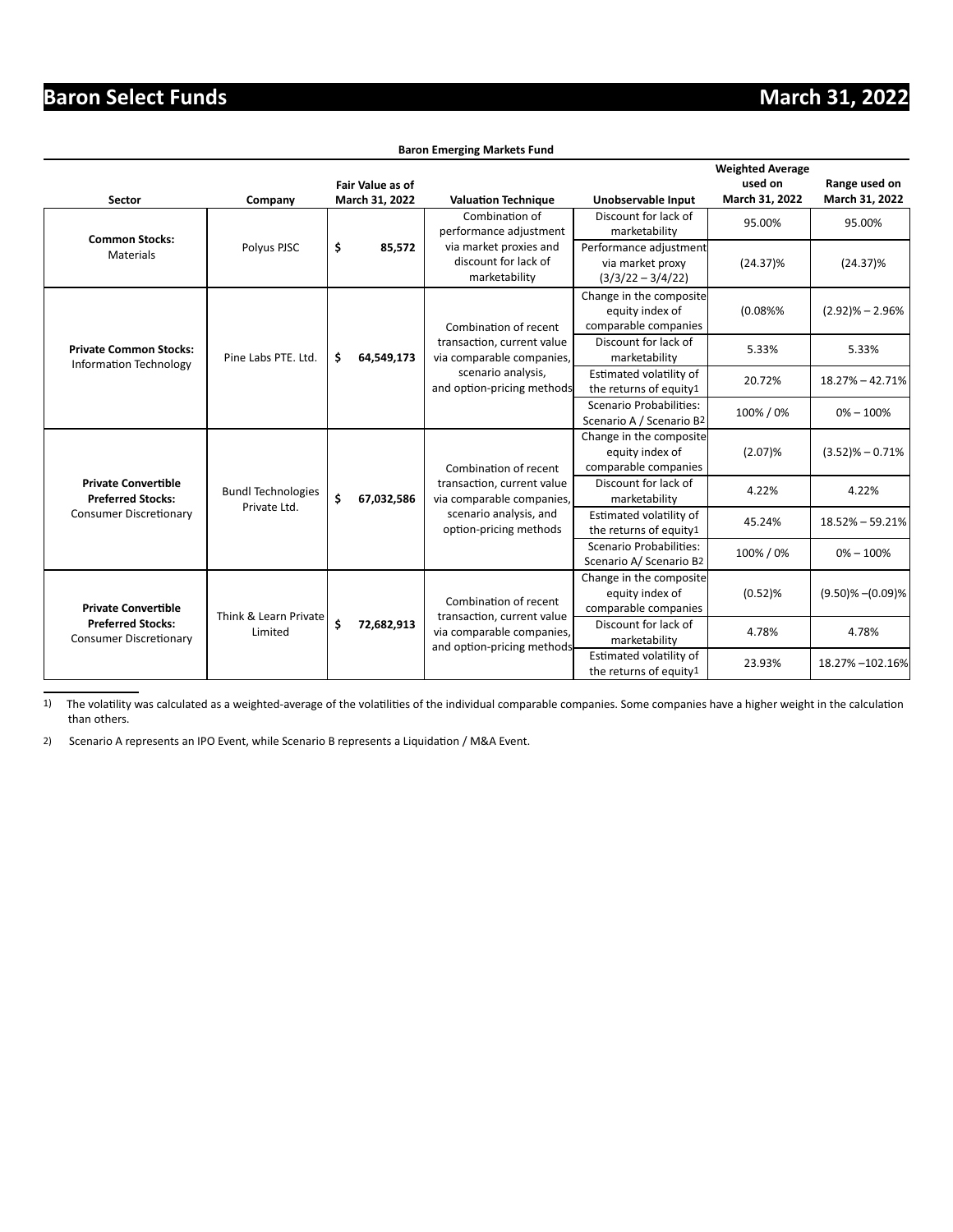#### **Baron Global Advantage Fund**

|                                                           |                                            |                                                                            |                         |                                                                                       |                                                                    | <b>Weighted Average</b> |                       |
|-----------------------------------------------------------|--------------------------------------------|----------------------------------------------------------------------------|-------------------------|---------------------------------------------------------------------------------------|--------------------------------------------------------------------|-------------------------|-----------------------|
|                                                           |                                            |                                                                            | <b>Fair Value as of</b> |                                                                                       |                                                                    | used on                 | Range used on         |
| Sector                                                    | Company                                    |                                                                            | March 31, 2022          | <b>Valuation Technique</b>                                                            | Unobservable Input                                                 | March 31, 2022          | March 31, 2022        |
| <b>Common Stocks:</b>                                     | Codere Online                              |                                                                            |                         | Discount for lack of<br>marketability calculated                                      | Discount for lack of<br>marketability                              | 16.71%                  | 16.71%                |
| <b>Consumer Discretionary</b>                             | Luxembourg, S.A.<br><b>Founders Shares</b> | \$                                                                         | 534,292                 | using option pricing                                                                  | Estimated volatility of<br>the returns of equity4                  | 18.20%                  | 81.20%                |
| <b>Common Stocks:</b>                                     | Rivian Automotive,                         |                                                                            |                         | Discount for lack of                                                                  | Discount for lack of<br>marketability                              | 7.45%                   | 7.45%                 |
| <b>Consumer Discretionary</b>                             | Inc.                                       | \$                                                                         | 30,716,691              | marketability calculated<br>using option pricing                                      | Estimated volatility of<br>the returns of equity4                  | 98.84%                  | 98.84%                |
| <b>Private Common Stocks:</b>                             |                                            |                                                                            |                         | Combination of recent<br>transaction, current value                                   | Change in the composite<br>equity index of<br>comparable companies | $(0.61)$ %              | $(1.75)\% - 1.13\%$   |
| <b>Consumer Discretionary</b>                             | Space Exploration<br>Technologies Corp.    | \$                                                                         | 18,795,213              | via comparable companies,<br>and option-pricing methods                               | Discount for lack of<br>marketability                              | 3.73%                   | 3.73%                 |
|                                                           |                                            |                                                                            |                         |                                                                                       | Estimated volatility of<br>the returns of equity3                  | 32.62%                  | 18.32% - 43.21%       |
|                                                           |                                            |                                                                            |                         | Combination of recent                                                                 | Change in the composite<br>equity index of<br>comparable companies | $(2.65)\%$              | $(8.80)\% - 1.89\%$   |
| <b>Private Convertible</b><br><b>Preferred Stocks:</b>    | <b>Farmers Business</b>                    | \$                                                                         | 15,964,335              | transaction, current value<br>via comparable companies,                               | Discount for lack of<br>marketability                              | 8.32%                   | 8.32%                 |
| Materials                                                 | Network, Inc.                              |                                                                            |                         | option-pricing, and scenario<br>analysis methods                                      | Estimated volatility of<br>the returns of equity3                  | 42.93%                  | 21.75% - 79.64%       |
|                                                           |                                            |                                                                            |                         |                                                                                       | Scenario Probabilities:<br>Scenario A / Scenario B2                | 90% / 10%               | $10\% - 90\%$         |
|                                                           |                                            |                                                                            |                         | Combination of recent                                                                 | Change in the composite<br>equity index of<br>comparable companies | $(6.93)$ %              | $(9.16)\% - (2.80)\%$ |
| <b>Private Convertible</b><br><b>Preferred Stocks:</b>    | Resident Home, Inc.                        | transaction, current value<br>\$<br>1,922,965<br>via comparable companies, |                         | Discount for lack of<br>marketability                                                 | 24.53%                                                             | 24.53%                  |                       |
| <b>Consumer Discretionary</b>                             |                                            |                                                                            |                         | option-pricing, and scenario<br>analysis methods                                      | Estimated volatility of<br>the returns of equity1                  | 70.36%                  | 45.54% - 85.97%       |
|                                                           |                                            |                                                                            |                         |                                                                                       | Scenario Probabilities:<br>Scenario A / Scenario B2                | 90% / 10%               | $10\% - 90\%$         |
| <b>Private Convertible</b>                                |                                            |                                                                            |                         | Combination of recent                                                                 | Change in the composite<br>equity index of<br>comparable companies | $(0.52)$ %              | $(9.50)\% - (0.09)\%$ |
| <b>Preferred Stocks:</b><br><b>Consumer Discretionary</b> | Think & Learn Private<br>Limited           | \$                                                                         | 43,612,592              | transaction, current value<br>via comparable companies,<br>and option-pricing methods | Discount for lack of<br>marketability                              | 4.78%                   | 4.78%                 |
|                                                           |                                            |                                                                            |                         |                                                                                       | Estimated volatility of<br>the returns of equity1                  | 23.93%                  | 18.27% - 102.16%      |
|                                                           |                                            |                                                                            |                         | Combination of recent                                                                 | Change in the composite<br>equity index of<br>comparable companies | (2.25)%                 | $(6.23)\% - (0.65)\%$ |
| <b>Private Preferred Stocks:</b><br>Industrials           | <b>GM Cruise Holdings</b><br>LLC           | \$                                                                         | 9,261,571               | transaction, current value<br>via comparable companies,                               | Discount for lack of<br>marketability                              | 9.21%                   | 9.21%                 |
|                                                           |                                            |                                                                            |                         | option-pricing, and scenario<br>analysis methods                                      | Estimated volatility of<br>the returns of equity1                  | 30.12%                  | $23.65\% - 55.91\%$   |
|                                                           |                                            |                                                                            |                         |                                                                                       | Scenario Probabilities:<br>Scenario A / Scenario B2                | 70% / 30%               | $30\% - 70\%$         |

1) The volatility was calculated as a weighted-average of the volatilities of the individual comparable companies. Some companies have a higher weight in the calculation than others.

2) Scenario A represents an IPO Event, while Scenario B represents a Liquidation / M&A Event.

3) The volatility was calculated as a weighted-average of the volatilities of two groups of comparable companies with different industry focus. Each group's volatility was calculated as the simple average volatilities of comparable companies in the group.

4) The volatility was calculated using the daily returns of the publicly traded stock of the company.